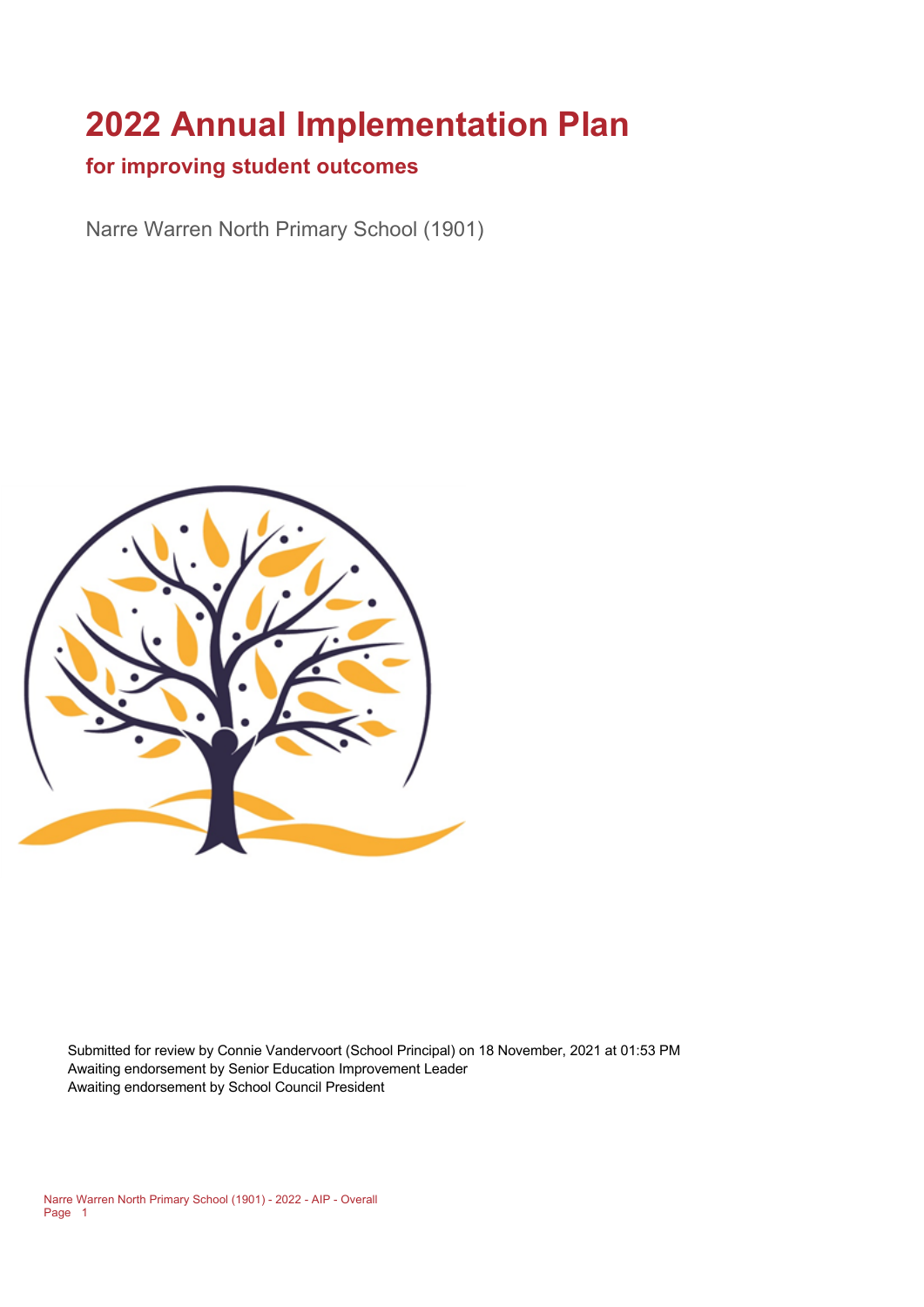# **Self-evaluation Summary - 2022**

|                                    | <b>FISO 2.0 Dimensions</b>                                                                                                                                                                                                       | <b>Self-evaluation Level</b> |
|------------------------------------|----------------------------------------------------------------------------------------------------------------------------------------------------------------------------------------------------------------------------------|------------------------------|
| <b>Teaching</b><br>and<br>Learning | Documented teaching and learning program based on the Victorian<br>Curriculum and senior secondary pathways, incorporating extra-<br>curricula programs                                                                          |                              |
|                                    | Use of common and subject-specific high impact teaching and<br>learning strategies as part of a shared and responsive teaching and<br>learning model implemented through positive and supportive student-<br>staff relationships | Embedding                    |

| <b>Assessment</b> | Systematic use of assessment strategies and measurement practices<br>to obtain and provide feedback on student learning growth, attainment<br>and wellbeing capabilities | Embedding |
|-------------------|--------------------------------------------------------------------------------------------------------------------------------------------------------------------------|-----------|
|                   | Systematic use of data and evidence to drive the prioritisation,<br>development, and implementation of actions in schools and<br>classrooms.                             |           |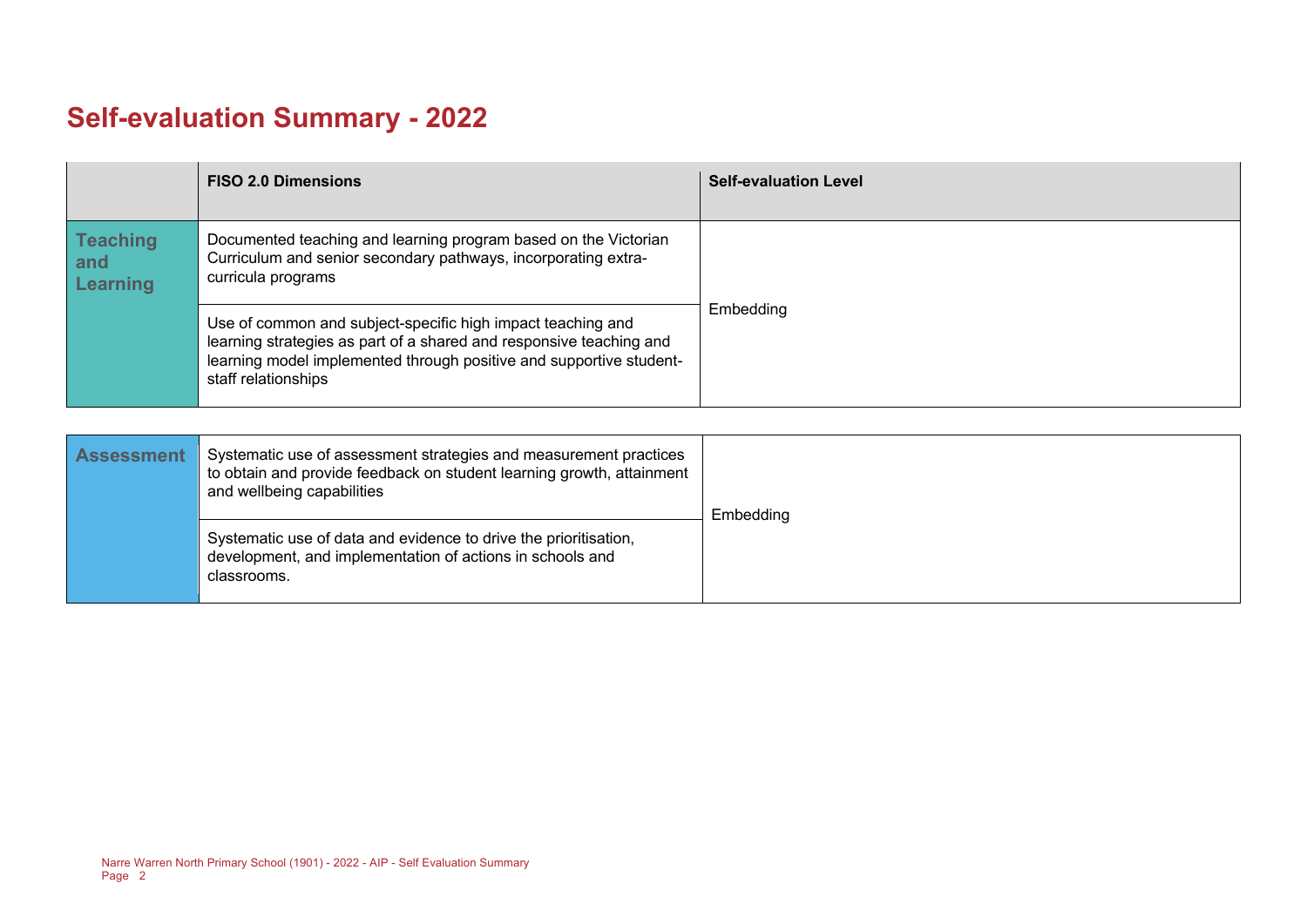| Leadership | The strategic direction and deployment of resources to create and<br>reflect shared goals and values; high expectations; and a positive,<br>safe and orderly learning environment | Embedding |
|------------|-----------------------------------------------------------------------------------------------------------------------------------------------------------------------------------|-----------|
|            | Shared development of a culture of respect and collaboration with<br>positive and supportive relationships between students and staff at the<br>core                              |           |

| Engagement | Activation of student voice and agency, including in leadership and<br>learning, to strengthen students' participation and engagement in<br>school                                    | Embedding |
|------------|---------------------------------------------------------------------------------------------------------------------------------------------------------------------------------------|-----------|
|            | Strong relationships and active partnerships between schools and<br>families/carers, communities, and organisations to strengthen<br>students' participation and engagement in school |           |

| <b>Support</b> | Responsive, tiered and contextualised approaches and strong<br>relationships to support student learning, wellbeing and inclusion                                         |           |
|----------------|---------------------------------------------------------------------------------------------------------------------------------------------------------------------------|-----------|
|                | Effective use of resources and active partnerships with families/carers,<br>specialist providers and community organisations to provide<br>responsive support to students | Embedding |

| <b>Enter your reflective comments</b> | We have worked hard on implementing the goals in the 2021 AIP regardless of remote learning. In Term 3 we had our<br>School Review resulting in a new Strategic Plan. We have a clear vision on where we are heading for the next 4 years<br>building upon what has been established but ensuring that newer teachers who began at our school in the last 2 years are |
|---------------------------------------|-----------------------------------------------------------------------------------------------------------------------------------------------------------------------------------------------------------------------------------------------------------------------------------------------------------------------------------------------------------------------|
|                                       | provided with the necessary professional learning and leadership support to implement already established programs into<br>their classrooms successfully. We have maintained consistency in a majority of areas. The main learning this year has                                                                                                                      |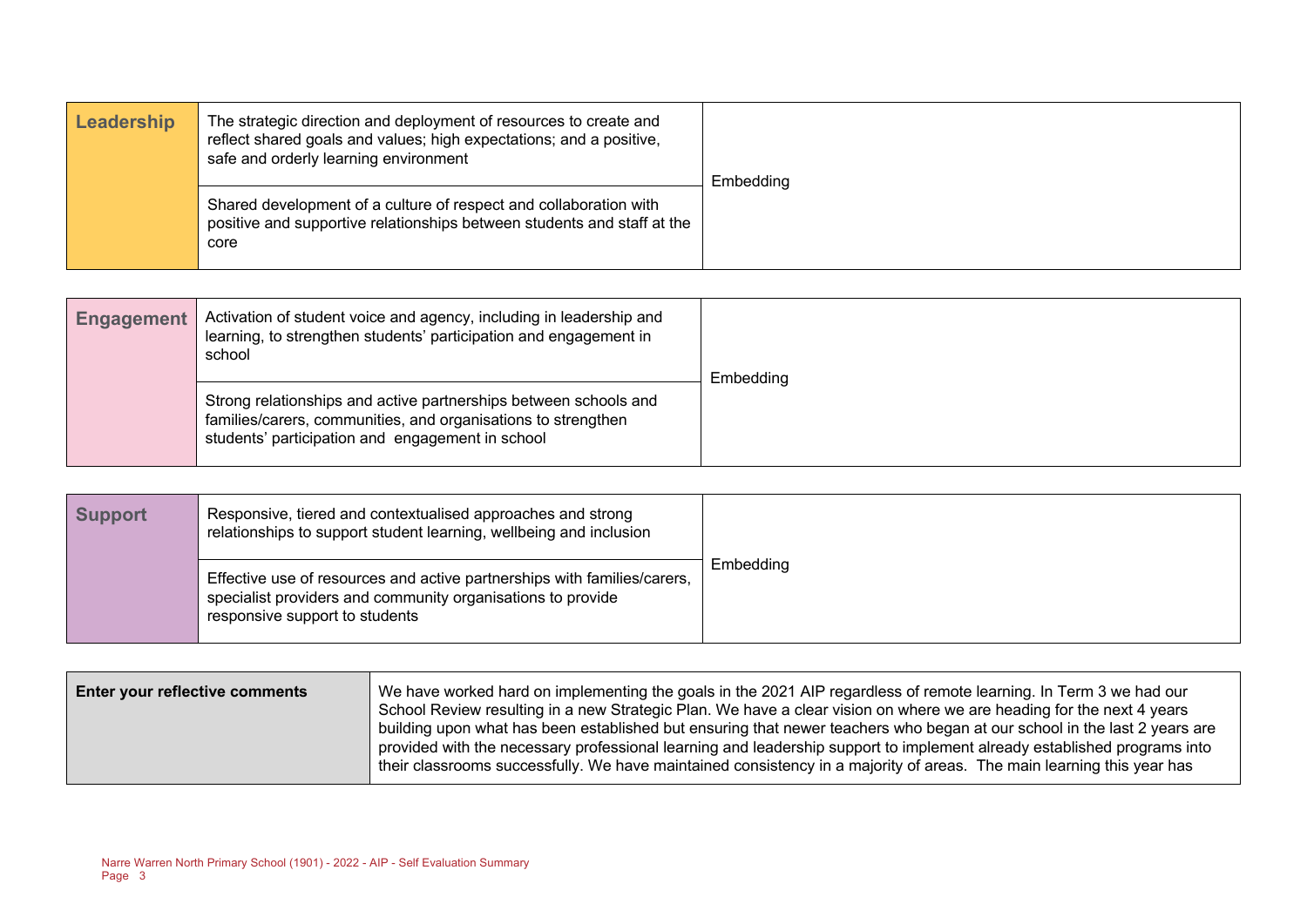|                                  | continued to be around the PLC program while working remotely and the implementation of well being programs online and<br>at school.                                                                                                                                                                                                                                                                                                                                                                                                                                                                                                                                                                                                                                                                                                                                          |  |
|----------------------------------|-------------------------------------------------------------------------------------------------------------------------------------------------------------------------------------------------------------------------------------------------------------------------------------------------------------------------------------------------------------------------------------------------------------------------------------------------------------------------------------------------------------------------------------------------------------------------------------------------------------------------------------------------------------------------------------------------------------------------------------------------------------------------------------------------------------------------------------------------------------------------------|--|
| <b>Considerations for 2022</b>   | Due to remote learning in 2020 in 2021 our school will need to focus on consolidation and embedding school processes and<br>procedures already in place including the implementation of the school's instructional models in English and Mathematics;<br>and wellbeing programs that are seen as a priority.<br>Our intent is to implement DET's 2022 priority goal but ensure that our own priorities in our new strategic plan are<br>incorporated as part of the actions. As part of the DET wellbeing focus our school will strengthen the partnership between<br>staff, students and parents to create a shared responsibility for student inclusion and wellbeing. In student learning our focus<br>will be to improve student learning outcomes in Literacy and Numeracy. To improve student engagement our school will be                                             |  |
|                                  | implementing an Inquiry learning approach to promote student agency in learning including enabling authentic student<br>agency to provide opportunities for student to collaborate and make decisions around their learning.<br>In 2022 we will be continuing the implementation of the Professional Learning Communities (PLC) Program with a focus on<br>improving teacher practice. We will use the PLC matrix to identify areas that require strengthening. There will be a focus on<br>building teacher capacity to differentiate teaching to ensure challenge and progress for every student. This will include<br>participation in peer observations (live and video) and the provision of explicit feedback on Instructional practices. Teachers'<br>capability to utilise a range of assessment strategies to teach to students' point of need will also be a focus. |  |
| Documents that support this plan |                                                                                                                                                                                                                                                                                                                                                                                                                                                                                                                                                                                                                                                                                                                                                                                                                                                                               |  |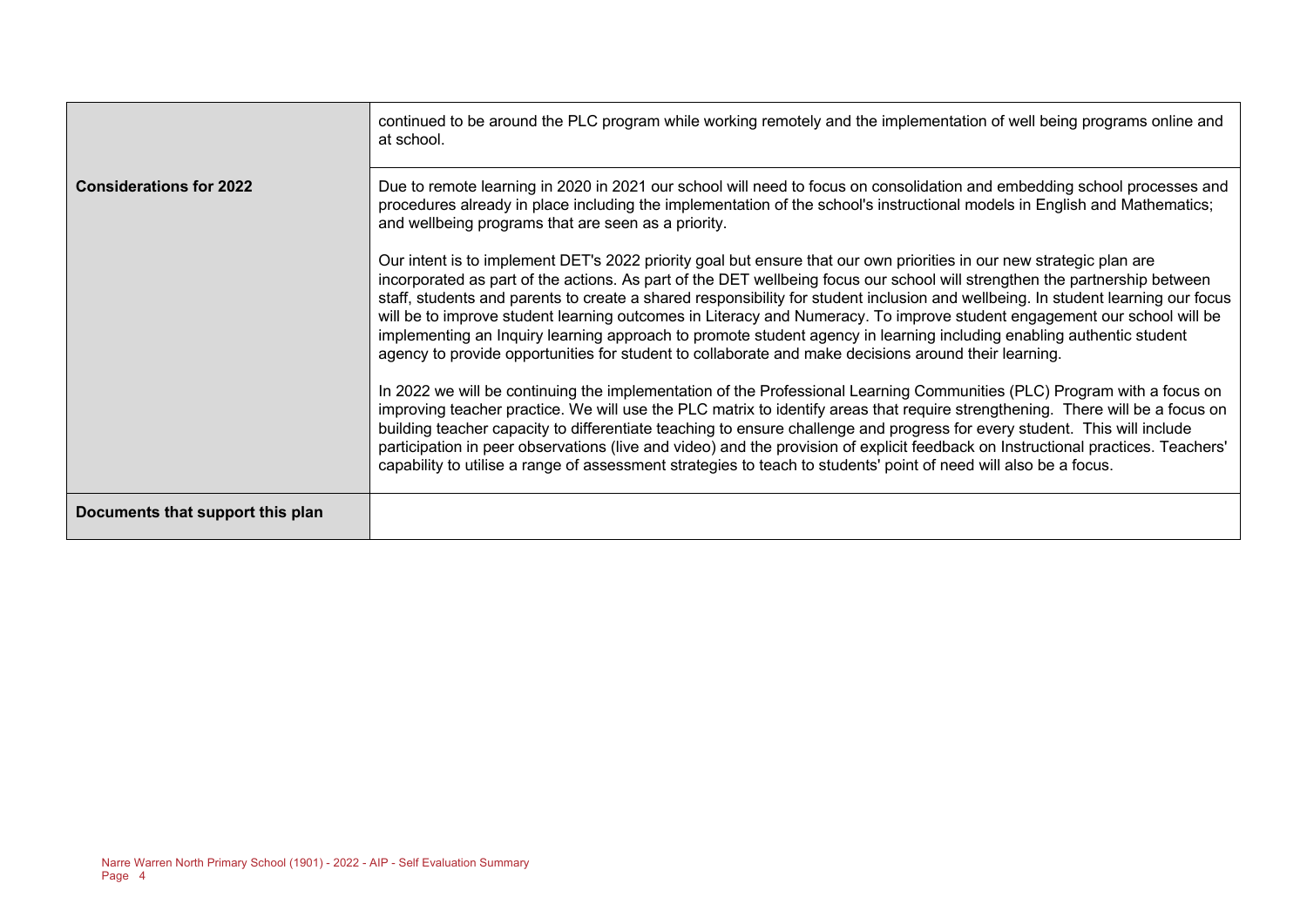# **SSP Goals Targets and KIS**

| Goal 1                                                  | <b>2022 Priorities Goal</b><br><br>Some of our students have thrived in the remote learning environment, others have maintained their learning progress,<br>and some need extra learning and wellbeing support despite the best efforts of their teachers and families. In 2022 we will<br>continue to focus on student learning - with an increased focus on numeracy - and student wellbeing through the 2022<br>Priorities Goal, a learning Key Improvement Strategy and a wellbeing Key Improvement Strategy. We will teach and<br>support each student at their point of need and in line with FISO. |  |
|---------------------------------------------------------|-----------------------------------------------------------------------------------------------------------------------------------------------------------------------------------------------------------------------------------------------------------------------------------------------------------------------------------------------------------------------------------------------------------------------------------------------------------------------------------------------------------------------------------------------------------------------------------------------------------|--|
| Target 1.1                                              | Support for the 2022 Priorities                                                                                                                                                                                                                                                                                                                                                                                                                                                                                                                                                                           |  |
| Key Improvement Strategy 1.a<br>Priority 2022 Dimension | Learning - Support both those who need extra support and those who have thrived to continue to extend their learning,<br>especially in numeracy                                                                                                                                                                                                                                                                                                                                                                                                                                                           |  |
| Key Improvement Strategy 1.b<br>Priority 2022 Dimension | Wellbeing - Effectively mobilise available resources to support students' wellbeing and mental health, especially the most<br>vulnerable                                                                                                                                                                                                                                                                                                                                                                                                                                                                  |  |
| Goal 2                                                  | To improve student learning outcomes in Literacy and Numeracy                                                                                                                                                                                                                                                                                                                                                                                                                                                                                                                                             |  |
| Target 2.1                                              | To increase the percentage of students in grade 3 in the top 2 Naplan bands in:<br>• Reading from 66 per cent (benchmark set as a mean over 2017-21) to 69 per cent<br>• Writing from 57 per cent (benchmark set as a mean over 2017-21) to 61 per cent<br>• Numeracy from 44 per cent (benchmark set as a mean over 2017-21) to 47 per cent.                                                                                                                                                                                                                                                             |  |
| <b>Target 2.2</b>                                       | To increase the percentage of students in grade 5 in the top 2 Naplan bands in:                                                                                                                                                                                                                                                                                                                                                                                                                                                                                                                           |  |
|                                                         | • Reading from 47 per cent (benchmark set as a mean over 2017-21) to 50 per cent<br>• Writing from 18 per cent (benchmark set as a mean over 2017-21) to 21 per cent                                                                                                                                                                                                                                                                                                                                                                                                                                      |  |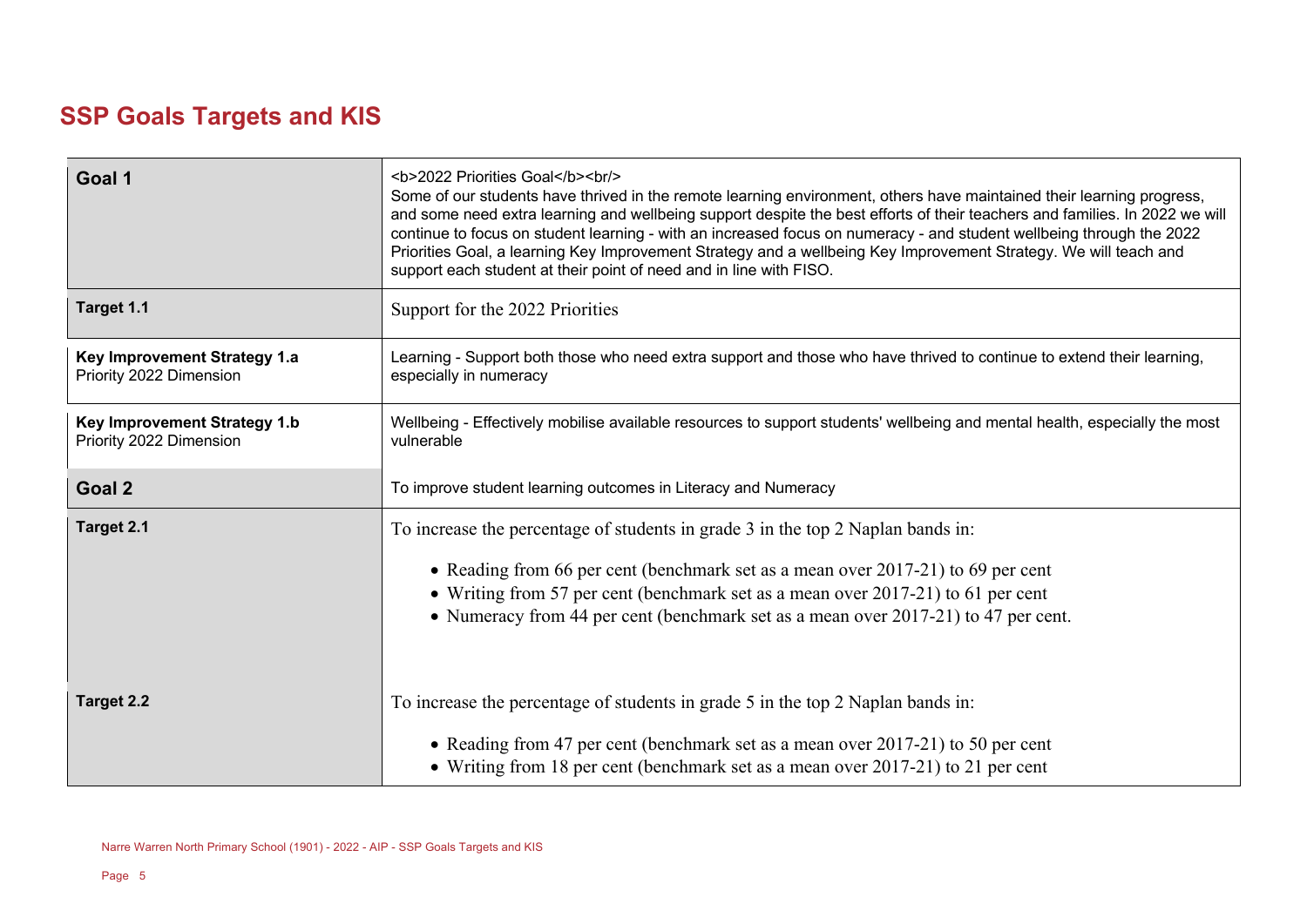|                                                                            | • Numeracy from 31 per cent (benchmark set as a mean over 2017-21) to 33 per cent.                                                                                                                                                                                                                                                                                                           |  |  |
|----------------------------------------------------------------------------|----------------------------------------------------------------------------------------------------------------------------------------------------------------------------------------------------------------------------------------------------------------------------------------------------------------------------------------------------------------------------------------------|--|--|
| Target 2.3                                                                 | To increase the percentage of students above the age expected level in Teacher Judgement against the Victorian<br>curriculum in:<br>• Reading from 56 per cent (benchmark set as a mean over 2017-20) to 59 per cent<br>• Writing from 29 per cent (benchmark set as a mean over 2017-20) to 32 per cent<br>• Number from 41 per cent (benchmark set as a mean over 2017-20) to 44 per cent. |  |  |
| <b>Key Improvement Strategy 2.a</b><br><b>Building practice excellence</b> | Build teacher capacity to differentiate teaching to ensure challenge and progress for every student.                                                                                                                                                                                                                                                                                         |  |  |
| <b>Key Improvement Strategy 2.b</b><br>Curriculum planning and assessment  | Build teacher and team capability to utilise a range of assessment strategies to teach to students point of need.                                                                                                                                                                                                                                                                            |  |  |
| <b>Key Improvement Strategy 2.c</b><br><b>Building practice excellence</b> | Build teacher capacity through participation in peer observations and the provision of explicit feedback on Instructional<br>practices.                                                                                                                                                                                                                                                      |  |  |
| Goal 3                                                                     | To improve student engagement in learning.                                                                                                                                                                                                                                                                                                                                                   |  |  |
| Target 3.1                                                                 | Reduce the percentage of students scoring below Naplan benchmark growth in:<br>• Reading from 21 per cent (benchmark set as a mean over 2017-21) to 18 per cent<br>• Writing from 24 per cent (benchmark set as a mean over 2017-21) to 20 per cent<br>• Numeracy from 18 per cent (benchmark set as a mean over 2017-21) to 15 per cent.                                                    |  |  |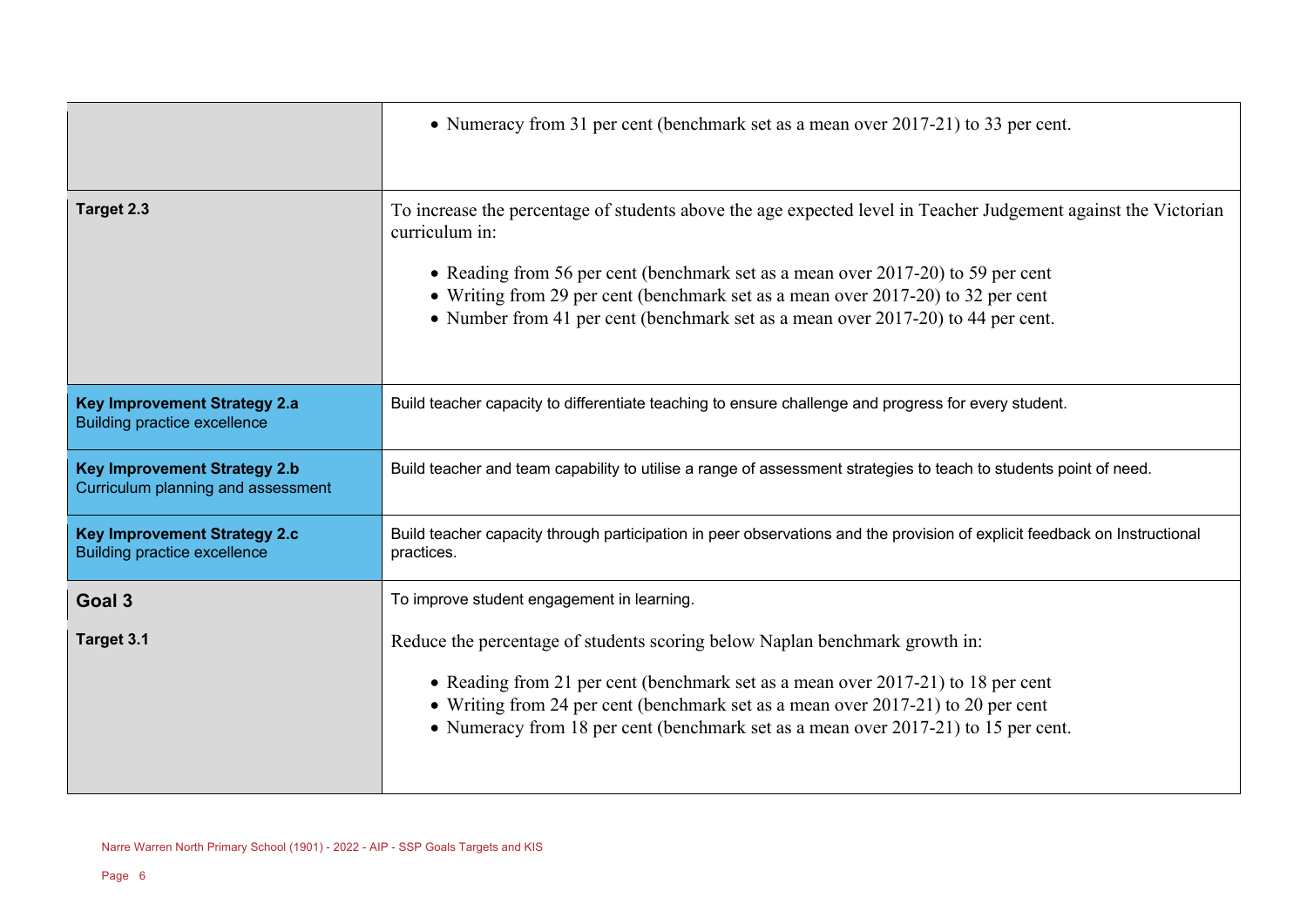| Target 3.2                                                                                     | Increase the percentage of students scoring above Naplan benchmark growth in:<br>• Reading from 25 per cent (benchmark set as a mean over 2017-21) to 26 per cent<br>• Writing from 20 per cent (benchmark set as a mean over 2017-21) to 23 per cent<br>• Numeracy from 20 per cent (benchmark set as a mean over 2017-21) to 25 per cent.                                                                                                                                                                                                                                                       |  |
|------------------------------------------------------------------------------------------------|---------------------------------------------------------------------------------------------------------------------------------------------------------------------------------------------------------------------------------------------------------------------------------------------------------------------------------------------------------------------------------------------------------------------------------------------------------------------------------------------------------------------------------------------------------------------------------------------------|--|
| Target 3.3                                                                                     | To increase the percentage of positive responses on the AtoS for the factors:<br>• Student Voice and Agency from 59 per cent (benchmark set as a mean over 2017-20) to 66 per cent<br>• Self Regulation and Goal Setting from 82 per cent (benchmark set as a mean over 2017-20) to 87 per<br>cent<br>• Connectedness to School from 73 per cent (benchmark set as a mean over 2017-20) to 78 per cent<br>• Student Motivation from 74 per cent (benchmark set as a mean over 2017-20) to 79 per cent<br>• Sense of Confidence 74 per cent (benchmark set as a mean over 2017-20) to 79 per cent. |  |
| <b>Key Improvement Strategy 3.a</b><br><b>Empowering students and building school</b><br>pride | Implement an inquiry learning approach to increase student agency in their learning                                                                                                                                                                                                                                                                                                                                                                                                                                                                                                               |  |
| <b>Key Improvement Strategy 3.b</b><br><b>Empowering students and building school</b><br>pride | Enable authentic student agency to provide opportunities for student collaboration and decisions making in their learning.                                                                                                                                                                                                                                                                                                                                                                                                                                                                        |  |
| Goal 4                                                                                         | To improve student resilience and wellbeing within an inclusive learning environment.                                                                                                                                                                                                                                                                                                                                                                                                                                                                                                             |  |
| Target 4.1                                                                                     | To increase the percentage of positive responses in the AtoS survey for the factors:<br>• Advocate at school from 82 per cent (benchmark set as a mean over 2017-20) to 88 per cent                                                                                                                                                                                                                                                                                                                                                                                                               |  |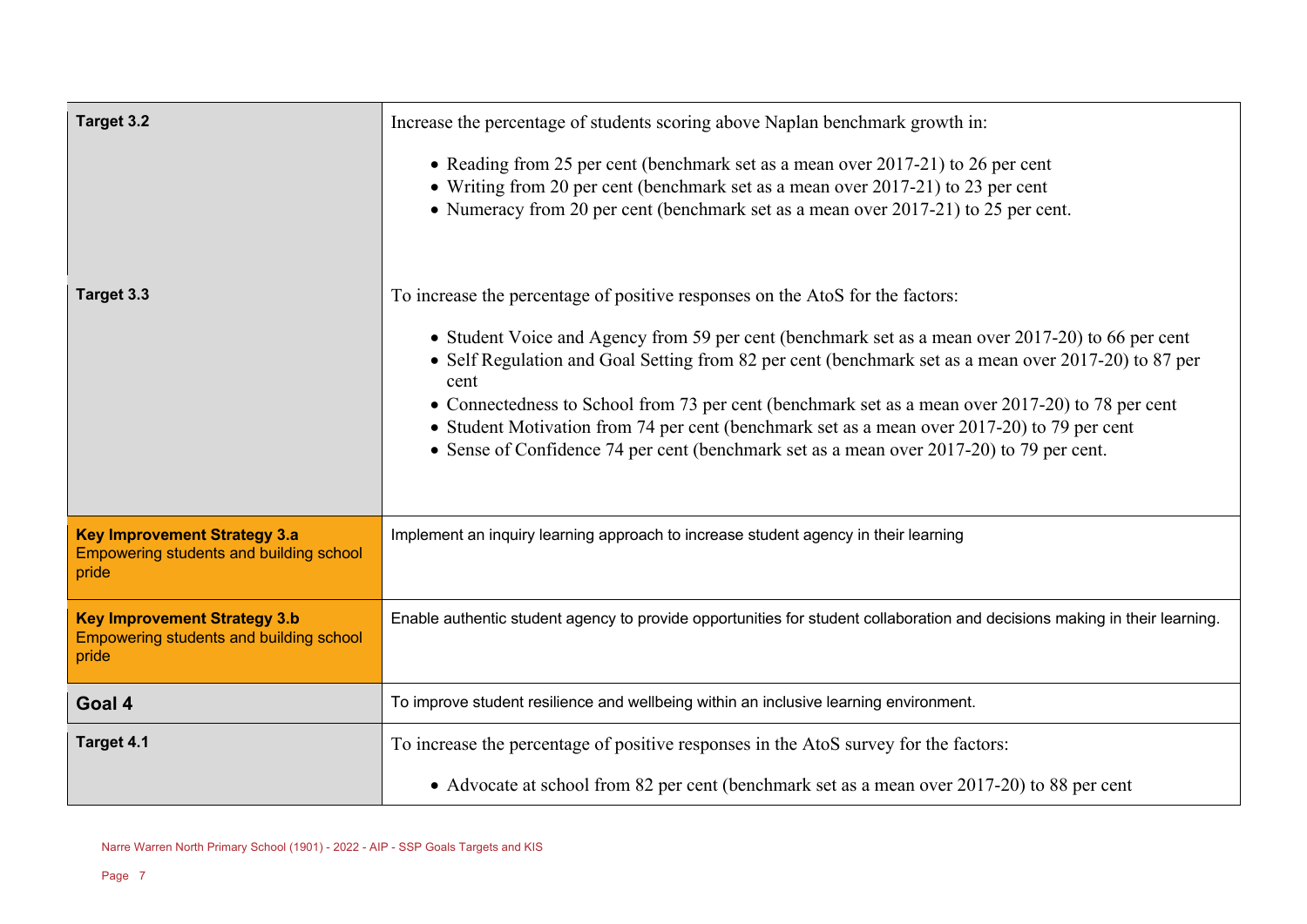|                                                                    | • Connectedness at school from 73 per cent (benchmark set as a mean over 2017-19) to 81 per cent<br>• Resilience from 77 per cent (benchmark set as a mean over 2017-19) to 81 per cent<br>• Sense of inclusion from 82 per cent (benchmark set as a mean over 2017-19) to 89 per cent<br>• Respect for Diversity from 75 per cent (benchmark set as a mean over 2017-19) to 77 per cent. |  |
|--------------------------------------------------------------------|-------------------------------------------------------------------------------------------------------------------------------------------------------------------------------------------------------------------------------------------------------------------------------------------------------------------------------------------------------------------------------------------|--|
| <b>Target 4.2</b>                                                  | To improve the percentage of positive responses on the Parent Opinion Survey for the factor:                                                                                                                                                                                                                                                                                              |  |
|                                                                    | • Parent satisfaction to maintain or increase above 86 per cent (benchmark set as a mean over 2017-20).                                                                                                                                                                                                                                                                                   |  |
| Target 4.3                                                         | To improve the percentage of positive responses on the Staff Survey module:                                                                                                                                                                                                                                                                                                               |  |
|                                                                    | • School Staff Safety and Wellbeing from 52 per cent in 2016 to 66 per cent.                                                                                                                                                                                                                                                                                                              |  |
| <b>Key Improvement Strategy 4.a</b><br><b>Health and wellbeing</b> | Strengthen the partnership between staff, students and parents to create a shared responsibility for student inclusion and<br>wellbeing.                                                                                                                                                                                                                                                  |  |
| <b>Key Improvement Strategy 4.b</b><br><b>Health and wellbeing</b> | Strengthen access to supports and interventions for students and families.                                                                                                                                                                                                                                                                                                                |  |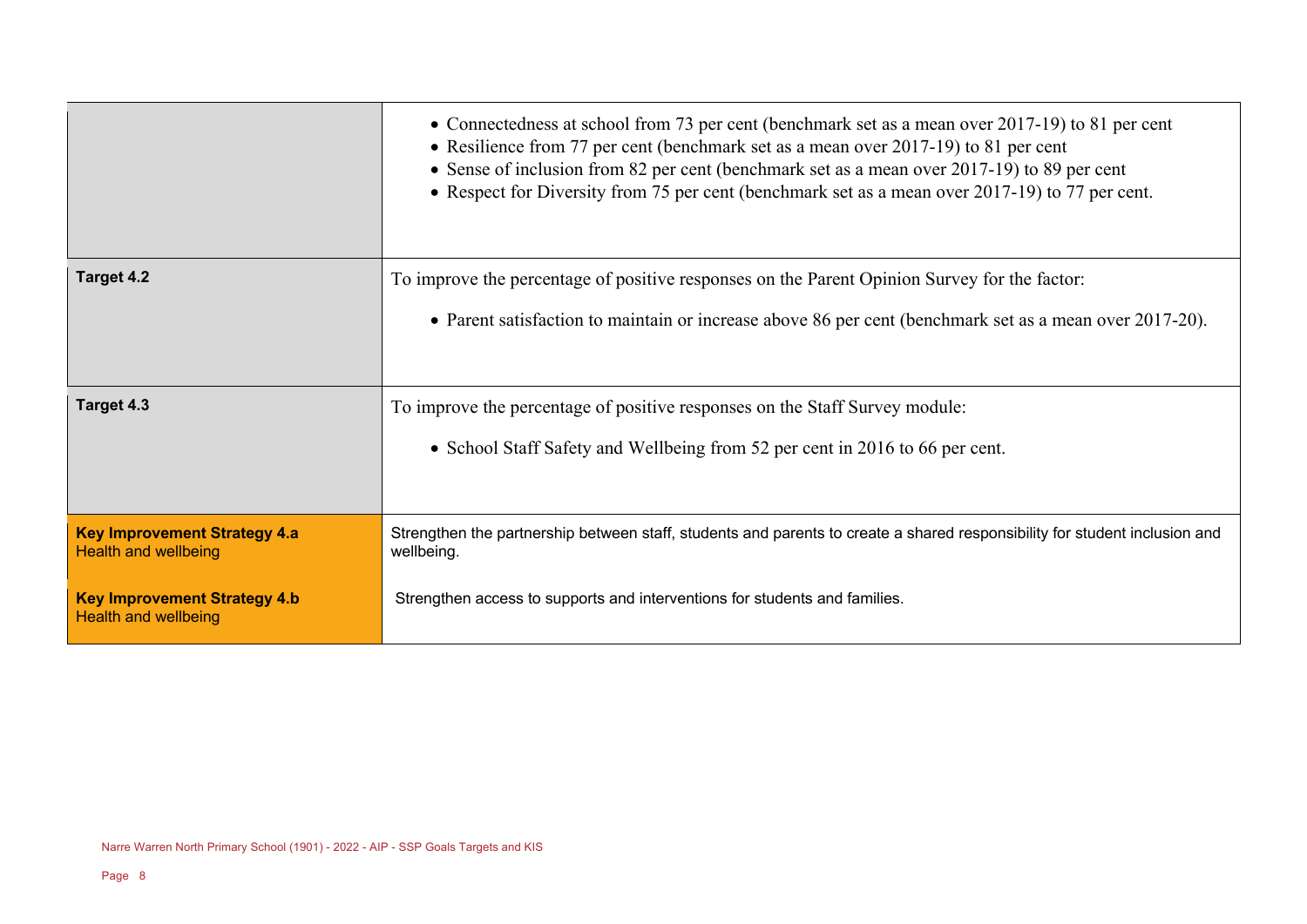# **Select Annual Goals and KIS**

| <b>Four Year Strategic Goals</b>                                                                                   | Is this<br>selected for<br>focus this<br>year? | <b>Four Year Strategic Targets</b> | 12 month target<br>The 12 month target is an incremental step<br>towards meeting the 4-year target, using the<br>same data set.                                                                                                                                                                                                                                                                                                                                                                                                                                                                                                                                                                                               |
|--------------------------------------------------------------------------------------------------------------------|------------------------------------------------|------------------------------------|-------------------------------------------------------------------------------------------------------------------------------------------------------------------------------------------------------------------------------------------------------------------------------------------------------------------------------------------------------------------------------------------------------------------------------------------------------------------------------------------------------------------------------------------------------------------------------------------------------------------------------------------------------------------------------------------------------------------------------|
| <b>2022 Priorities Goal</b><br>>hr<br>Some of our students have thrived in<br>the remote learning environment,<br> | <b>Yes</b>                                     | Support for the 2022 Priorities    | Learning:<br>Teacher judgements (diagnostic,<br>formative and summative) indicating<br>growth for all students; with a particular<br>focus on the Tutor Intervention and<br>Excellence programs.<br>Improvement in PAT Maths and Essential<br>Assessment data<br>To increase the percentage of positive<br>responses on the AtoSS for the factors:<br><b>Student Voice and Agency</b><br>Self Regulation and Goal Setting<br><b>Connectedness to School</b><br><b>Student Motivation</b><br>Sense of Confidence<br>from the benchmark set.<br>Improvement in PAT Reading and<br>Mathematics data for students<br>Improvement in MacLit and Multilit data;<br>and Phonics screener<br>Self assessment against the PLC maturity |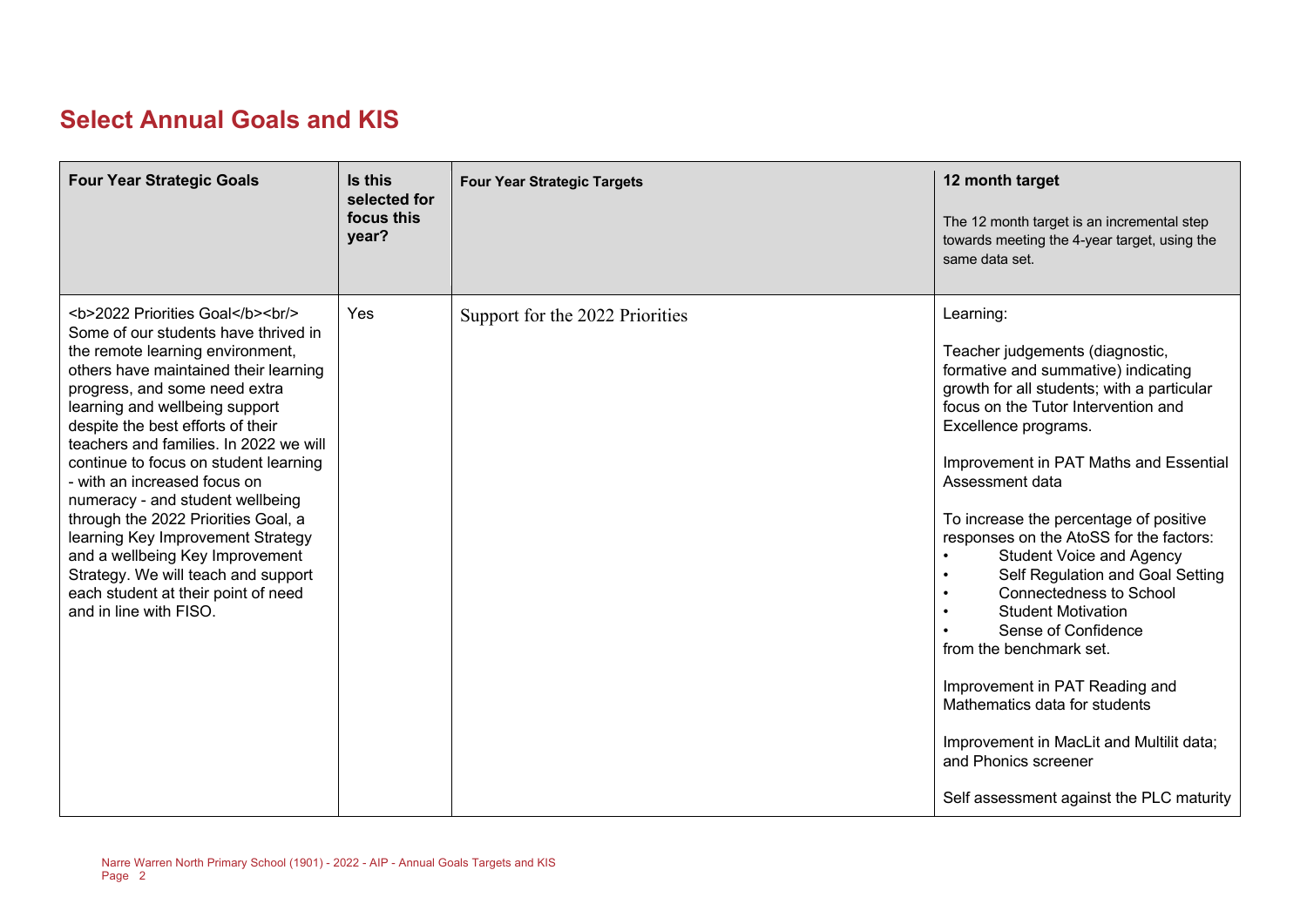|  | matrix                                                                                                                                                                                                                                                                                             |
|--|----------------------------------------------------------------------------------------------------------------------------------------------------------------------------------------------------------------------------------------------------------------------------------------------------|
|  | Wellbeing:                                                                                                                                                                                                                                                                                         |
|  | To increase the percentage of positive<br>responses in the AToSS for the factors:<br>Advocate at school<br>$\bullet$<br>Connectedness at school<br>$\bullet$<br>Resilience<br>$\bullet$<br>Sense of inclusion<br>$\bullet$<br><b>Respect for Diversity</b><br>$\bullet$<br>from the benchmarks set |
|  | To improve/maintain the percentage of<br>positive responses on the Parent Opinion<br>Survey for the factor at or above 86%<br>Parent satisfaction<br>$\bullet$                                                                                                                                     |
|  | To improve the percentage of positive<br>responses on the Staff Survey module:<br>School Staff Safety and<br>$\bullet$<br>Wellbeing from 52 %                                                                                                                                                      |
|  | Google forms developed by the school to<br>ascertain feedback                                                                                                                                                                                                                                      |
|  | Student focus groups to gain feedback<br>and for next steps                                                                                                                                                                                                                                        |
|  |                                                                                                                                                                                                                                                                                                    |
|  |                                                                                                                                                                                                                                                                                                    |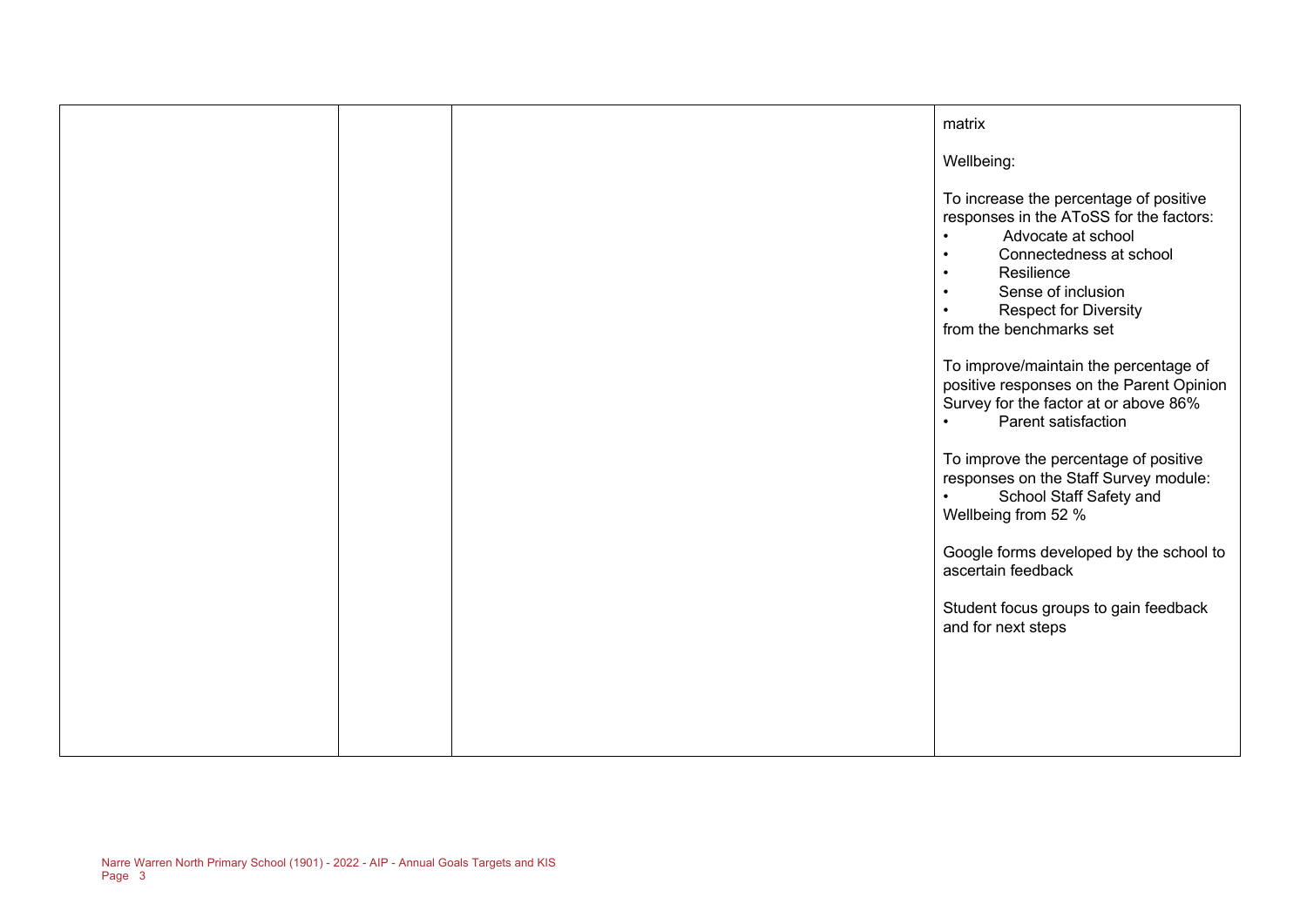| To improve student learning<br>outcomes in Literacy and Numeracy | Yes | To increase the percentage of students in grade 3 in the top 2<br>Naplan bands in:<br>• Reading from 66 per cent (benchmark set as a mean<br>over $2017-21$ ) to 69 per cent<br>• Writing from 57 per cent (benchmark set as a mean<br>over $2017-21$ ) to 61 per cent<br>• Numeracy from 44 per cent (benchmark set as a mean<br>over 2017-21) to 47 per cent. | To increase the percentage of students in<br>Grade 3 in the top 2 Naplan bands in:<br>Reading from 66 %<br>Writing from 57 %<br>Numeracy from 44 %<br>PLC matrix for PLC teams<br>implementation at the beginning and end<br>of year to show strengths and<br>improvement. |
|------------------------------------------------------------------|-----|-----------------------------------------------------------------------------------------------------------------------------------------------------------------------------------------------------------------------------------------------------------------------------------------------------------------------------------------------------------------|----------------------------------------------------------------------------------------------------------------------------------------------------------------------------------------------------------------------------------------------------------------------------|
|                                                                  |     | To increase the percentage of students in grade 5 in the top 2<br>Naplan bands in:<br>• Reading from 47 per cent (benchmark set as a mean<br>over $2017-21$ ) to 50 per cent<br>• Writing from 18 per cent (benchmark set as a mean<br>over $2017-21$ ) to 21 per cent<br>• Numeracy from 31 per cent (benchmark set as a mean<br>over 2017-21) to 33 per cent. | To increase the percentage of students in<br>Grade 5 in the top 2 Naplan bands in:<br>Reading from 47 %<br>Writing from 18 %<br>Numeracy from 31 %<br>$\bullet$                                                                                                            |
|                                                                  |     | To increase the percentage of students above the age expected<br>level in Teacher Judgement against the Victorian curriculum<br>in:<br>• Reading from 56 per cent (benchmark set as a mean<br>over $2017-20$ ) to 59 per cent<br>• Writing from 29 per cent (benchmark set as a mean<br>over $2017-20$ ) to 32 per cent                                         | To increase the percentage of students<br>above the age expected level in Teacher<br>Judgement against the Victorian<br>curriculum in:<br>Reading from 56 %<br>Writing from 29 %<br>Number from 41 %<br>$\bullet$                                                          |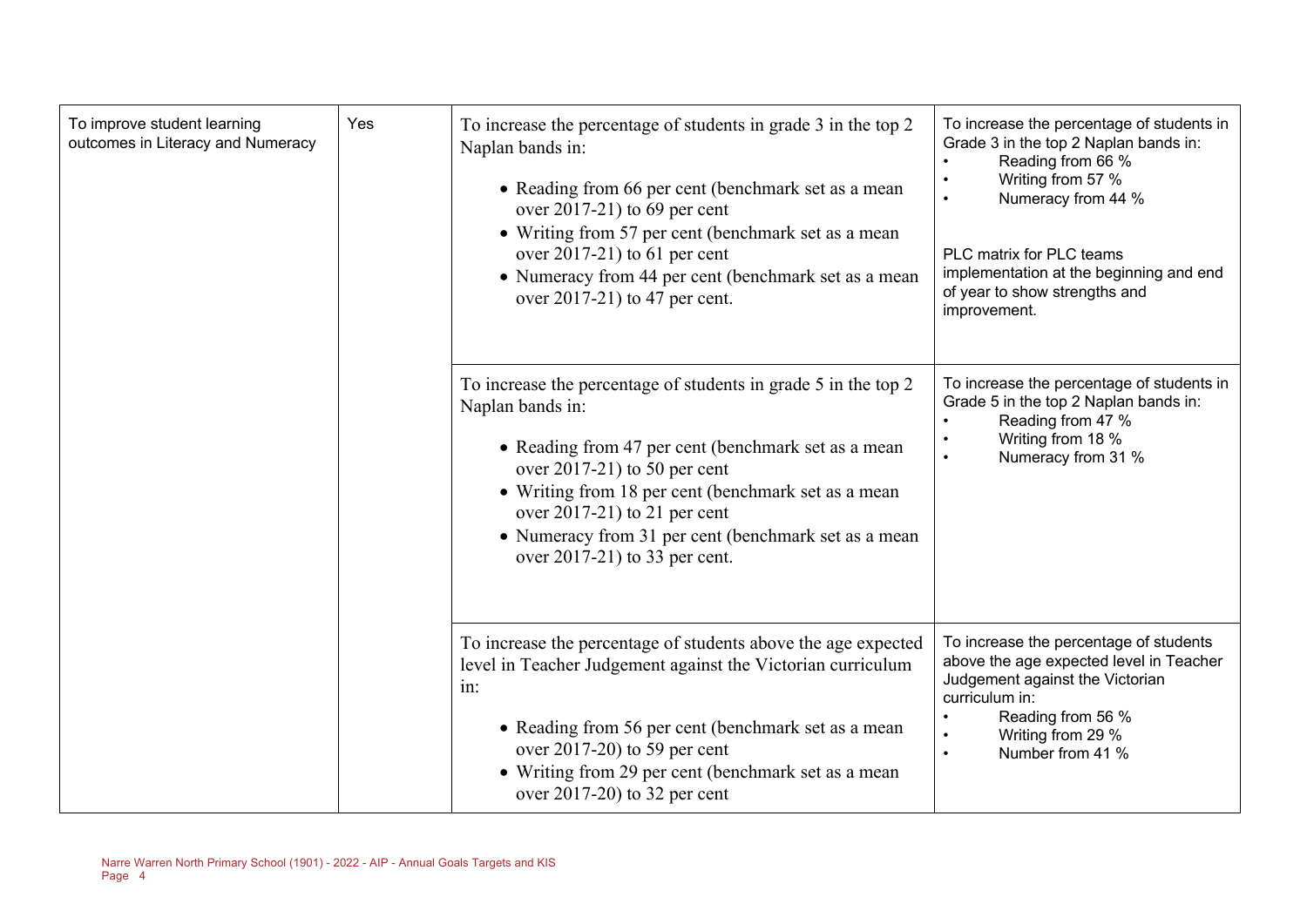|                                               |     | • Number from 41 per cent (benchmark set as a mean<br>over $2017-20$ ) to 44 per cent.                                                                                                                                                                                                                                                                                                                                  |                                                                                                                                                                                                                                 |
|-----------------------------------------------|-----|-------------------------------------------------------------------------------------------------------------------------------------------------------------------------------------------------------------------------------------------------------------------------------------------------------------------------------------------------------------------------------------------------------------------------|---------------------------------------------------------------------------------------------------------------------------------------------------------------------------------------------------------------------------------|
| To improve student engagement in<br>learning. | Yes | Reduce the percentage of students scoring below Naplan<br>benchmark growth in:<br>• Reading from 21 per cent (benchmark set as a mean<br>over $2017-21$ ) to 18 per cent<br>• Writing from 24 per cent (benchmark set as a mean<br>over $2017-21$ ) to 20 per cent<br>• Numeracy from 18 per cent (benchmark set as a mean<br>over 2017-21) to 15 per cent.<br>Increase the percentage of students scoring above Naplan | Reduce the percentage of students<br>scoring below Naplan benchmark growth<br>in:<br>Reading from 21 %<br>$\bullet$<br>Writing from 24 %<br>$\bullet$<br>Numeracy from 18 %<br>$\bullet$<br>Increase the percentage of students |
|                                               |     | benchmark growth in:<br>• Reading from 25 per cent (benchmark set as a mean<br>over $2017-21$ ) to 26 per cent<br>• Writing from 20 per cent (benchmark set as a mean<br>over $2017-21$ ) to 23 per cent<br>• Numeracy from 20 per cent (benchmark set as a mean<br>over 2017-21) to 25 per cent.                                                                                                                       | scoring above Naplan benchmark growth<br>in:<br>Reading from 25 %<br>$\bullet$<br>Writing from 20 %<br>Numeracy from 20 %<br>$\bullet$                                                                                          |
|                                               |     | To increase the percentage of positive responses on the AtoS<br>for the factors:                                                                                                                                                                                                                                                                                                                                        | To increase the percentage of positive<br>responses on the AtoSS for the factors:<br>Student Voice and Agency from<br>59 %                                                                                                      |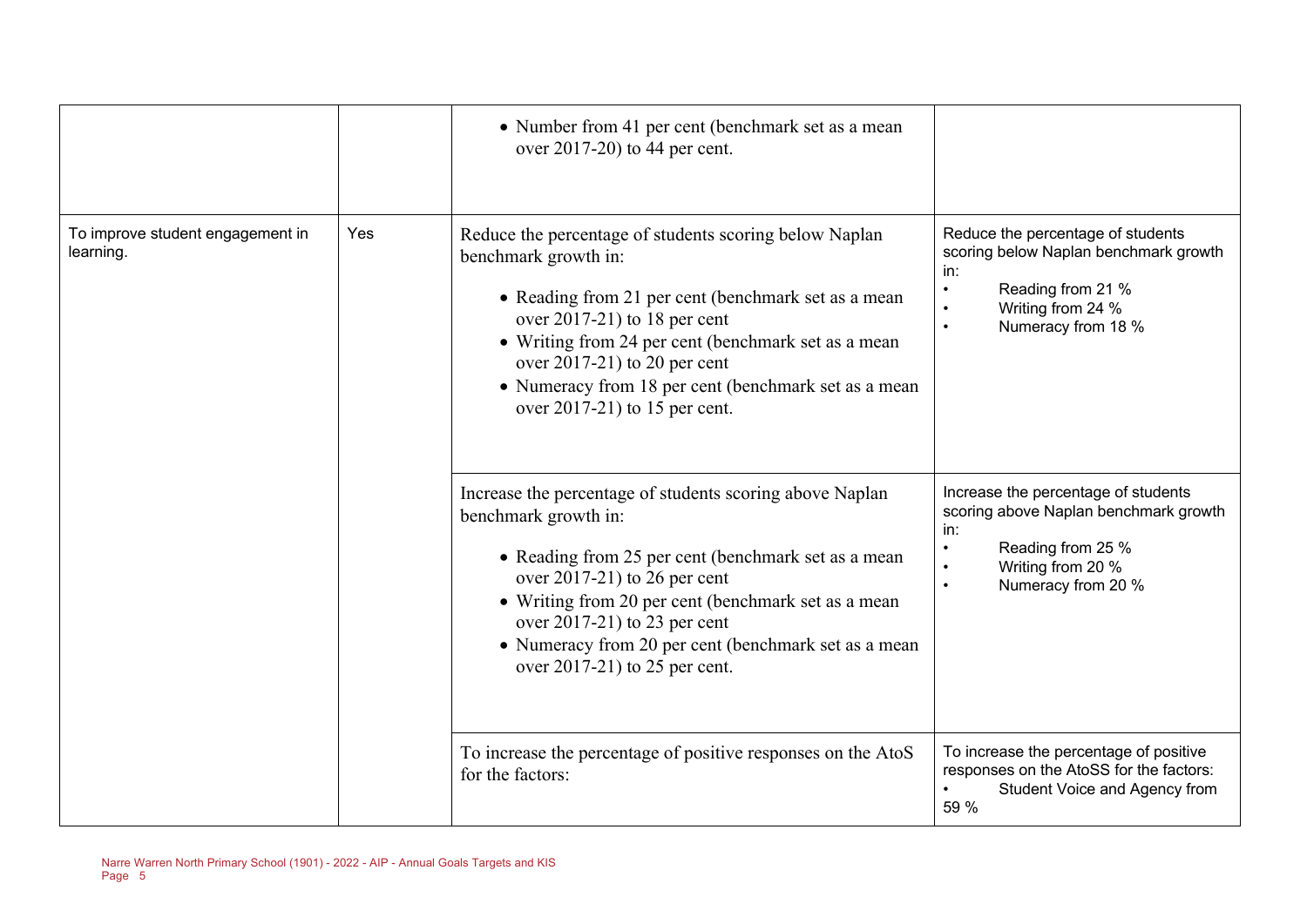|                                                                                             |    | • Student Voice and Agency from 59 per cent<br>(benchmark set as a mean over 2017-20) to 66 per<br>cent<br>• Self Regulation and Goal Setting from 82 per cent<br>(benchmark set as a mean over 2017-20) to 87 per<br>cent<br>• Connectedness to School from 73 per cent<br>(benchmark set as a mean over 2017-20) to 78 per<br>cent<br>• Student Motivation from 74 per cent (benchmark set<br>as a mean over 2017-20) to 79 per cent<br>• Sense of Confidence 74 per cent (benchmark set as a<br>mean over 2017-20) to 79 per cent.                                                                       | Self Regulation and Goal Setting<br>$\bullet$<br>from 82 $%$<br>Connectedness to School from<br>$\bullet$<br>73 %<br>Student Motivation from 74 %<br>$\bullet$<br>Sense of Confidence 74 %<br>$\bullet$ |
|---------------------------------------------------------------------------------------------|----|-------------------------------------------------------------------------------------------------------------------------------------------------------------------------------------------------------------------------------------------------------------------------------------------------------------------------------------------------------------------------------------------------------------------------------------------------------------------------------------------------------------------------------------------------------------------------------------------------------------|---------------------------------------------------------------------------------------------------------------------------------------------------------------------------------------------------------|
| To improve student resilience and<br>wellbeing within an inclusive learning<br>environment. | No | To increase the percentage of positive responses in the AtoS<br>survey for the factors:<br>• Advocate at school from 82 per cent (benchmark set<br>as a mean over 2017-20) to 88 per cent<br>• Connectedness at school from 73 per cent (benchmark<br>set as a mean over 2017-19) to 81 per cent<br>• Resilience from 77 per cent (benchmark set as a mean<br>over $2017-19$ ) to 81 per cent<br>• Sense of inclusion from 82 per cent (benchmark set as<br>a mean over $2017-19$ ) to 89 per cent<br>• Respect for Diversity from 75 per cent (benchmark set<br>as a mean over $2017-19$ ) to 77 per cent. |                                                                                                                                                                                                         |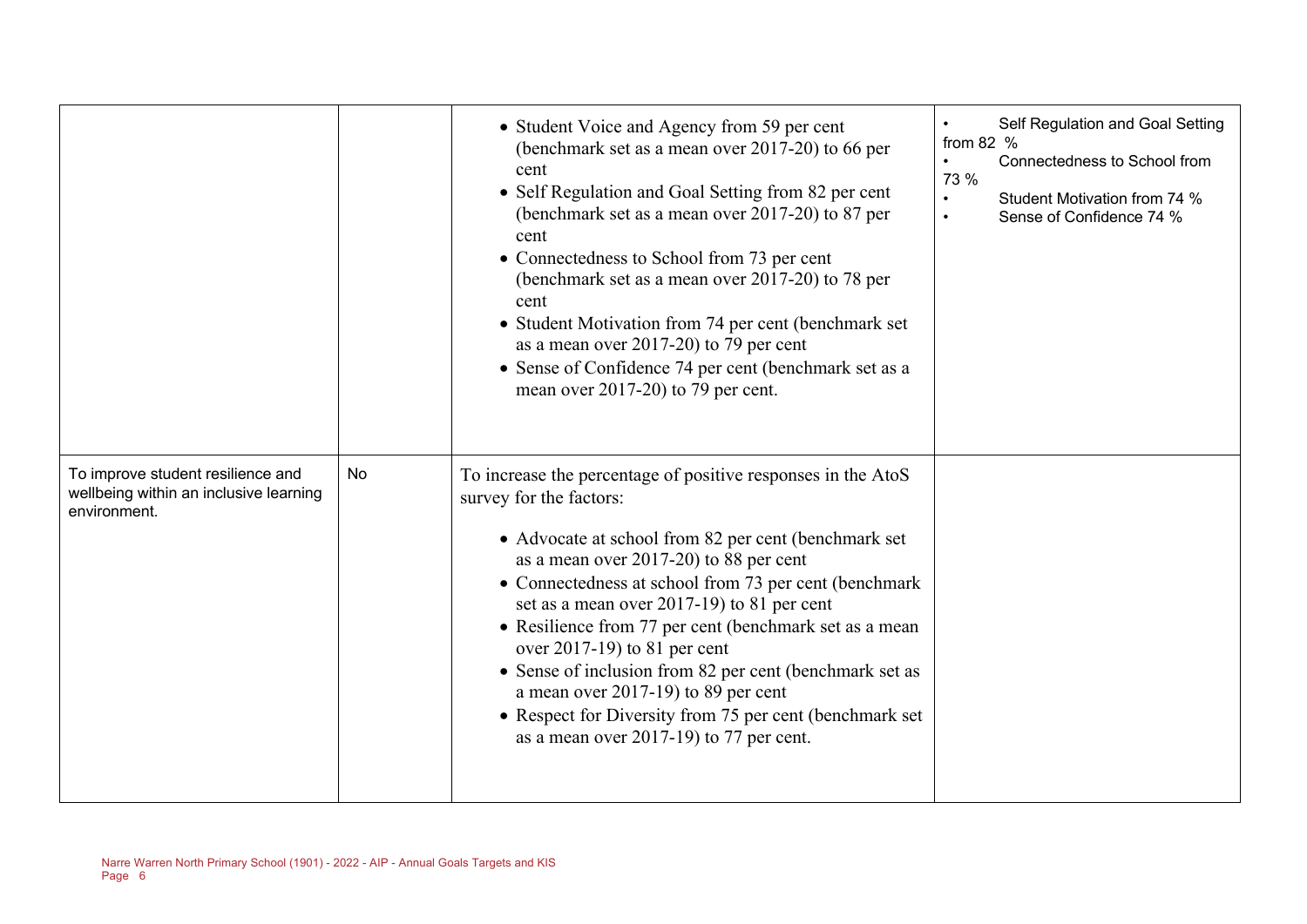| To improve the percentage of positive responses on the Parent<br>Opinion Survey for the factor:<br>• Parent satisfaction to maintain or increase above 86<br>per cent (benchmark set as a mean over 2017-20). |  |
|---------------------------------------------------------------------------------------------------------------------------------------------------------------------------------------------------------------|--|
| To improve the percentage of positive responses on the Staff<br>Survey module:<br>• School Staff Safety and Wellbeing from 52 per cent in<br>$2016$ to 66 per cent.                                           |  |

| Goal 1              | <b>2022 Priorities Goal</b><br>Some of our students have thrived in the remote learning environment, others have maintained their learning progress, and<br>some need extra learning and wellbeing support despite the best efforts of their teachers and families. In 2022 we will continue<br>to focus on student learning - with an increased focus on numeracy - and student wellbeing through the 2022 Priorities Goal, a<br>learning Key Improvement Strategy and a wellbeing Key Improvement Strategy. We will teach and support each student at<br>their point of need and in line with FISO. |
|---------------------|-------------------------------------------------------------------------------------------------------------------------------------------------------------------------------------------------------------------------------------------------------------------------------------------------------------------------------------------------------------------------------------------------------------------------------------------------------------------------------------------------------------------------------------------------------------------------------------------------------|
| 12 Month Target 1.1 | Learning:                                                                                                                                                                                                                                                                                                                                                                                                                                                                                                                                                                                             |
|                     | Teacher judgements (diagnostic, formative and summative) indicating growth for all students; with a particular focus on the<br>Tutor Intervention and Excellence programs.                                                                                                                                                                                                                                                                                                                                                                                                                            |
|                     | Improvement in PAT Maths and Essential Assessment data                                                                                                                                                                                                                                                                                                                                                                                                                                                                                                                                                |
|                     | To increase the percentage of positive responses on the AtoSS for the factors:<br><b>Student Voice and Agency</b>                                                                                                                                                                                                                                                                                                                                                                                                                                                                                     |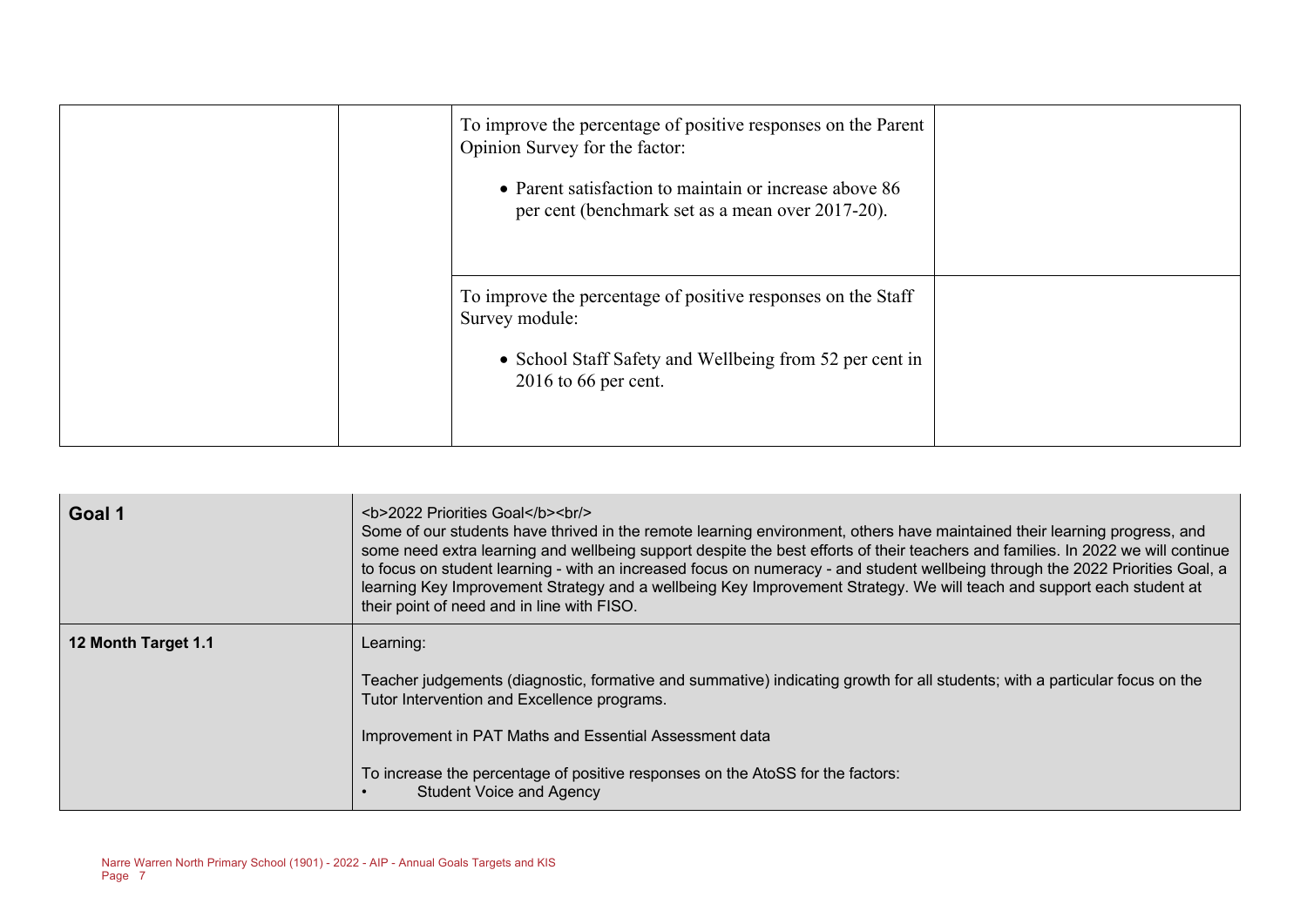| Self Regulation and Goal Setting<br>$\bullet$<br><b>Connectedness to School</b><br><b>Student Motivation</b><br>$\bullet$<br>Sense of Confidence<br>$\bullet$<br>from the benchmark set.                                                                                           |
|------------------------------------------------------------------------------------------------------------------------------------------------------------------------------------------------------------------------------------------------------------------------------------|
| Improvement in PAT Reading and Mathematics data for students                                                                                                                                                                                                                       |
| Improvement in MacLit and Multilit data; and Phonics screener                                                                                                                                                                                                                      |
| Self assessment against the PLC maturity matrix                                                                                                                                                                                                                                    |
| Wellbeing:                                                                                                                                                                                                                                                                         |
| To increase the percentage of positive responses in the AToSS for the factors:<br>Advocate at school<br>$\bullet$<br>Connectedness at school<br>$\bullet$<br>Resilience<br>$\bullet$<br>Sense of inclusion<br>$\bullet$<br><b>Respect for Diversity</b><br>from the benchmarks set |
| To improve/maintain the percentage of positive responses on the Parent Opinion Survey for the factor at or above 86%<br>Parent satisfaction                                                                                                                                        |
| To improve the percentage of positive responses on the Staff Survey module:<br>School Staff Safety and Wellbeing from 52 %                                                                                                                                                         |
| Google forms developed by the school to ascertain feedback                                                                                                                                                                                                                         |
| Student focus groups to gain feedback and for next steps                                                                                                                                                                                                                           |
|                                                                                                                                                                                                                                                                                    |
|                                                                                                                                                                                                                                                                                    |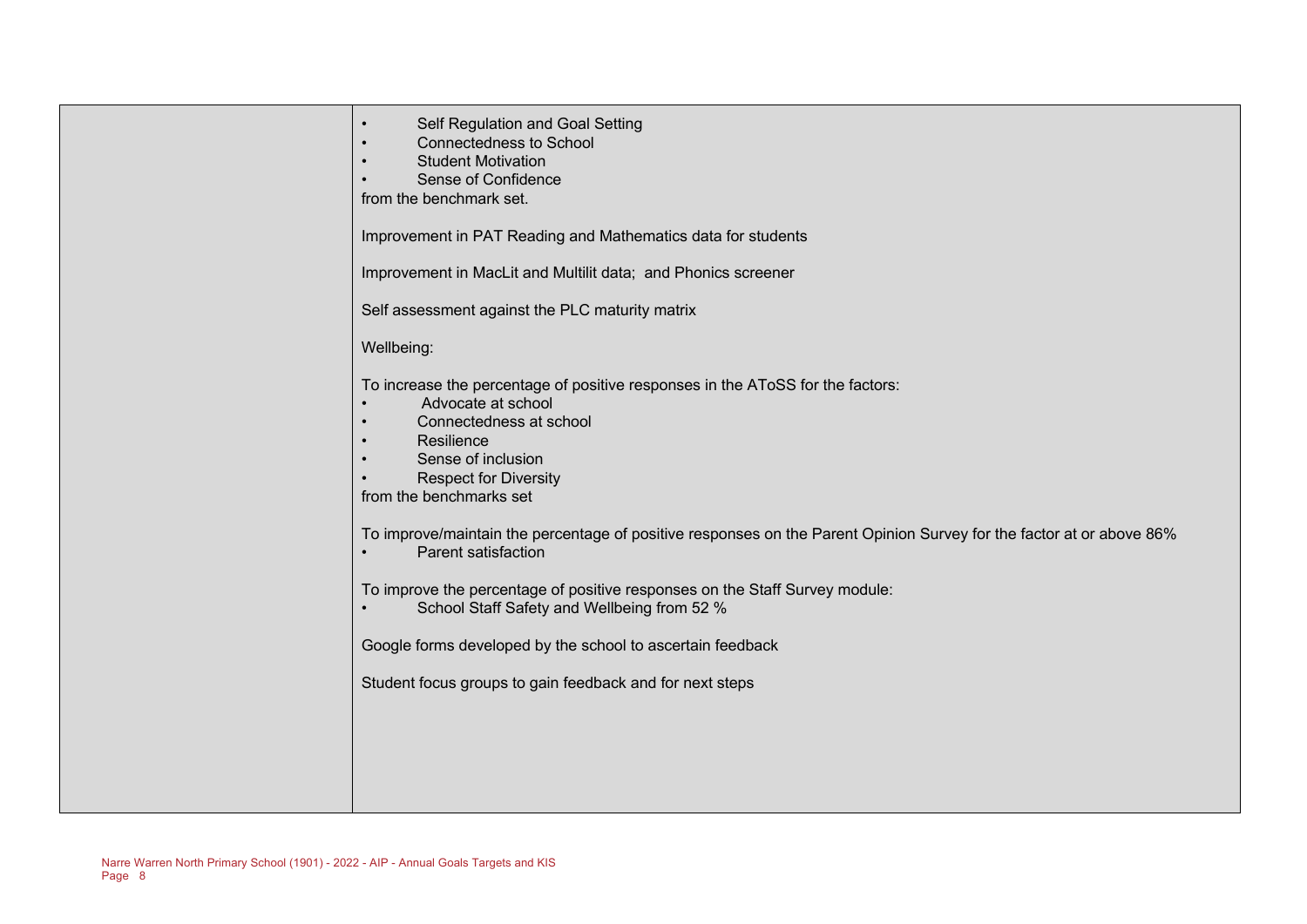| <b>Key Improvement Strategies</b>                                                                                                                                                                                                                                                         |                                                                                                                                                                                                                                                                                          | Is this KIS selected for focus this<br>year? |
|-------------------------------------------------------------------------------------------------------------------------------------------------------------------------------------------------------------------------------------------------------------------------------------------|------------------------------------------------------------------------------------------------------------------------------------------------------------------------------------------------------------------------------------------------------------------------------------------|----------------------------------------------|
| KIS <sub>1</sub><br>Priority 2022 Dimension                                                                                                                                                                                                                                               | Learning - Support both those who need extra support and those who have thrived to<br>continue to extend their learning, especially in numeracy                                                                                                                                          | Yes                                          |
| KIS <sub>2</sub><br>Priority 2022 Dimension                                                                                                                                                                                                                                               | Wellbeing - Effectively mobilise available resources to support students' wellbeing and<br>mental health, especially the most vulnerable                                                                                                                                                 | Yes                                          |
| Explain why the school has selected this<br>KIS as a focus for this year. Please make<br>reference to the self-evaluation, relevant<br>school data, the progress against School<br>Strategic Plan (SSP) goals, targets, and the<br>diagnosis of issues requiring particular<br>attention. | Please leave this field empty. Schools are not required to provide a rationale as this is in line with system priorities for 2022.                                                                                                                                                       |                                              |
| Goal 2                                                                                                                                                                                                                                                                                    | To improve student learning outcomes in Literacy and Numeracy                                                                                                                                                                                                                            |                                              |
| 12 Month Target 2.1                                                                                                                                                                                                                                                                       | To increase the percentage of students in Grade 3 in the top 2 Naplan bands in:<br>Reading from 66 %<br>Writing from 57 %<br>$\bullet$<br>Numeracy from 44 %<br>$\bullet$<br>PLC matrix for PLC teams implementation at the beginning and end of year to show strengths and improvement. |                                              |
| 12 Month Target 2.2                                                                                                                                                                                                                                                                       | To increase the percentage of students in Grade 5 in the top 2 Naplan bands in:<br>Reading from 47 %<br>Writing from 18 %<br>Numeracy from 31 %                                                                                                                                          |                                              |
| 12 Month Target 2.3                                                                                                                                                                                                                                                                       | To increase the percentage of students above the age expected level in Teacher Judgement against the Victorian curriculum<br>in:                                                                                                                                                         |                                              |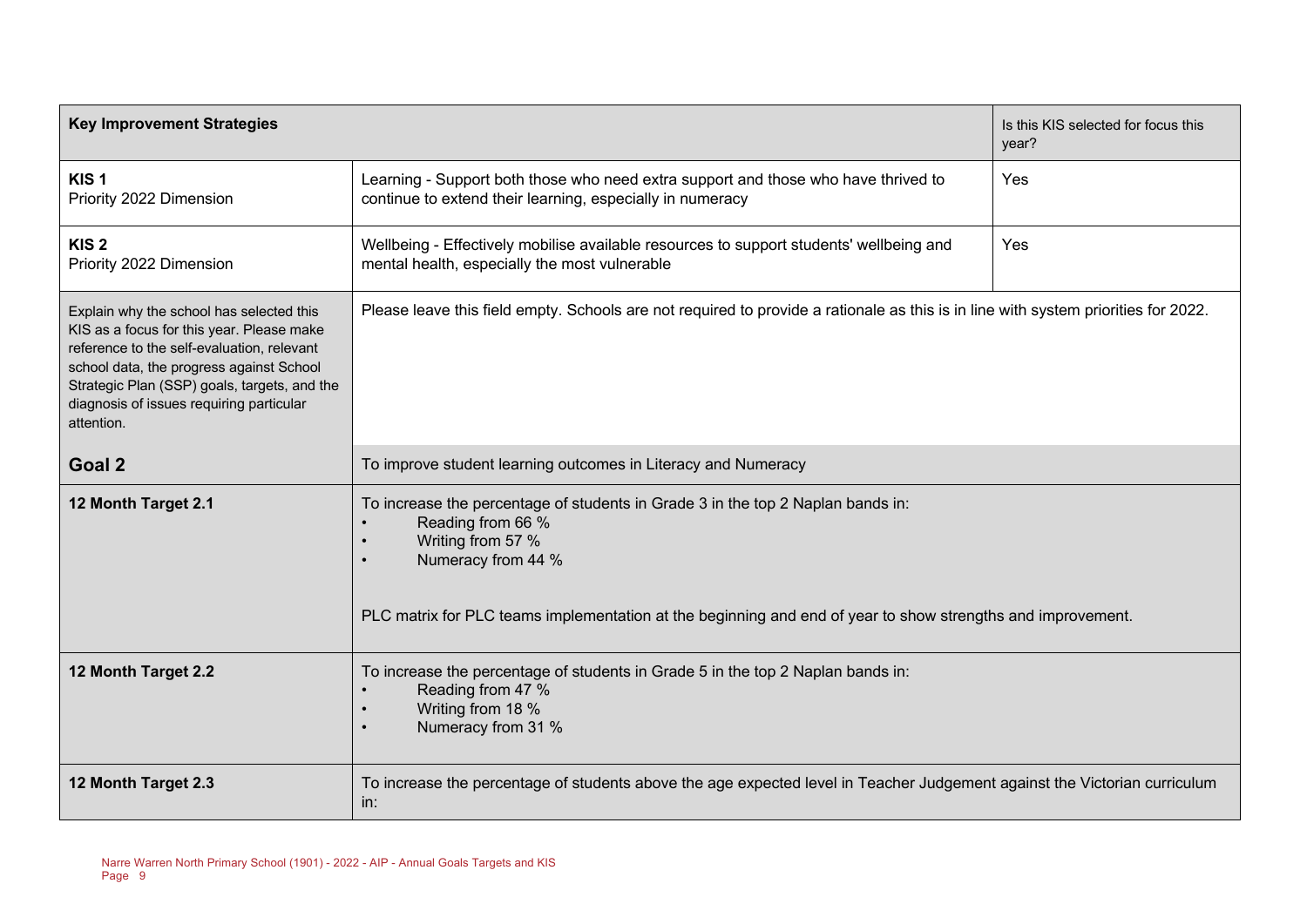|                                                                                                                                                                                                                                                                                           | Reading from 56 %<br>Writing from 29 %<br>Number from 41 %                                                                                                                                                                                                                                                                                   |                                              |  |
|-------------------------------------------------------------------------------------------------------------------------------------------------------------------------------------------------------------------------------------------------------------------------------------------|----------------------------------------------------------------------------------------------------------------------------------------------------------------------------------------------------------------------------------------------------------------------------------------------------------------------------------------------|----------------------------------------------|--|
| <b>Key Improvement Strategies</b>                                                                                                                                                                                                                                                         |                                                                                                                                                                                                                                                                                                                                              | Is this KIS selected for focus this<br>year? |  |
| KIS <sub>1</sub><br><b>Building practice excellence</b>                                                                                                                                                                                                                                   | Build teacher capacity to differentiate teaching to ensure challenge and progress for every<br>student.                                                                                                                                                                                                                                      | Yes                                          |  |
| KIS <sub>2</sub><br>Curriculum planning and assessment                                                                                                                                                                                                                                    | Build teacher and team capability to utilise a range of assessment strategies to teach to<br>students point of need.                                                                                                                                                                                                                         | Yes                                          |  |
| KIS <sub>3</sub><br><b>Building practice excellence</b>                                                                                                                                                                                                                                   | Build teacher capacity through participation in peer observations and the provision of<br>explicit feedback on Instructional practices.                                                                                                                                                                                                      | Yes                                          |  |
| Explain why the school has selected this<br>KIS as a focus for this year. Please make<br>reference to the self-evaluation, relevant<br>school data, the progress against School<br>Strategic Plan (SSP) goals, targets, and the<br>diagnosis of issues requiring particular<br>attention. | Analysis of the school Naplan and school based teacher judgement data identified a decrease in the percentage of students in<br>the top 2 bands and above age expected level. A need to build teacher capacity to assess, evaluate, plan and implement an<br>effective differentiated curriculum to improve student outcomes was identified. |                                              |  |
| Goal 3                                                                                                                                                                                                                                                                                    | To improve student engagement in learning.                                                                                                                                                                                                                                                                                                   |                                              |  |
| 12 Month Target 3.1                                                                                                                                                                                                                                                                       | Reduce the percentage of students scoring below Naplan benchmark growth in:<br>Reading from 21 %<br>Writing from 24 %<br>Numeracy from 18 %                                                                                                                                                                                                  |                                              |  |
| 12 Month Target 3.2                                                                                                                                                                                                                                                                       | Increase the percentage of students scoring above Naplan benchmark growth in:<br>Reading from 25 %<br>Writing from 20 %                                                                                                                                                                                                                      |                                              |  |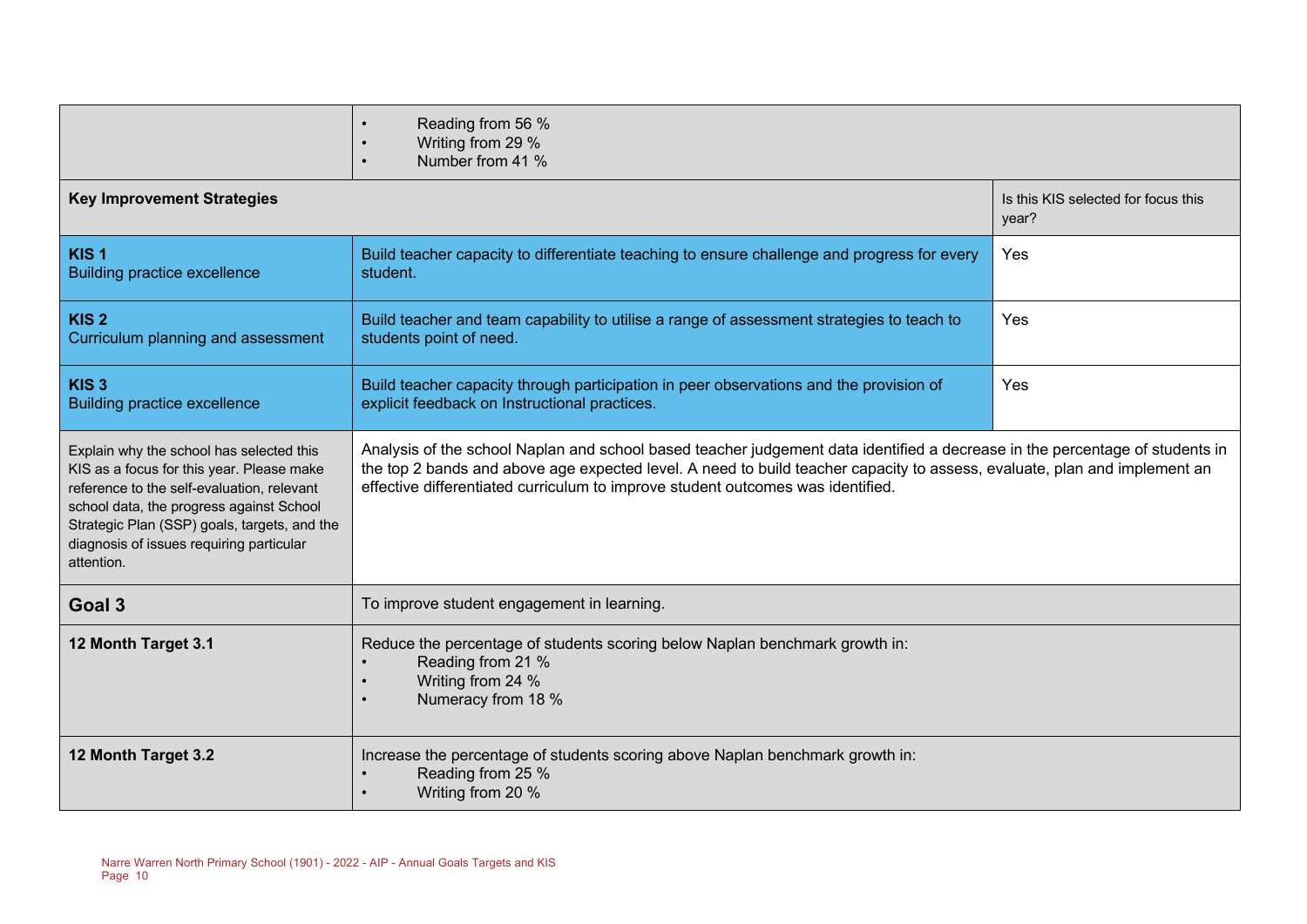|                                                                                                                                                                                                                                                                                           | Numeracy from 20 %<br>$\bullet$                                                                                                                                                                                                                                                                                                                                                                                                                                                      |                                              |
|-------------------------------------------------------------------------------------------------------------------------------------------------------------------------------------------------------------------------------------------------------------------------------------------|--------------------------------------------------------------------------------------------------------------------------------------------------------------------------------------------------------------------------------------------------------------------------------------------------------------------------------------------------------------------------------------------------------------------------------------------------------------------------------------|----------------------------------------------|
| 12 Month Target 3.3                                                                                                                                                                                                                                                                       | To increase the percentage of positive responses on the AtoSS for the factors:<br>Student Voice and Agency from 59 %<br>Self Regulation and Goal Setting from 82 %<br>$\bullet$<br>Connectedness to School from 73 %<br>$\bullet$<br>Student Motivation from 74 %<br>Sense of Confidence 74 %                                                                                                                                                                                        |                                              |
| <b>Key Improvement Strategies</b>                                                                                                                                                                                                                                                         |                                                                                                                                                                                                                                                                                                                                                                                                                                                                                      | Is this KIS selected for focus this<br>year? |
| KIS <sub>1</sub><br><b>Empowering students and building</b><br>school pride                                                                                                                                                                                                               | Implement an inquiry learning approach to increase student agency in their learning                                                                                                                                                                                                                                                                                                                                                                                                  | Yes                                          |
| KIS <sub>2</sub><br><b>Empowering students and building</b><br>school pride                                                                                                                                                                                                               | Enable authentic student agency to provide opportunities for student collaboration and<br>decisions making in their learning.                                                                                                                                                                                                                                                                                                                                                        | <b>No</b>                                    |
| Explain why the school has selected this<br>KIS as a focus for this year. Please make<br>reference to the self-evaluation, relevant<br>school data, the progress against School<br>Strategic Plan (SSP) goals, targets, and the<br>diagnosis of issues requiring particular<br>attention. | Analysis of the schools Naplan data identified a decrease in high benchmark growth and an increase in low benchmark<br>growth. The panel agreed that increasing student agency would lead to improved student outcomes. The Panel established<br>that the development and implementation of an inquiry based approach to teaching and learning would improve student<br>engagement, increase high benchmark growth, decrease low benchmark growth and build learner characteristics. |                                              |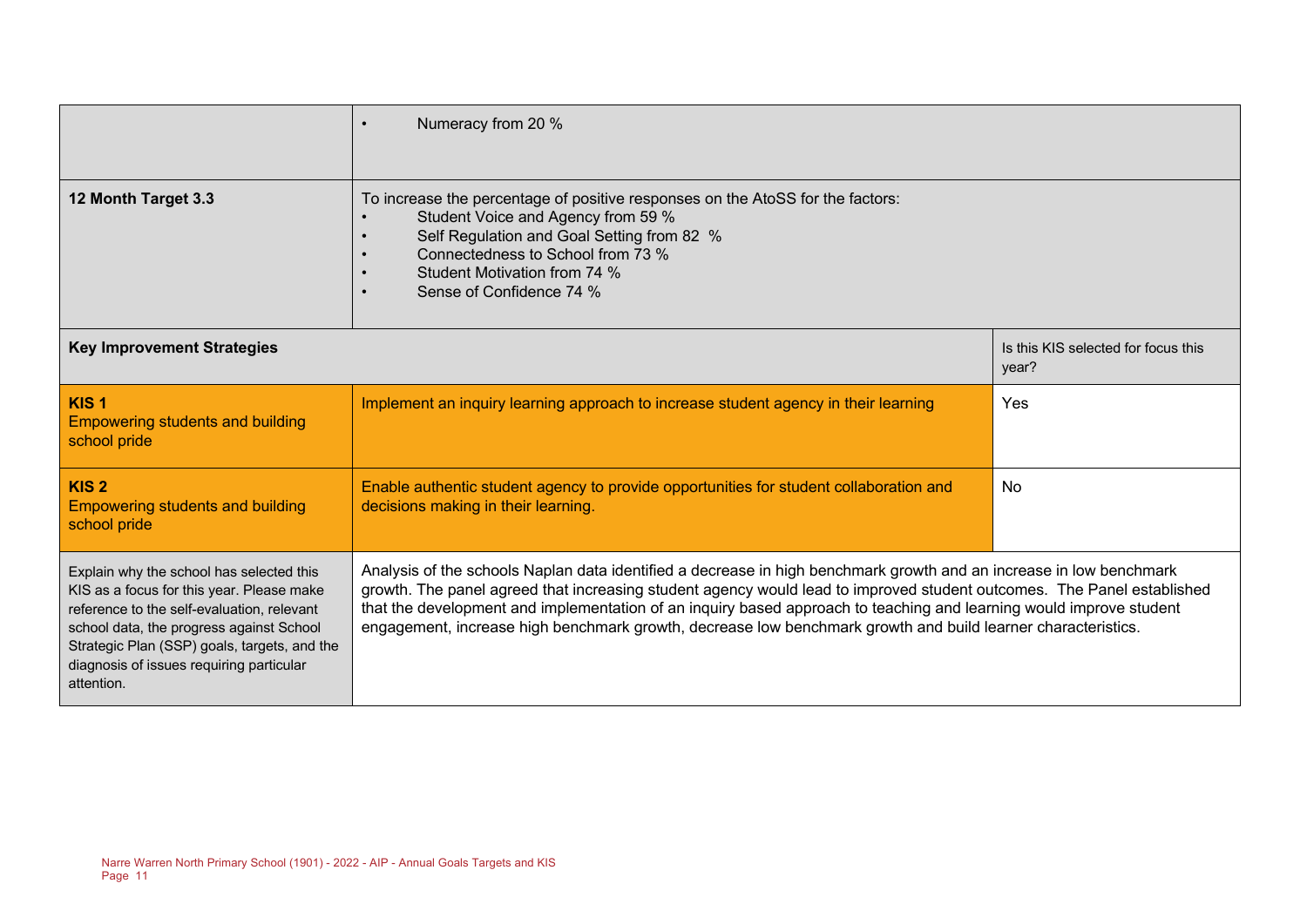# **Define Actions, Outcomes and Activities**

| Goal 1              | 2022 Priorities Goal<br>Some of our students have thrived in the remote learning environment, others have maintained their learning progress, and some<br>need extra learning and wellbeing support despite the best efforts of their teachers and families. In 2022 we will continue to focus on<br>student learning - with an increased focus on numeracy - and student wellbeing through the 2022 Priorities Goal, a learning Key<br>Improvement Strategy and a wellbeing Key Improvement Strategy. We will teach and support each student at their point of need and<br>in line with FISO. |
|---------------------|------------------------------------------------------------------------------------------------------------------------------------------------------------------------------------------------------------------------------------------------------------------------------------------------------------------------------------------------------------------------------------------------------------------------------------------------------------------------------------------------------------------------------------------------------------------------------------------------|
| 12 Month Target 1.1 | Learning:                                                                                                                                                                                                                                                                                                                                                                                                                                                                                                                                                                                      |
|                     | Teacher judgements (diagnostic, formative and summative) indicating growth for all students; with a particular focus on the Tutor<br>Intervention and Excellence programs.                                                                                                                                                                                                                                                                                                                                                                                                                     |
|                     | Improvement in PAT Maths and Essential Assessment data                                                                                                                                                                                                                                                                                                                                                                                                                                                                                                                                         |
|                     | To increase the percentage of positive responses on the AtoSS for the factors:<br><b>Student Voice and Agency</b><br>Self Regulation and Goal Setting<br><b>Connectedness to School</b><br><b>Student Motivation</b><br>Sense of Confidence<br>from the benchmark set.                                                                                                                                                                                                                                                                                                                         |
|                     | Improvement in PAT Reading and Mathematics data for students                                                                                                                                                                                                                                                                                                                                                                                                                                                                                                                                   |
|                     | Improvement in MacLit and Multilit data; and Phonics screener                                                                                                                                                                                                                                                                                                                                                                                                                                                                                                                                  |
|                     | Self assessment against the PLC maturity matrix                                                                                                                                                                                                                                                                                                                                                                                                                                                                                                                                                |
|                     | Wellbeing:                                                                                                                                                                                                                                                                                                                                                                                                                                                                                                                                                                                     |
|                     | To increase the percentage of positive responses in the AToSS for the factors:<br>Advocate at school<br>Connectedness at school<br>Resilience                                                                                                                                                                                                                                                                                                                                                                                                                                                  |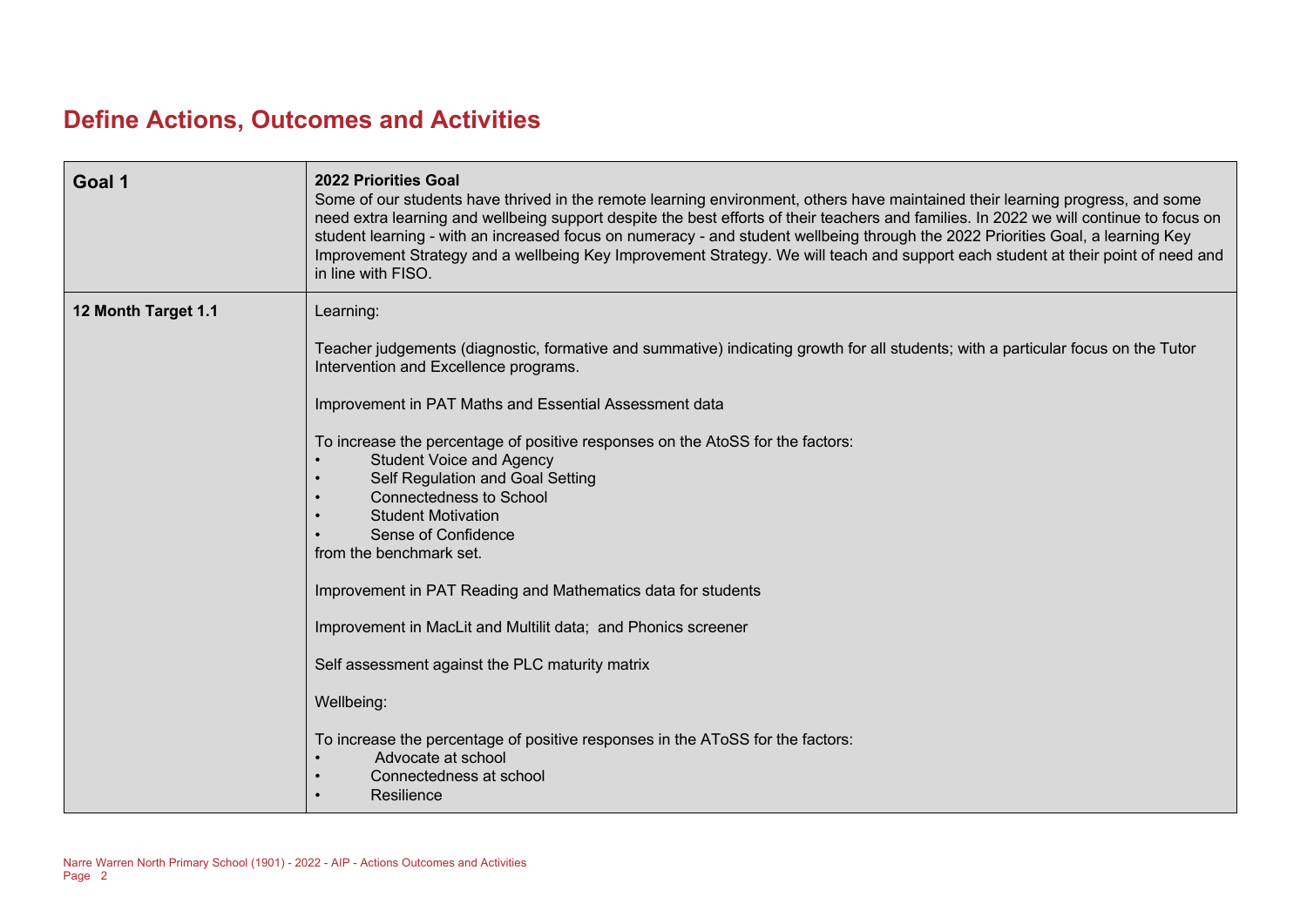|                                             | Sense of inclusion<br><b>Respect for Diversity</b><br>from the benchmarks set<br>To improve/maintain the percentage of positive responses on the Parent Opinion Survey for the factor at or above 86%<br>Parent satisfaction<br>To improve the percentage of positive responses on the Staff Survey module:<br>School Staff Safety and Wellbeing from 52 %<br>Google forms developed by the school to ascertain feedback<br>Student focus groups to gain feedback and for next steps |
|---------------------------------------------|--------------------------------------------------------------------------------------------------------------------------------------------------------------------------------------------------------------------------------------------------------------------------------------------------------------------------------------------------------------------------------------------------------------------------------------------------------------------------------------|
| KIS <sub>1</sub><br>Priority 2022 Dimension | Learning - Support both those who need extra support and those who have thrived to continue to extend their learning, especially in<br>numeracy                                                                                                                                                                                                                                                                                                                                      |
| <b>Actions</b>                              | Continue to implement the TLI, Intervention and Student Excellence programs.<br>Use PLCs to collaboratively plan learning with a focus on open ended investigations for differentiation and meeting the needs of all                                                                                                                                                                                                                                                                 |
|                                             | students, particularly in Mathematics.                                                                                                                                                                                                                                                                                                                                                                                                                                               |
| <b>Outcomes</b>                             | Leaders will:<br>Organise the timetable to enable the PLC program to be implemented<br>Facilitate professional learning for PLC Leaders and teachers<br>Support the school's intervention, tutor and excellence programs for individual students<br>Teachers will:<br>Confidently and accurately identify learning needs of their students                                                                                                                                           |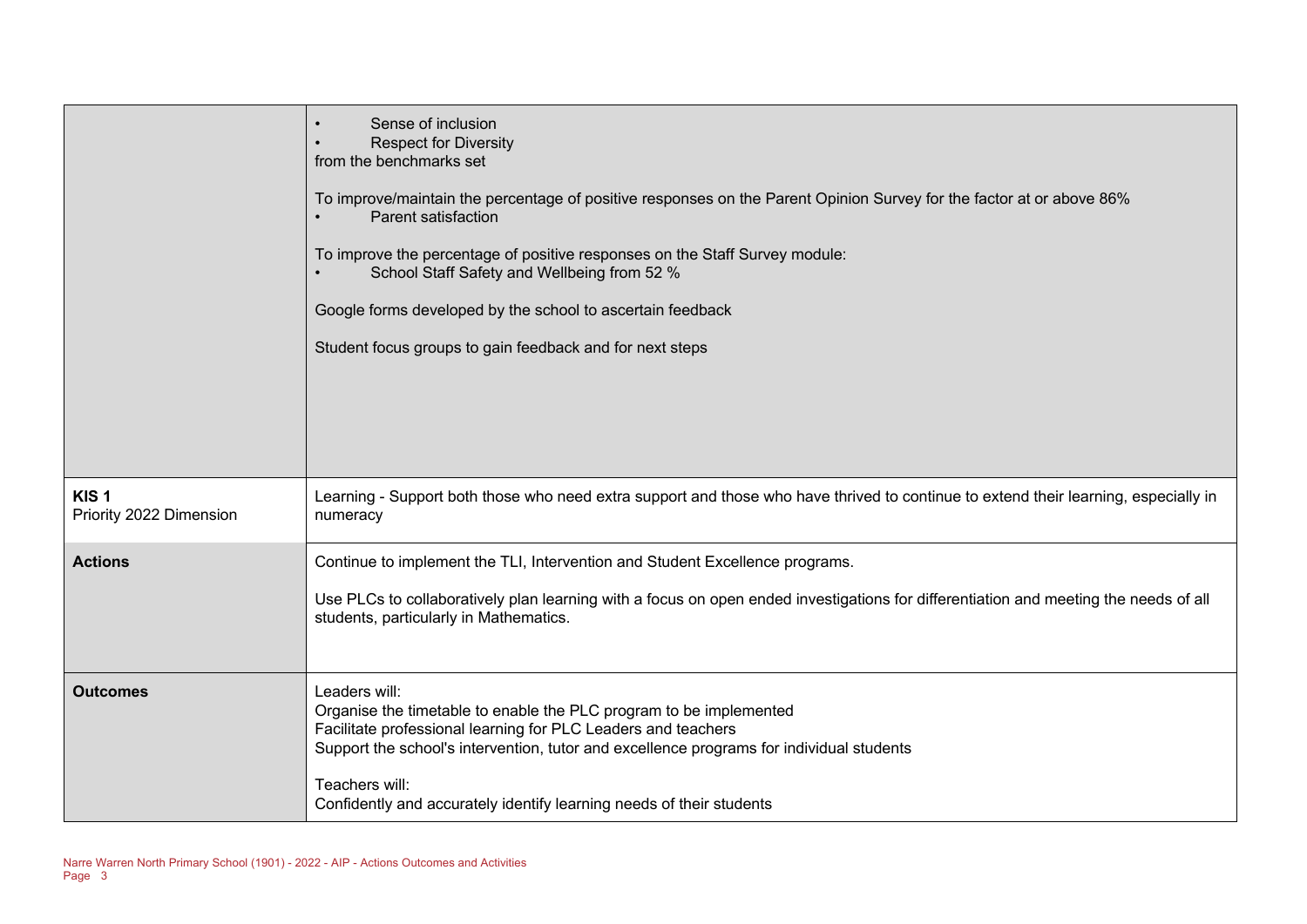|                                                                                                                                                                                                                                                                                                             | Engage in reflective practice, evaluate and plan curriculum, assessments and lessons based on individual learning needs in PLCs<br>Understand the learning progressions<br>Provide regular feedback to students and monitor student progress using formative assessment practices<br>Develop an understanding of how to challenge students' learning<br>Analyse student data in PLC meetings to determine students' point of need<br>Provide necessary adjustments to respond to specific learning needs<br>Plan for differentiation based on student learning data.<br>Provide targeted academic support for students.<br>Students will:<br>Have an understanding of what they are learning<br>Know their next steps to progress in their learning.<br>Have targeted academic support or intervention at point of need |                                    |                                 |                                  |                                                       |
|-------------------------------------------------------------------------------------------------------------------------------------------------------------------------------------------------------------------------------------------------------------------------------------------------------------|-------------------------------------------------------------------------------------------------------------------------------------------------------------------------------------------------------------------------------------------------------------------------------------------------------------------------------------------------------------------------------------------------------------------------------------------------------------------------------------------------------------------------------------------------------------------------------------------------------------------------------------------------------------------------------------------------------------------------------------------------------------------------------------------------------------------------|------------------------------------|---------------------------------|----------------------------------|-------------------------------------------------------|
| <b>Success Indicators</b>                                                                                                                                                                                                                                                                                   | Teachers' formative assessment data and teacher judgement data of student progress<br>Improved student outcomes<br>Documentation and data from formative assessments, i.e. school developed consistent checklists; tracking growth; anecdotal<br>records<br><b>Classroom observations</b><br>Data used to identify students for tailored supports<br>Differentiated resources used in tailored supports for all students.<br>Implemented, monitored and evaluated IEPs<br>Progress towards IEPs<br>Student surveys                                                                                                                                                                                                                                                                                                      |                                    |                                 |                                  |                                                       |
| <b>Activities and Milestones</b>                                                                                                                                                                                                                                                                            |                                                                                                                                                                                                                                                                                                                                                                                                                                                                                                                                                                                                                                                                                                                                                                                                                         | <b>People Responsible</b>          | Is this a PL<br><b>Priority</b> | When                             | <b>Funding Streams</b>                                |
| PLC Leader ensure discussion of students with individual learning<br>needs takes place.<br>PLCs follow the FISO cycle for improvement for English and<br><b>Mathematics</b><br>PLCs unpack the Mathematics curriculum - above, at and below<br>level for planning purposes, including open ended activities |                                                                                                                                                                                                                                                                                                                                                                                                                                                                                                                                                                                                                                                                                                                                                                                                                         | $\overline{\boxtimes}$ PLC Leaders | $\square$ PLP<br>Priority       | from:<br>Term 1<br>to:<br>Term 4 | \$120,000.00<br>$\Box$ Equity funding will<br>be used |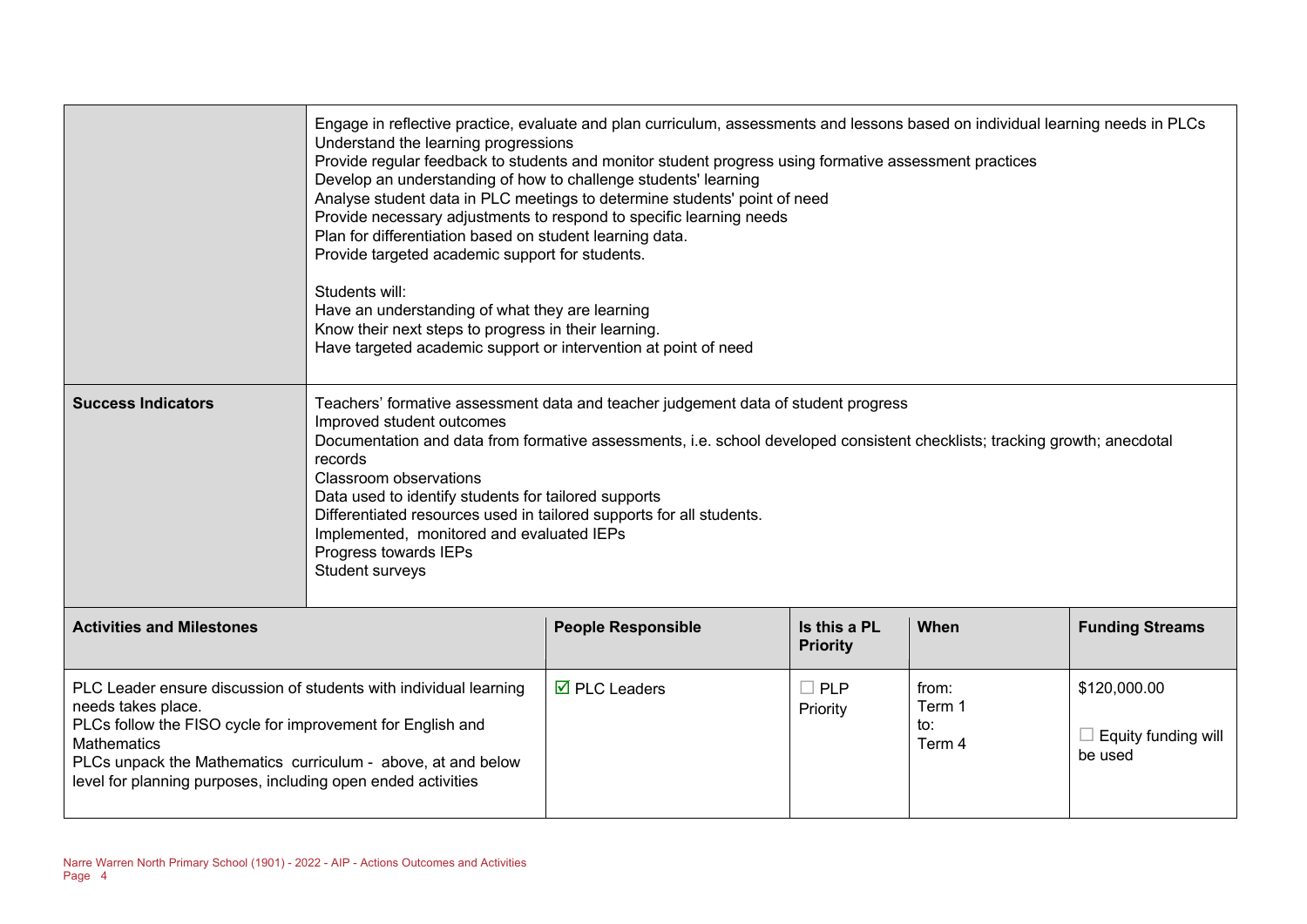|                                                                                                                                                                                                                                                                                         |                                                                                                                                                                                                                                                          |                                                                                                                                       |                                |                                  | $\Box$ Disability Inclusion<br>Tier 2 Funding will be<br>used<br>$\Box$ Schools Mental<br><b>Health Menu items</b><br>will be used which<br>may include DET<br>funded or free items                                                                           |
|-----------------------------------------------------------------------------------------------------------------------------------------------------------------------------------------------------------------------------------------------------------------------------------------|----------------------------------------------------------------------------------------------------------------------------------------------------------------------------------------------------------------------------------------------------------|---------------------------------------------------------------------------------------------------------------------------------------|--------------------------------|----------------------------------|---------------------------------------------------------------------------------------------------------------------------------------------------------------------------------------------------------------------------------------------------------------|
| Identify students with little or no growth and ensure that<br>intervention strategies are in place to accelerate/improve their<br>growth and close the gap.<br>Implement targeted strategy groups and group/individual<br>conferencing within the classroom in English and Mathematics. |                                                                                                                                                                                                                                                          | ☑ Assistant Principal<br>☑ Literacy Support<br>$\overline{\mathbf{M}}$ Teacher(s)                                                     | $\overline{M}$ PLP<br>Priority | from:<br>Term 1<br>to:<br>Term 4 | \$21,393.00<br>$\boxdot$ Equity funding will<br>be used<br>$\overline{\mathbf{y}}$ Disability Inclusion<br>Tier 2 Funding will be<br>used<br>$\boxtimes$ Schools Mental<br>Health Menu items<br>will be used which<br>may include DET<br>funded or free items |
| KIS <sub>2</sub><br>Priority 2022 Dimension                                                                                                                                                                                                                                             |                                                                                                                                                                                                                                                          | Wellbeing - Effectively mobilise available resources to support students' wellbeing and mental health, especially the most vulnerable |                                |                                  |                                                                                                                                                                                                                                                               |
| <b>Actions</b>                                                                                                                                                                                                                                                                          |                                                                                                                                                                                                                                                          | Implement a multi tiered approach to meet students' individual wellbeing needs.                                                       |                                |                                  |                                                                                                                                                                                                                                                               |
|                                                                                                                                                                                                                                                                                         |                                                                                                                                                                                                                                                          | Build staff capacity to be able to notice and respond to the wellbeing needs of students.                                             |                                |                                  |                                                                                                                                                                                                                                                               |
| <b>Outcomes</b>                                                                                                                                                                                                                                                                         | Teachers' formative assessment data and teacher judgement data of student progress<br>Improved student outcomes<br>Documentation and data from formative assessments, i.e. school developed consistent checklists; tracking growth; anecdotal<br>records |                                                                                                                                       |                                |                                  |                                                                                                                                                                                                                                                               |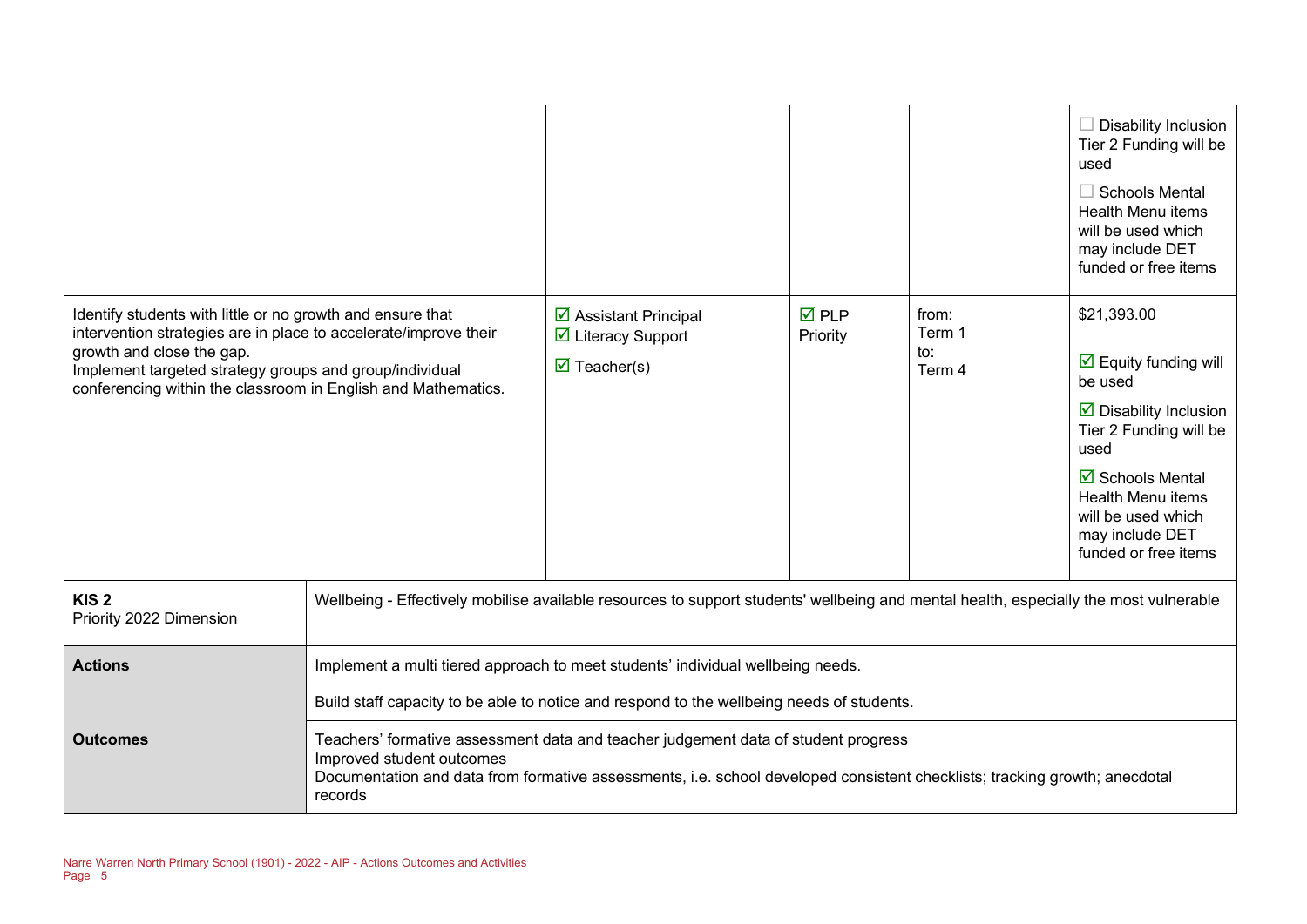|                                                                                                                                                                                                                                                                                                | <b>Classroom observations</b><br>Data used to identify students for tailored supports<br>Differentiated resources used in tailored supports for all students.<br>Implemented, monitored and evaluated IEPs<br>Progress towards IEPs<br>Student surveys                                                                                                                                                                                                                                                                                  |                                                                                   |                                 |                                  |                                                                                                                                                                                                                                             |  |
|------------------------------------------------------------------------------------------------------------------------------------------------------------------------------------------------------------------------------------------------------------------------------------------------|-----------------------------------------------------------------------------------------------------------------------------------------------------------------------------------------------------------------------------------------------------------------------------------------------------------------------------------------------------------------------------------------------------------------------------------------------------------------------------------------------------------------------------------------|-----------------------------------------------------------------------------------|---------------------------------|----------------------------------|---------------------------------------------------------------------------------------------------------------------------------------------------------------------------------------------------------------------------------------------|--|
| <b>Success Indicators</b>                                                                                                                                                                                                                                                                      | Observations of changes to classroom practices<br>Documentation of frameworks, policies and programs<br>Attendance at professional learning documented<br>Students engagement in wellbeing programs (feedback, participation, classroom observations)<br>Student Opinion survey results and focus groups feedback<br>Teacher reports of student wellbeing concerns on Sentral<br>Documentation of strategies students will use in classrooms and at the school level<br>Improvement in IEPs and behaviour plans for individual students |                                                                                   |                                 |                                  |                                                                                                                                                                                                                                             |  |
| <b>Activities and Milestones</b>                                                                                                                                                                                                                                                               |                                                                                                                                                                                                                                                                                                                                                                                                                                                                                                                                         | <b>People Responsible</b>                                                         | Is this a PL<br><b>Priority</b> | When                             | <b>Funding Streams</b>                                                                                                                                                                                                                      |  |
| Work with support staff:<br>Employ social worker students from Federation Uni to supplement<br>school wellbeing programs<br>Employ school funded Chaplain 2 days a week<br>Link with KESO worker for Koorie and Torres Strait Islander<br>students.<br>Work with SSS for Tier 2 and 3 students |                                                                                                                                                                                                                                                                                                                                                                                                                                                                                                                                         | $\overline{\mathbf{M}}$ Leadership Team<br>$\overline{\mathbf{M}}$ Wellbeing Team | $\square$ PLP<br>Priority       | from:<br>Term 1<br>to:<br>Term 4 | \$60,000.00<br>$\Box$ Equity funding will<br>be used<br>$\Box$ Disability Inclusion<br>Tier 2 Funding will be<br>used<br>$\Box$ Schools Mental<br><b>Health Menu items</b><br>will be used which<br>may include DET<br>funded or free items |  |
| Implement units 7 and 8 of the Respectful Relationships program<br>Monitor the teaching of Respectful Relationships program<br>Incorporate The Resilience Project into SEL lessons                                                                                                             |                                                                                                                                                                                                                                                                                                                                                                                                                                                                                                                                         | ☑ Student Wellbeing Co-<br>ordinator                                              | $\overline{M}$ PLP<br>Priority  | from:<br>Term 1                  | \$60,000.00                                                                                                                                                                                                                                 |  |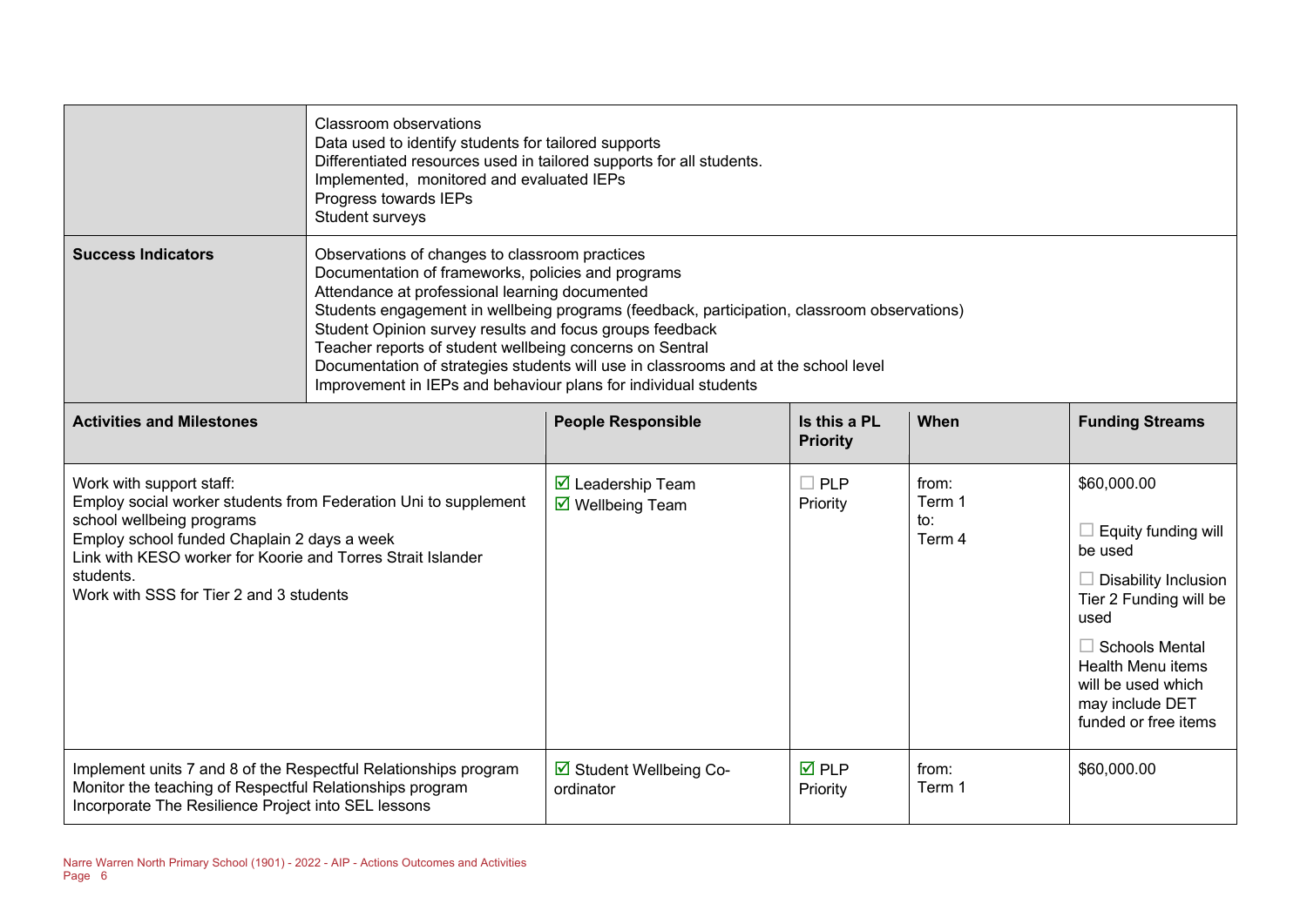| Explicitly teach social and emotional skills through games (e.g.<br>Play is the Way).                                                                                                          |                                                                                                                                                 | $\overline{\mathbf{M}}$ Teacher(s)<br>$\overline{\mathsf{M}}$ Wellbeing Team                                                                    |                        | to:<br>Term 4                    | Equity funding will<br>be used<br>Disability Inclusion<br>Tier 2 Funding will be<br>used<br><b>Schools Mental</b><br>ш<br><b>Health Menu items</b><br>will be used which<br>may include DET<br>funded or free items           |  |
|------------------------------------------------------------------------------------------------------------------------------------------------------------------------------------------------|-------------------------------------------------------------------------------------------------------------------------------------------------|-------------------------------------------------------------------------------------------------------------------------------------------------|------------------------|----------------------------------|-------------------------------------------------------------------------------------------------------------------------------------------------------------------------------------------------------------------------------|--|
| Embed social skills in Ready to Learn programs - evidence in Work<br>programs and teacher planning of RTL focus<br>Walkthroughs to see planning of RTL and Zones of Regulation in<br>practice. |                                                                                                                                                 | $\triangledown$ Leadership Team<br>☑ Student Wellbeing Co-<br>ordinator<br>$\overline{\mathbf{M}}$ Teacher(s)<br>$\triangledown$ Wellbeing Team | $\Box$ PLP<br>Priority | from:<br>Term 1<br>to:<br>Term 4 | \$60,000.00<br>$\Box$ Equity funding will<br>be used<br>Disability Inclusion<br>Tier 2 Funding will be<br>used<br>$\Box$ Schools Mental<br>Health Menu items<br>will be used which<br>may include DET<br>funded or free items |  |
| Goal 2                                                                                                                                                                                         |                                                                                                                                                 | To improve student learning outcomes in Literacy and Numeracy                                                                                   |                        |                                  |                                                                                                                                                                                                                               |  |
| 12 Month Target 2.1                                                                                                                                                                            | To increase the percentage of students in Grade 3 in the top 2 Naplan bands in:<br>Reading from 66 %<br>Writing from 57 %<br>Numeracy from 44 % |                                                                                                                                                 |                        |                                  |                                                                                                                                                                                                                               |  |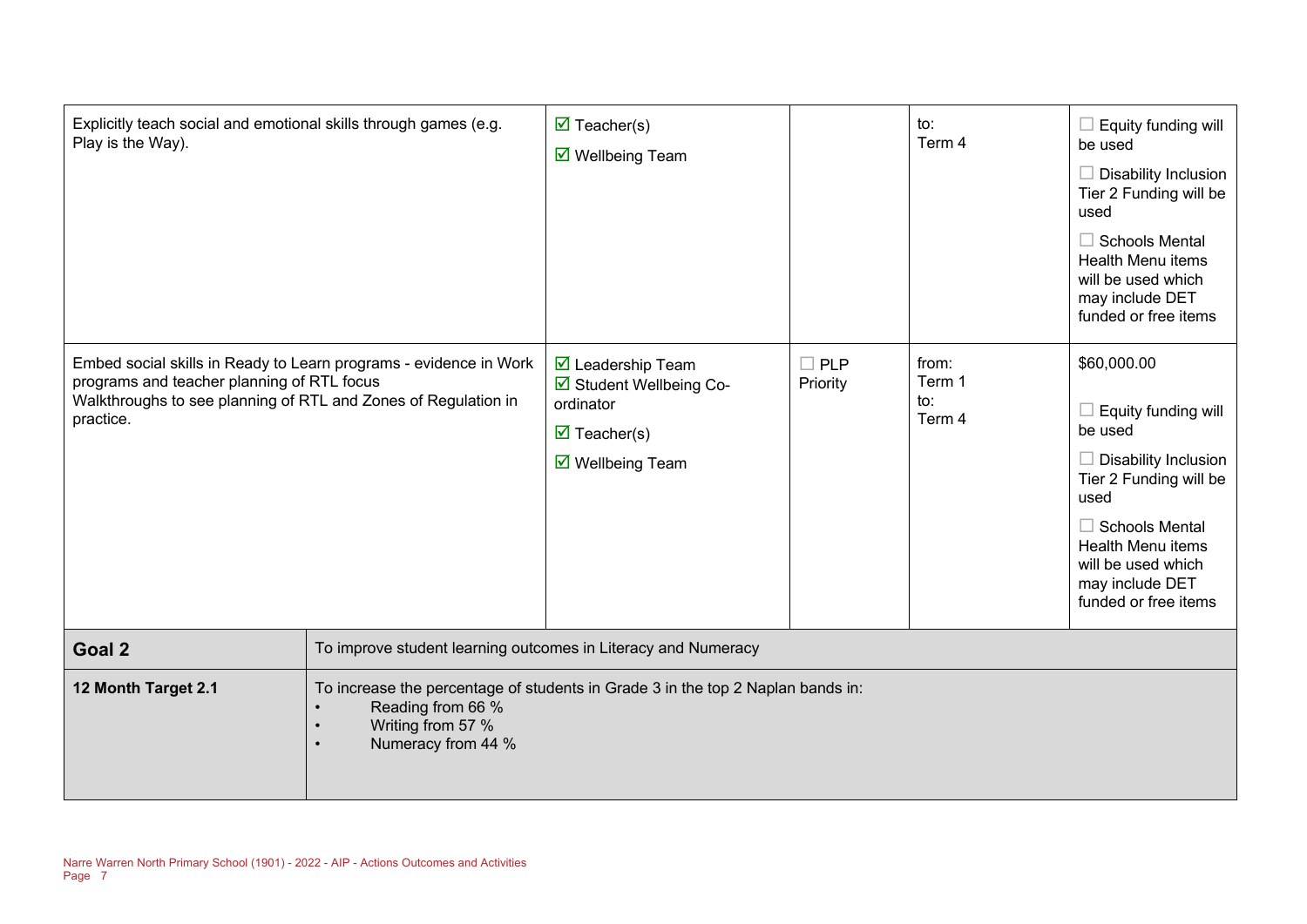|                                                         | PLC matrix for PLC teams implementation at the beginning and end of year to show strengths and improvement.                                                                                                                                                                                                                                                                                                                                                                                                                                                                                                                                                                                                                                                                                                                                                                             |
|---------------------------------------------------------|-----------------------------------------------------------------------------------------------------------------------------------------------------------------------------------------------------------------------------------------------------------------------------------------------------------------------------------------------------------------------------------------------------------------------------------------------------------------------------------------------------------------------------------------------------------------------------------------------------------------------------------------------------------------------------------------------------------------------------------------------------------------------------------------------------------------------------------------------------------------------------------------|
| 12 Month Target 2.2                                     | To increase the percentage of students in Grade 5 in the top 2 Naplan bands in:<br>Reading from 47 %<br>Writing from 18 %<br>Numeracy from 31 %                                                                                                                                                                                                                                                                                                                                                                                                                                                                                                                                                                                                                                                                                                                                         |
| 12 Month Target 2.3                                     | To increase the percentage of students above the age expected level in Teacher Judgement against the Victorian curriculum in:<br>Reading from 56 %<br>Writing from 29 %<br>Number from 41 %                                                                                                                                                                                                                                                                                                                                                                                                                                                                                                                                                                                                                                                                                             |
| KIS <sub>1</sub><br><b>Building practice excellence</b> | Build teacher capacity to differentiate teaching to ensure challenge and progress for every student.                                                                                                                                                                                                                                                                                                                                                                                                                                                                                                                                                                                                                                                                                                                                                                                    |
| <b>Actions</b>                                          | Use of PLC structure and the FISO improvement cycle to focus and strengthen teaching practice.<br>Targeted professional learning in understanding effective differentiation teaching and learning methods.                                                                                                                                                                                                                                                                                                                                                                                                                                                                                                                                                                                                                                                                              |
| <b>Outcomes</b>                                         | Leaders will:<br>Organise the timetable to enable the PLC program to be implemented<br>Facilitate and organise professional learning for PLC Leaders and teachers<br>Support teaching staff to build assessment and differentiation practices through clear processes and professional learning.<br>Teachers will:<br>Conduct Inquiry cycles for Mathematics and English during PLC meetings<br>Focus on using assessment data to teach at students' point of need<br>Articulate and implement the key elements of the school's overall instructional model, including non-negotiables and specifics for<br>Mathematics for differentiation in learning.<br>Identify student learning needs based on diagnostic assessment data.<br>Plan for differentiation based on student learning data.<br>Students will:<br>Know how lessons are structured and how this supports their learning. |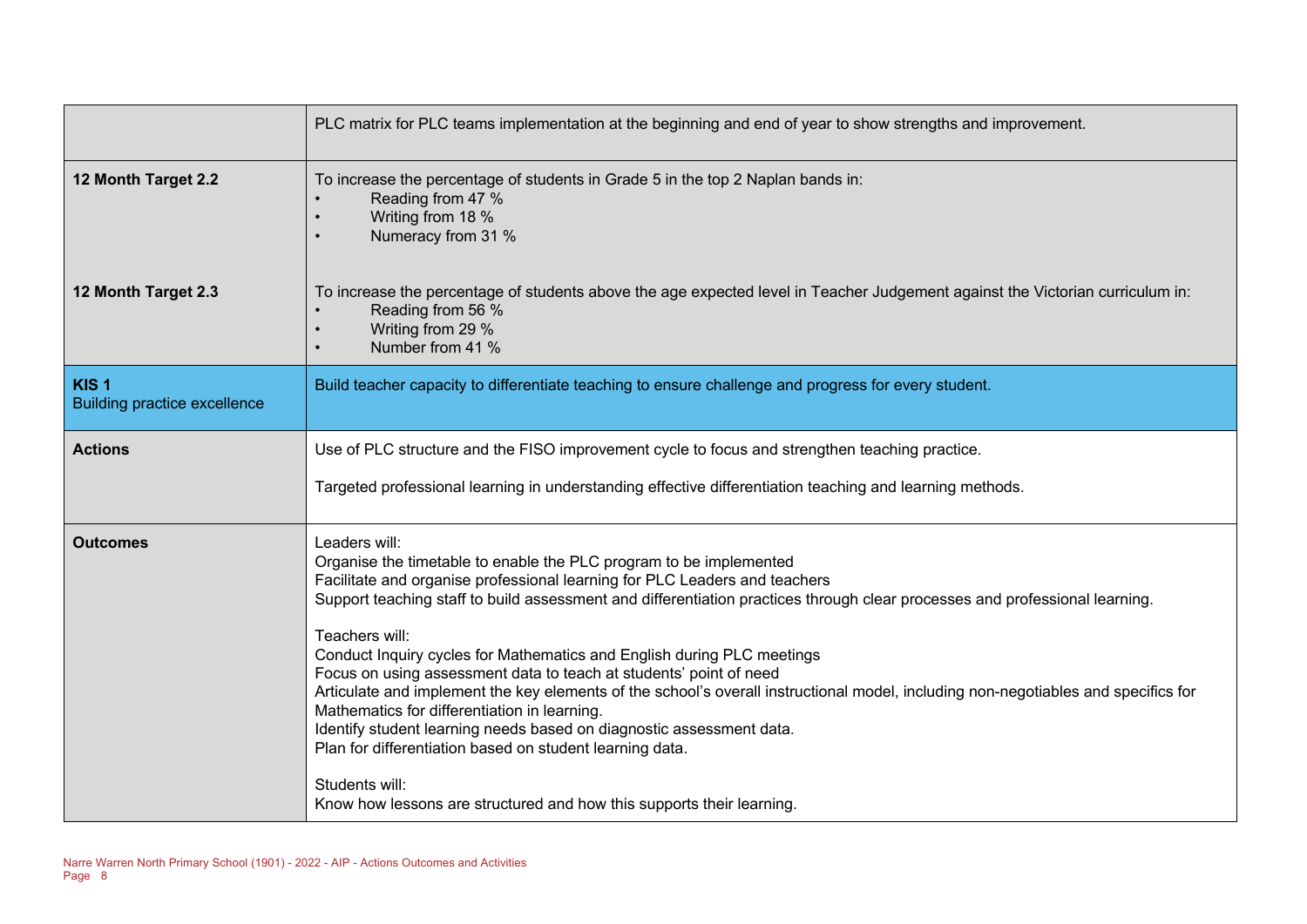|                                                                                                                                                                                                                                                                                                                                                                                               | Provide teachers with feedback on their learning.<br>Know and articulate the next step in their learning.                                                                                                                                                                                                                                                                                                       |                                                                                                                                                                                       |                                 |                                              |                                                                                                                                                                                                                                              |  |
|-----------------------------------------------------------------------------------------------------------------------------------------------------------------------------------------------------------------------------------------------------------------------------------------------------------------------------------------------------------------------------------------------|-----------------------------------------------------------------------------------------------------------------------------------------------------------------------------------------------------------------------------------------------------------------------------------------------------------------------------------------------------------------------------------------------------------------|---------------------------------------------------------------------------------------------------------------------------------------------------------------------------------------|---------------------------------|----------------------------------------------|----------------------------------------------------------------------------------------------------------------------------------------------------------------------------------------------------------------------------------------------|--|
| <b>Success Indicators</b>                                                                                                                                                                                                                                                                                                                                                                     | Collective responsibility in teams of using assessment date to differentiate learning as evidenced by minutes, planning<br>documentation, reports and data collection.<br>Documented instructional model in planning and work program identifying differentiation of student learning<br>Improvement in student learning and growth.<br>Increase in student learning confidence and motivation toward learning. |                                                                                                                                                                                       |                                 |                                              |                                                                                                                                                                                                                                              |  |
| <b>Activities and Milestones</b>                                                                                                                                                                                                                                                                                                                                                              |                                                                                                                                                                                                                                                                                                                                                                                                                 | <b>People Responsible</b>                                                                                                                                                             | Is this a PL<br><b>Priority</b> | When                                         | <b>Funding Streams</b>                                                                                                                                                                                                                       |  |
| PLCs:<br>Contact Cat Stevens to observe PLCs to audit the process-where<br>are we at?<br>Visit lead schools (Beaconsfield/Athol Rd)<br>Focus on the what (Curriculum) and how (delivery) of teaching in<br>PLCs.                                                                                                                                                                              |                                                                                                                                                                                                                                                                                                                                                                                                                 | $\overline{\mathbf{M}}$ Leadership Team<br>$\triangleright$ Learning Specialist(s)<br>$\overline{\boxtimes}$ PLC Leaders                                                              | $\overline{M}$ PLP<br>Priority  | from:<br>Term 2<br>$\mathsf{to}$ :<br>Term 4 | \$100,000.00<br>$\Box$ Equity funding will<br>be used<br>$\Box$ Disability Inclusion<br>Tier 2 Funding will be<br>used<br>$\Box$ Schools Mental<br><b>Health Menu items</b><br>will be used which<br>may include DET<br>funded or free items |  |
| Professional learning in Mathematics:<br>Using open ended tasks and investigations/problem solving in the<br>teaching of Mathematics<br>Use the Booker resource, Teaching Primary Mathematics, during<br>PLC meetings to enhance the teaching of Mathematics at students'<br>point of need.<br>Implement Maths 300/rich open ended investigation tasks catering<br>for all student abilities. |                                                                                                                                                                                                                                                                                                                                                                                                                 | $\boxtimes$ Leadership Team<br>$\triangleright$ Learning Specialist(s)<br>$\overline{\mathbf{2}}$ Numeracy Leader<br>$\overline{\boxtimes}$ PLC Leaders<br>$\triangledown$ Teacher(s) | $\overline{M}$ PLP<br>Priority  | from:<br>Term 2<br>to:<br>Term 4             | \$120,000.00<br>$\Box$ Equity funding will<br>be used                                                                                                                                                                                        |  |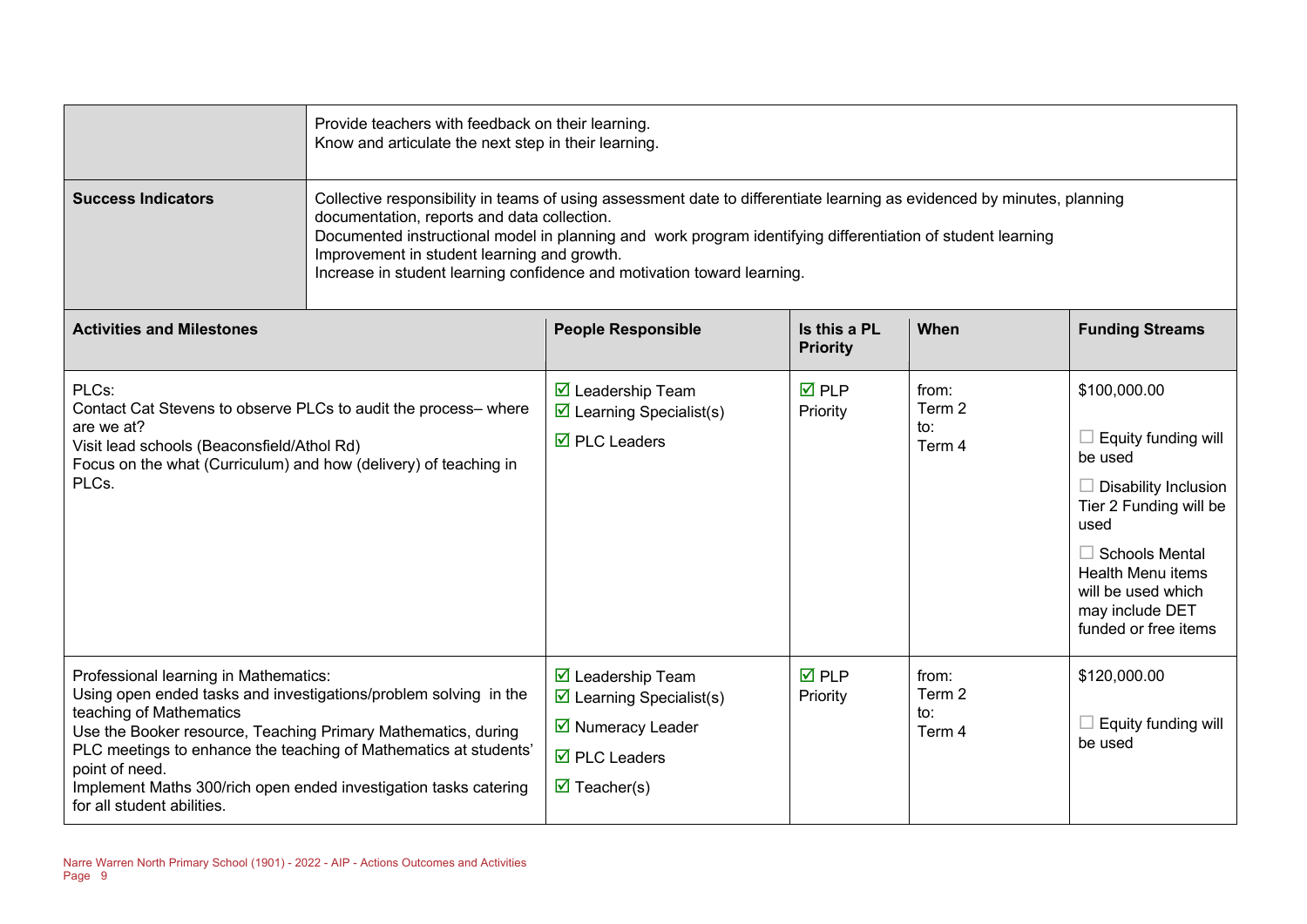|                                                                                                                                                                                                                                                                                                                |                                                                                                                                                                                                                                                                                                     |                                                                                                                                                                                             |                                |                                  | $\Box$ Disability Inclusion<br>Tier 2 Funding will be<br>used<br>$\Box$ Schools Mental<br><b>Health Menu items</b><br>will be used which<br>may include DET<br>funded or free items                                                   |
|----------------------------------------------------------------------------------------------------------------------------------------------------------------------------------------------------------------------------------------------------------------------------------------------------------------|-----------------------------------------------------------------------------------------------------------------------------------------------------------------------------------------------------------------------------------------------------------------------------------------------------|---------------------------------------------------------------------------------------------------------------------------------------------------------------------------------------------|--------------------------------|----------------------------------|---------------------------------------------------------------------------------------------------------------------------------------------------------------------------------------------------------------------------------------|
| Professional learning in English:<br>Revisit Reading and Writing instructional models and embed CAFE<br>practices into teaching and learning - instructional model, strategy<br>groups, F&Ps<br>Implement Jolly Phonics across the school, Prep to Grade 4<br>Professional learning in the 7 Steps of Writing. |                                                                                                                                                                                                                                                                                                     | $\triangleright$ Leadership Team<br>$\triangleright$ Learning Specialist(s)<br>$\triangleright$ Literacy Leader<br>$\overline{\boxtimes}$ PLC Leaders<br>$\overline{\mathbf{M}}$ Teacher(s) | $\overline{M}$ PLP<br>Priority | from:<br>Term 1<br>to:<br>Term 4 | \$100,000.00<br>$\Box$ Equity funding will<br>be used<br>$\Box$ Disability Inclusion<br>Tier 2 Funding will be<br>used<br>$\Box$ Schools Mental<br>Health Menu items<br>will be used which<br>may include DET<br>funded or free items |
| KIS <sub>2</sub><br>Curriculum planning and<br>assessment                                                                                                                                                                                                                                                      | Build teacher and team capability to utilise a range of assessment strategies to teach to students point of need.                                                                                                                                                                                   |                                                                                                                                                                                             |                                |                                  |                                                                                                                                                                                                                                       |
| <b>Actions</b>                                                                                                                                                                                                                                                                                                 | Professional learning in unpacking, analysing and interpreting data to inform planning to cater for individual student needs.<br>Embed consistent approaches to formative assessment to inform targeted planning for individual learning needs; including PD on<br>responsive assessment practices. |                                                                                                                                                                                             |                                |                                  |                                                                                                                                                                                                                                       |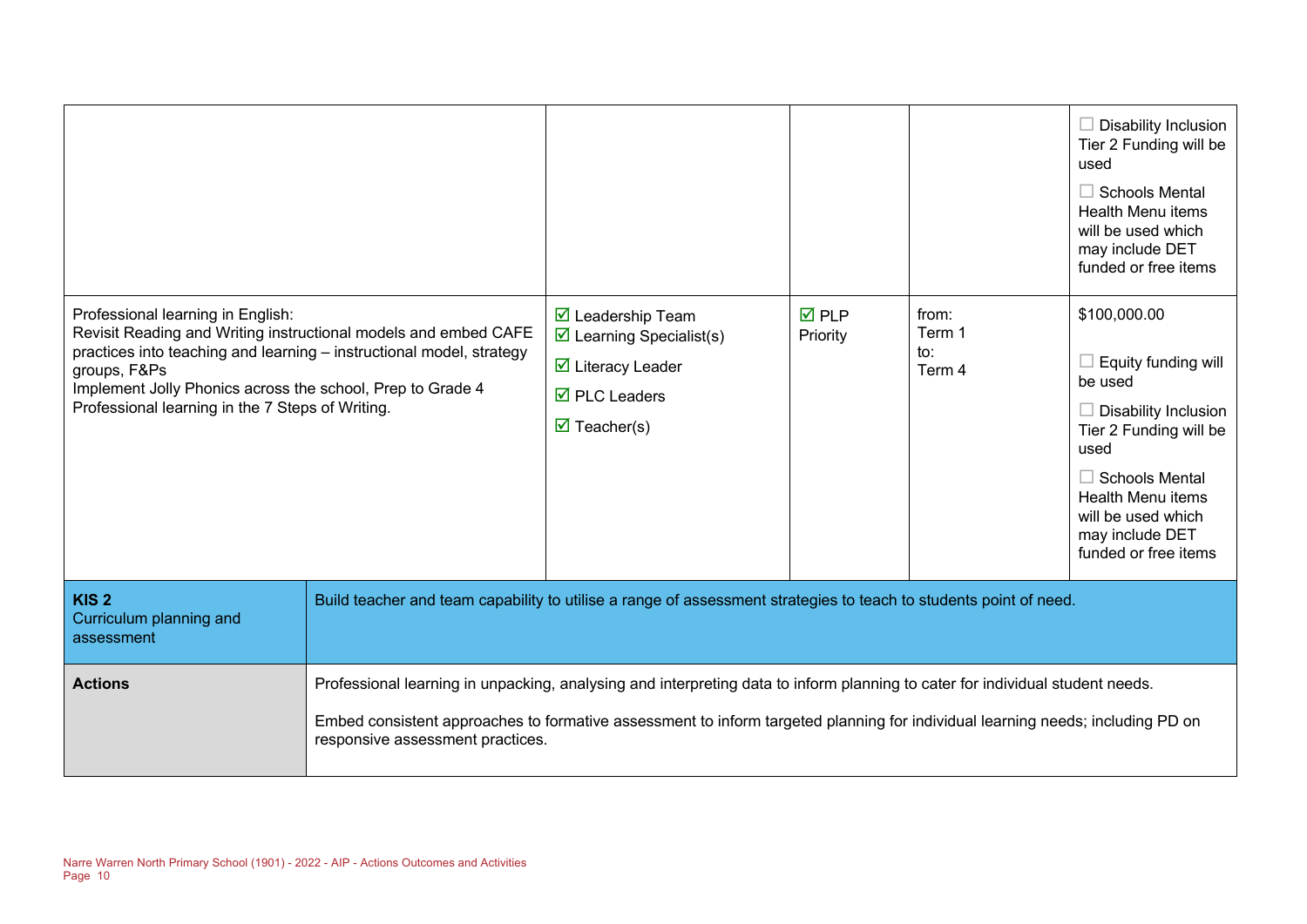| <b>Outcomes</b>           | Leaders will:<br>Provide professional learning in unpacking assessment data and identification of formative assessment practices.<br>Provide a clear assessment schedule<br>Provide feedback to teachers through PLC walkthroughs.<br>Build on what is already occurring within the school.<br>Teachers will:<br>Use analysis of data to guide planning and teaching in the classroom.<br>Participate in professional learning sessions.<br>Develop English and Mathematics goals in conjunction with students.<br>Implement formative and summative assessment practices based on the assessment schedule and professional learning.<br>Share data with students and provide opportunities for student feedback on their learning.<br>Identify assessment strategies, formative and summative, used across the school to develop consistency.<br>Collaborate to implement formative assessment practices into classroom planning and programs.<br>Develop differentiated success criteria for students.<br>Identify student learning needs based on diagnostic assessment data.<br>Students will:<br>Be given opportunities to provide feedback on their learning<br>Know how they are going in their learning. |
|---------------------------|------------------------------------------------------------------------------------------------------------------------------------------------------------------------------------------------------------------------------------------------------------------------------------------------------------------------------------------------------------------------------------------------------------------------------------------------------------------------------------------------------------------------------------------------------------------------------------------------------------------------------------------------------------------------------------------------------------------------------------------------------------------------------------------------------------------------------------------------------------------------------------------------------------------------------------------------------------------------------------------------------------------------------------------------------------------------------------------------------------------------------------------------------------------------------------------------------------------|
|                           | Develop their own learning goals in conjunction with teachers.<br>Articulate the learning intentions of writing lessons and know how they are successful at their point of need<br>Develop success criteria in conjunction with the teacher.<br>Understand and assess their own progress and be able to articulate what they need to learn next through goal setting.<br>Know their own goals and be able to articulate and understand what it means.<br>Show learning growth in English and Mathematics.                                                                                                                                                                                                                                                                                                                                                                                                                                                                                                                                                                                                                                                                                                        |
| <b>Success Indicators</b> | Revised assessment schedule<br>Student feedback on their learning.<br>Teachers' planning and work programs.<br>Improvement in student learning and growth.<br>Increase in student learning confidence and motivation toward learning.<br>Documentation of formative and summative assessment.<br>Minuted responsive assessment approaches implemented in meetings.                                                                                                                                                                                                                                                                                                                                                                                                                                                                                                                                                                                                                                                                                                                                                                                                                                               |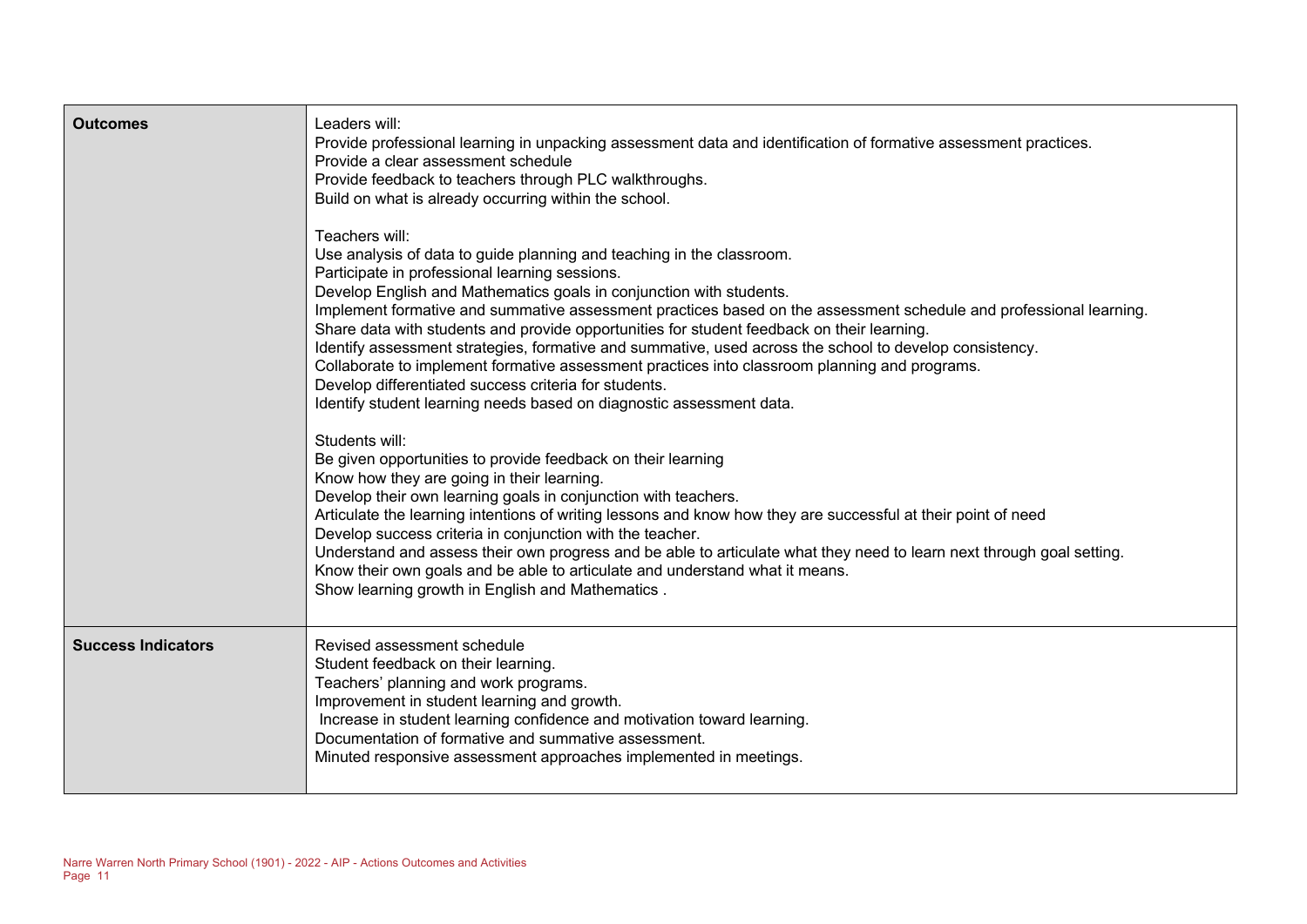| <b>Activities and Milestones</b>                                                                                                                                                                                   | <b>People Responsible</b>                                                                                                                               | Is this a PL<br><b>Priority</b> | When                             | <b>Funding Streams</b>                                                                                                                                                                                                        |
|--------------------------------------------------------------------------------------------------------------------------------------------------------------------------------------------------------------------|---------------------------------------------------------------------------------------------------------------------------------------------------------|---------------------------------|----------------------------------|-------------------------------------------------------------------------------------------------------------------------------------------------------------------------------------------------------------------------------|
| Review the assessment schedule.<br>Unpack, analyse and interpret Essential Assessment, NAPLAN and<br>PAT data as a school and in teams.<br>Analyse NAPLAN versus teacher judgment data for individual<br>students. | ☑ Assessment & Reporting<br>Coordinator<br>$\boxdot$ Leadership Team<br>$\overline{\mathbf{M}}$ PLT Leaders<br>$\triangledown$ Teacher(s)               | $\Box$ PLP<br>Priority          | from:<br>Term 1<br>to:<br>Term 4 | \$10,000.00<br>Equity funding will<br>be used<br>Disability Inclusion<br>Tier 2 Funding will be<br>used<br>$\Box$ Schools Mental<br><b>Health Menu items</b><br>will be used which<br>may include DET<br>funded or free items |
| Writing moderation using school rubric and NAPLAN guide.<br>Professional learning on writing SMART goals for IEPs.<br>Embed time for moderation of student work in PLCs                                            | $\boxtimes$ Leadership Team<br>$\triangleright$ Learning Specialist(s)<br>$\overline{\mathbf{M}}$ Literacy Leader<br>$\overline{\boxtimes}$ PLC Leaders | $\Box$ PLP<br>Priority          | from:<br>Term 1<br>to:<br>Term 4 | \$10,000.00<br>Equity funding will<br>be used<br>Disability Inclusion<br>Tier 2 Funding will be<br>used<br>$\Box$ Schools Mental<br><b>Health Menu items</b><br>will be used which<br>may include DET<br>funded or free items |
| Employ Bronwyn Ryrie Jones as a coach to develop and<br>implement Responsive Assessment Practices:<br>BRJ to work with Leadership and PLCs to:                                                                     | ☑ Assessment & Reporting<br>Coordinator<br>$\triangleright$ Leadership Team                                                                             | $\nabla$ PLP<br>Priority        | from:<br>Term 1                  | \$25,000.00                                                                                                                                                                                                                   |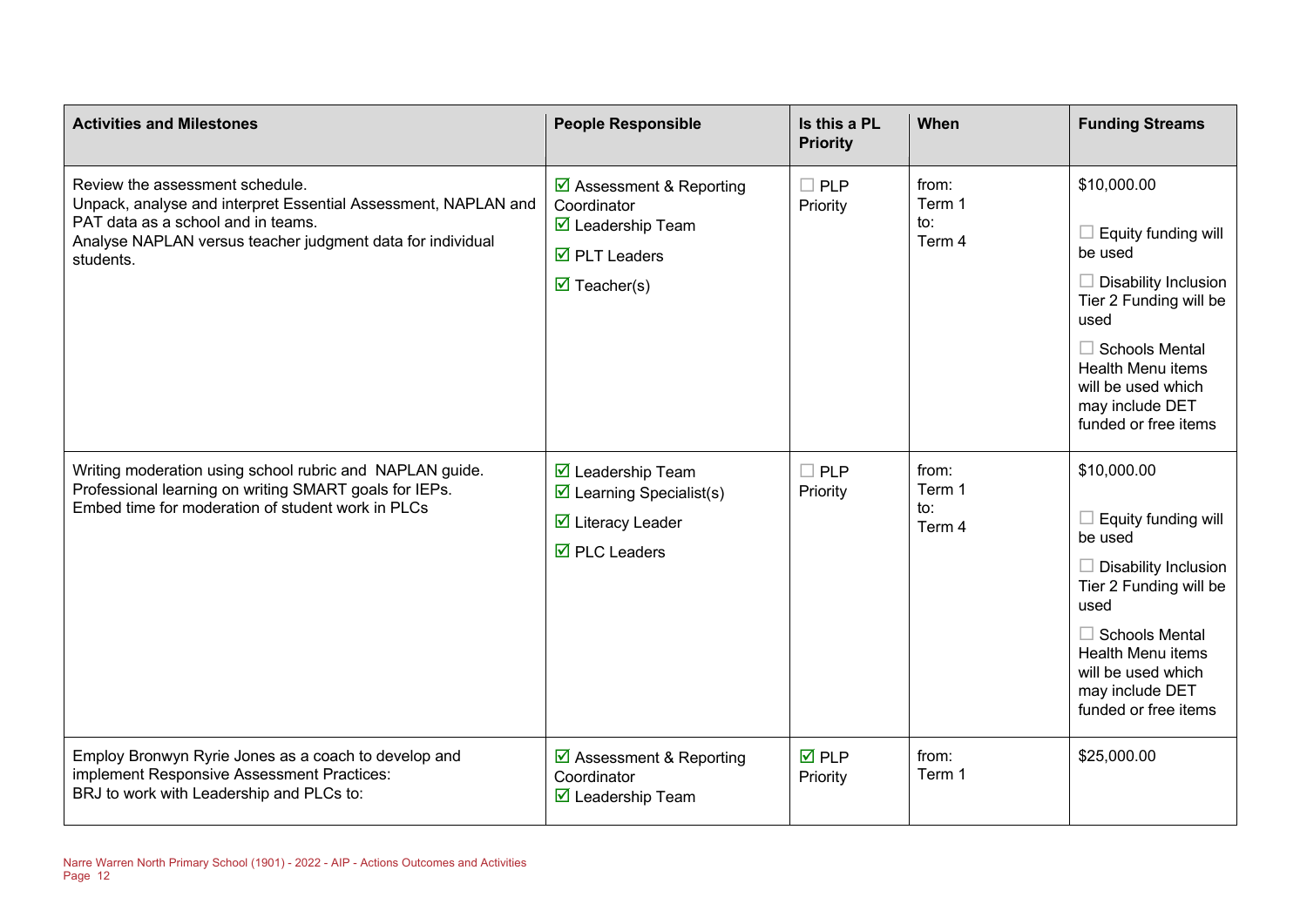| Conduct class observations and provide feedback<br>practices in the school                                           | Audit staff skill set in formative and summative assessment<br>Develop and implement consistent responsive assessment                                                      | $\overline{\boxtimes}$ PLC Leaders<br>$\triangledown$ Teacher(s)            |                        | to:<br>Term 4                    | Equity funding will<br>be used<br>Disability Inclusion<br>Tier 2 Funding will be<br>used<br><b>Schools Mental</b><br><b>Health Menu items</b><br>will be used which<br>may include DET<br>funded or free items                |  |
|----------------------------------------------------------------------------------------------------------------------|----------------------------------------------------------------------------------------------------------------------------------------------------------------------------|-----------------------------------------------------------------------------|------------------------|----------------------------------|-------------------------------------------------------------------------------------------------------------------------------------------------------------------------------------------------------------------------------|--|
| Community of Practice with Maramba PS and Chalcot Lodge PS<br>on differentiation and formative assessment practices. |                                                                                                                                                                            | $\triangleright$ Leadership Team<br>$\triangleright$ Learning Specialist(s) | <b>PLP</b><br>Priority | from:<br>Term 1<br>to:<br>Term 4 | \$20,000.00<br>Equity funding will<br>be used<br>Disability Inclusion<br>Tier 2 Funding will be<br>used<br><b>Schools Mental</b><br><b>Health Menu items</b><br>will be used which<br>may include DET<br>funded or free items |  |
| KIS <sub>3</sub><br><b>Building practice excellence</b>                                                              | Build teacher capacity through participation in peer observations and the provision of explicit feedback on Instructional practices.                                       |                                                                             |                        |                                  |                                                                                                                                                                                                                               |  |
| <b>Actions</b>                                                                                                       | Revisit the school's Instructional models - LATAR; Reading and Writing instructional models.<br>Develop and implement a 'walkthrough' program to improve teacher practice. |                                                                             |                        |                                  |                                                                                                                                                                                                                               |  |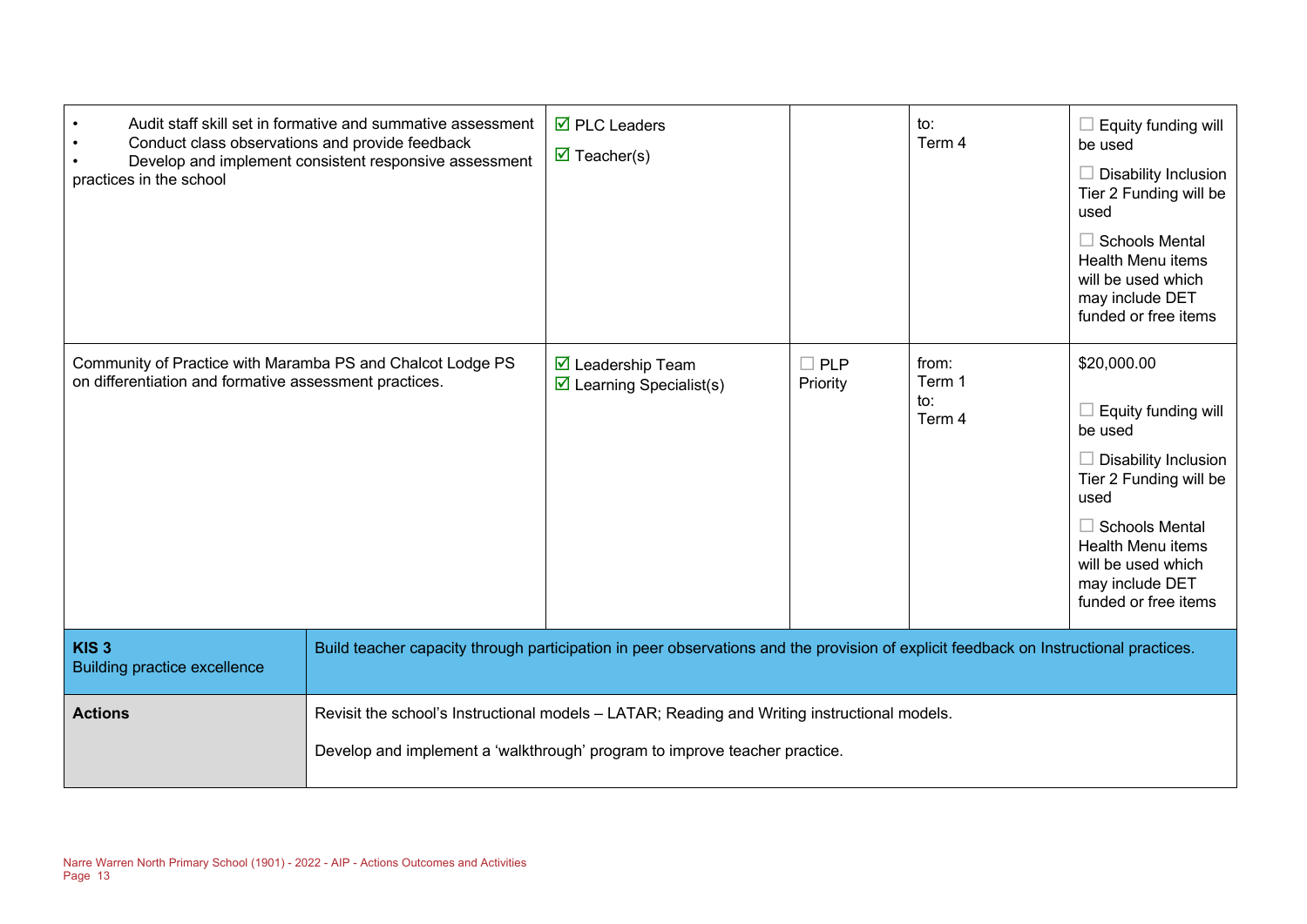| <b>Outcomes</b>                                                                       | Leaders will:<br>Ensure implementation of a school wide walkthrough program<br>Develop protocols for face to face and recorded WOWs and walkthroughs<br>Provide feedback to teachers through walkthroughs.<br>Teachers will:<br>Participate in the school's WOW (watching Others work) program<br>Video themselves teaching for reflection purposes by teachers and in teams.<br>Respectfully participate in reflecting on teaching practice.<br>Demonstrate the use of the school's instructional models in lessons - LATAR, CAFÉ, Writing.<br>Participate in walkthroughs to improve their practice.<br>Improve their teaching practice based on leadership and peer feedback.<br>Students will:<br>Know how lessons are structured and how this supports their learning.<br>Provide teachers with feedback on their learning.<br>Improve learning growth of students |                                         |                                 |                 |                        |
|---------------------------------------------------------------------------------------|-------------------------------------------------------------------------------------------------------------------------------------------------------------------------------------------------------------------------------------------------------------------------------------------------------------------------------------------------------------------------------------------------------------------------------------------------------------------------------------------------------------------------------------------------------------------------------------------------------------------------------------------------------------------------------------------------------------------------------------------------------------------------------------------------------------------------------------------------------------------------|-----------------------------------------|---------------------------------|-----------------|------------------------|
| <b>Success Indicators</b>                                                             | Documented peer and leadership observations including evidence of change in practice.<br>Student feedback on the instructional model.<br>Documented instructional model and non-negotiables and evidence via observations.<br>Documented peer and leadership observations including evidence of change in practice.<br>Teachers' planning and work programs are consistent with the developed model.<br>Improvement in student learning and growth.<br>Collective responsibility in teams to reflect on practice.<br>Increase in teacher confidence via the staff opinion survey.<br>Evidence of Professional learning in the meeting schedule.<br>Confirmation of non-negotiables and instructional model in team work programs, lesson plans and teaching.                                                                                                            |                                         |                                 |                 |                        |
| <b>Activities and Milestones</b>                                                      |                                                                                                                                                                                                                                                                                                                                                                                                                                                                                                                                                                                                                                                                                                                                                                                                                                                                         | <b>People Responsible</b>               | Is this a PL<br><b>Priority</b> | When            | <b>Funding Streams</b> |
| Revisit Instructional models for consistency across the school<br>through walkthoughs |                                                                                                                                                                                                                                                                                                                                                                                                                                                                                                                                                                                                                                                                                                                                                                                                                                                                         | $\overline{\mathbf{M}}$ Leadership Team | $\square$ PLP<br>Priority       | from:<br>Term 1 | \$5,000.00             |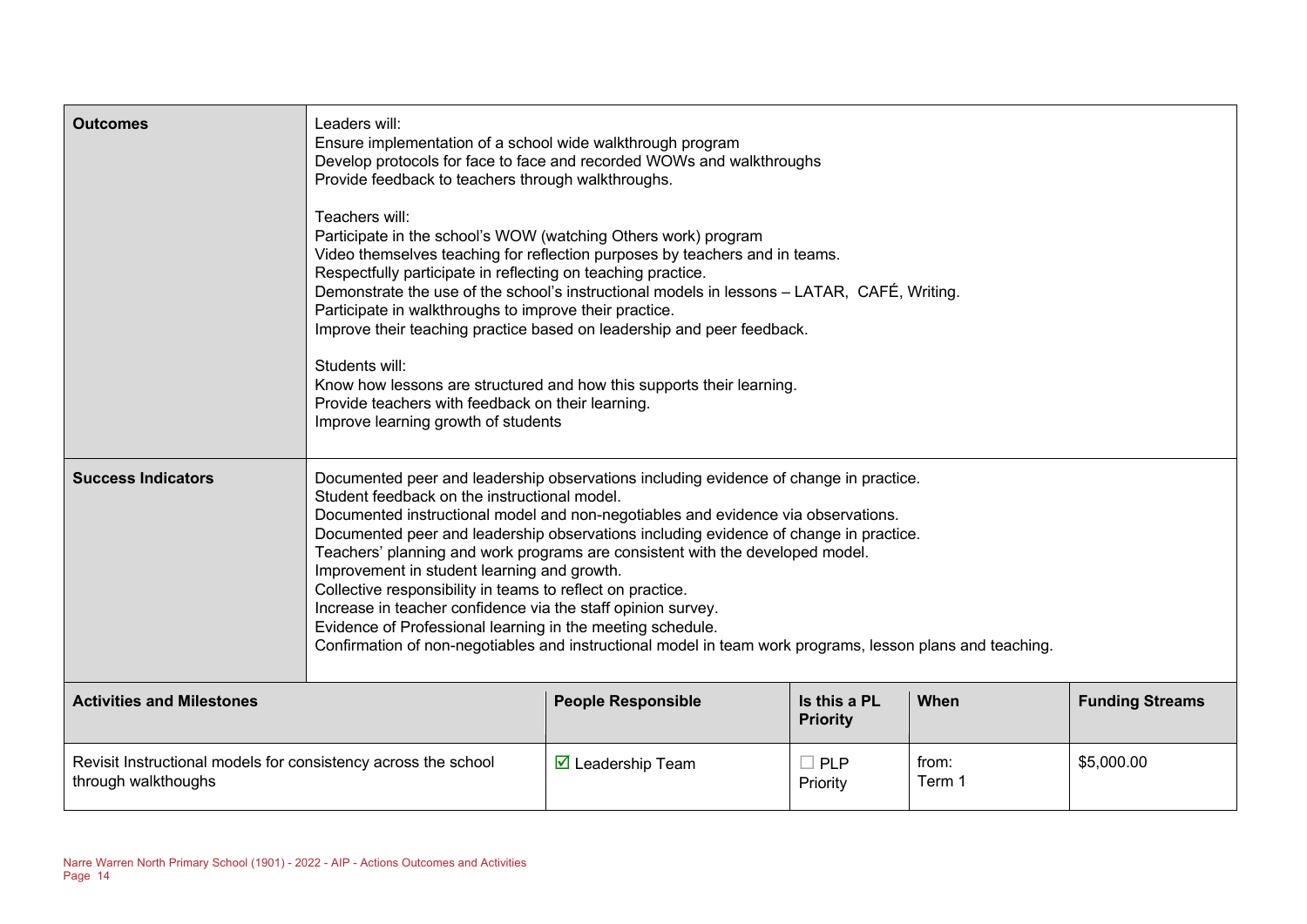|                                                                                                                                                                                                                                                                                                                  |                                                                                                      |                        | to:<br>Term 2                    | Equity funding will<br>be used<br><b>Disability Inclusion</b><br>Tier 2 Funding will be<br>used<br><b>Schools Mental</b><br>Health Menu items<br>will be used which<br>may include DET<br>funded or free items        |
|------------------------------------------------------------------------------------------------------------------------------------------------------------------------------------------------------------------------------------------------------------------------------------------------------------------|------------------------------------------------------------------------------------------------------|------------------------|----------------------------------|-----------------------------------------------------------------------------------------------------------------------------------------------------------------------------------------------------------------------|
| Development of structures and protocols for WOWs and<br>walkthroughs.<br>Teacher participation in Watching others Work (WOWs) - observe<br>and be observed every term. Modelling of lessons of<br>leaders/experts to be videoed and then shared in PLCs. Make<br>videos available to staff for peer observation. | ☑ Education Support<br>$\overline{\mathbf{z}}$ Leadership Team<br>$\overline{\mathbf{M}}$ Teacher(s) | <b>PLP</b><br>Priority | from:<br>Term 1<br>to:<br>Term 4 | \$5,000.00<br>Equity funding will<br>be used<br>Disability Inclusion<br>Tier 2 Funding will be<br>used<br><b>Schools Mental</b><br>Health Menu items<br>will be used which<br>may include DET<br>funded or free items |
| Participate in Numeracy CoP in Network.                                                                                                                                                                                                                                                                          | ☑ Leadership Team<br>■ Numeracy Leader                                                               | $\Box$ PLP<br>Priority | from:<br>Term 2<br>to:<br>Term 4 | \$20,000.00<br>Equity funding will<br>$\overline{\phantom{a}}$<br>be used<br><b>Disability Inclusion</b><br>Tier 2 Funding will be<br>used                                                                            |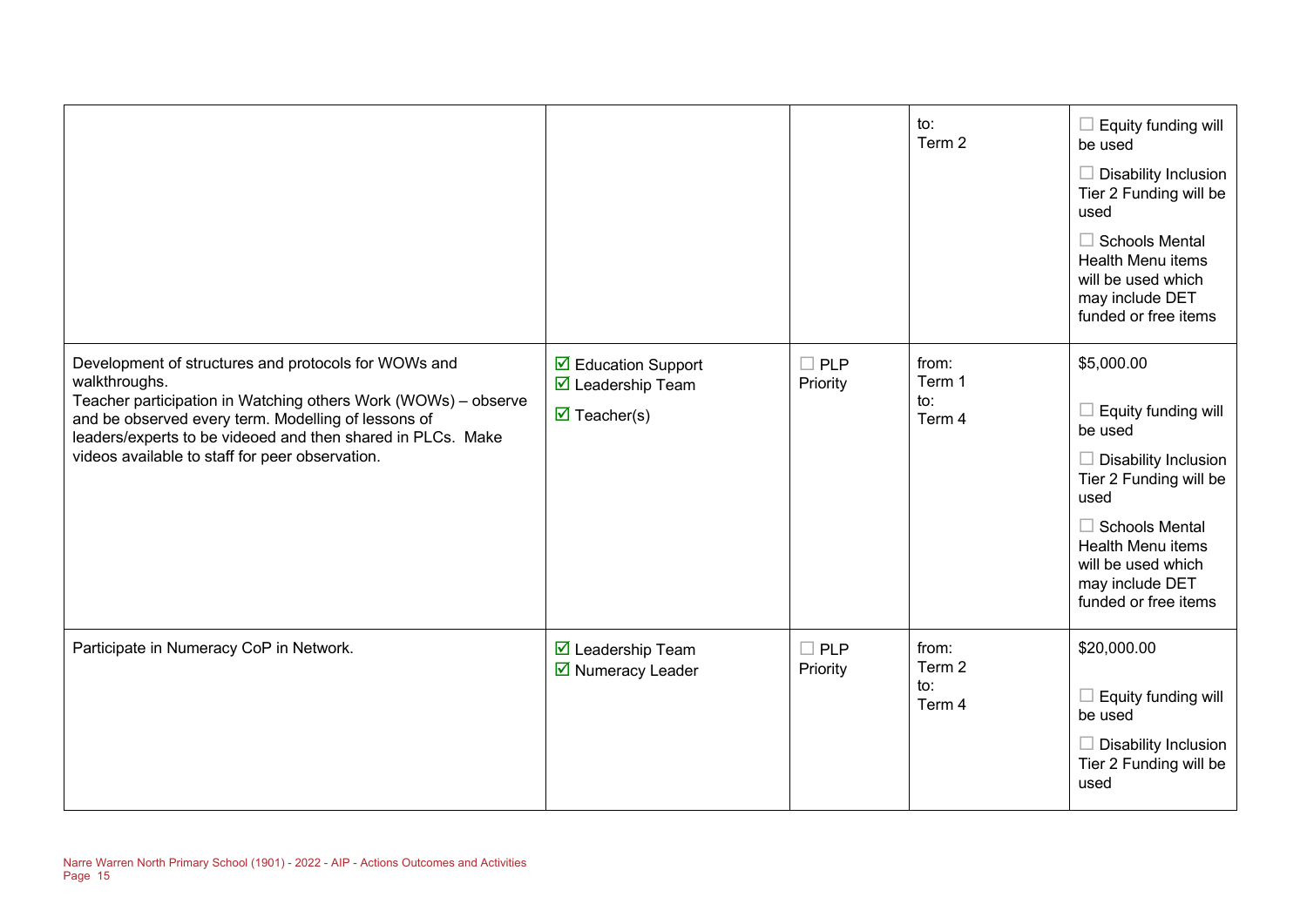|                                                                             | $\Box$ Schools Mental<br>Health Menu items<br>will be used which<br>may include DET<br>funded or free items                                                                                                                                                                      |  |  |  |  |
|-----------------------------------------------------------------------------|----------------------------------------------------------------------------------------------------------------------------------------------------------------------------------------------------------------------------------------------------------------------------------|--|--|--|--|
| Goal 3                                                                      | To improve student engagement in learning.                                                                                                                                                                                                                                       |  |  |  |  |
| 12 Month Target 3.1                                                         | Reduce the percentage of students scoring below Naplan benchmark growth in:<br>Reading from 21 %<br>Writing from 24 %<br>$\bullet$<br>Numeracy from 18 %<br>$\bullet$                                                                                                            |  |  |  |  |
| 12 Month Target 3.2                                                         | Increase the percentage of students scoring above Naplan benchmark growth in:<br>Reading from 25 %<br>Writing from 20 %<br>$\bullet$<br>Numeracy from 20 %<br>$\bullet$                                                                                                          |  |  |  |  |
| 12 Month Target 3.3                                                         | To increase the percentage of positive responses on the AtoSS for the factors:<br>Student Voice and Agency from 59 %<br>Self Regulation and Goal Setting from 82 %<br>$\bullet$<br>Connectedness to School from 73 %<br>Student Motivation from 74 %<br>Sense of Confidence 74 % |  |  |  |  |
| KIS <sub>1</sub><br><b>Empowering students and</b><br>building school pride | Implement an inquiry learning approach to increase student agency in their learning                                                                                                                                                                                              |  |  |  |  |
| <b>Actions</b>                                                              | Develop and implement a whole school Inquiry learning approach including a scope and sequence.                                                                                                                                                                                   |  |  |  |  |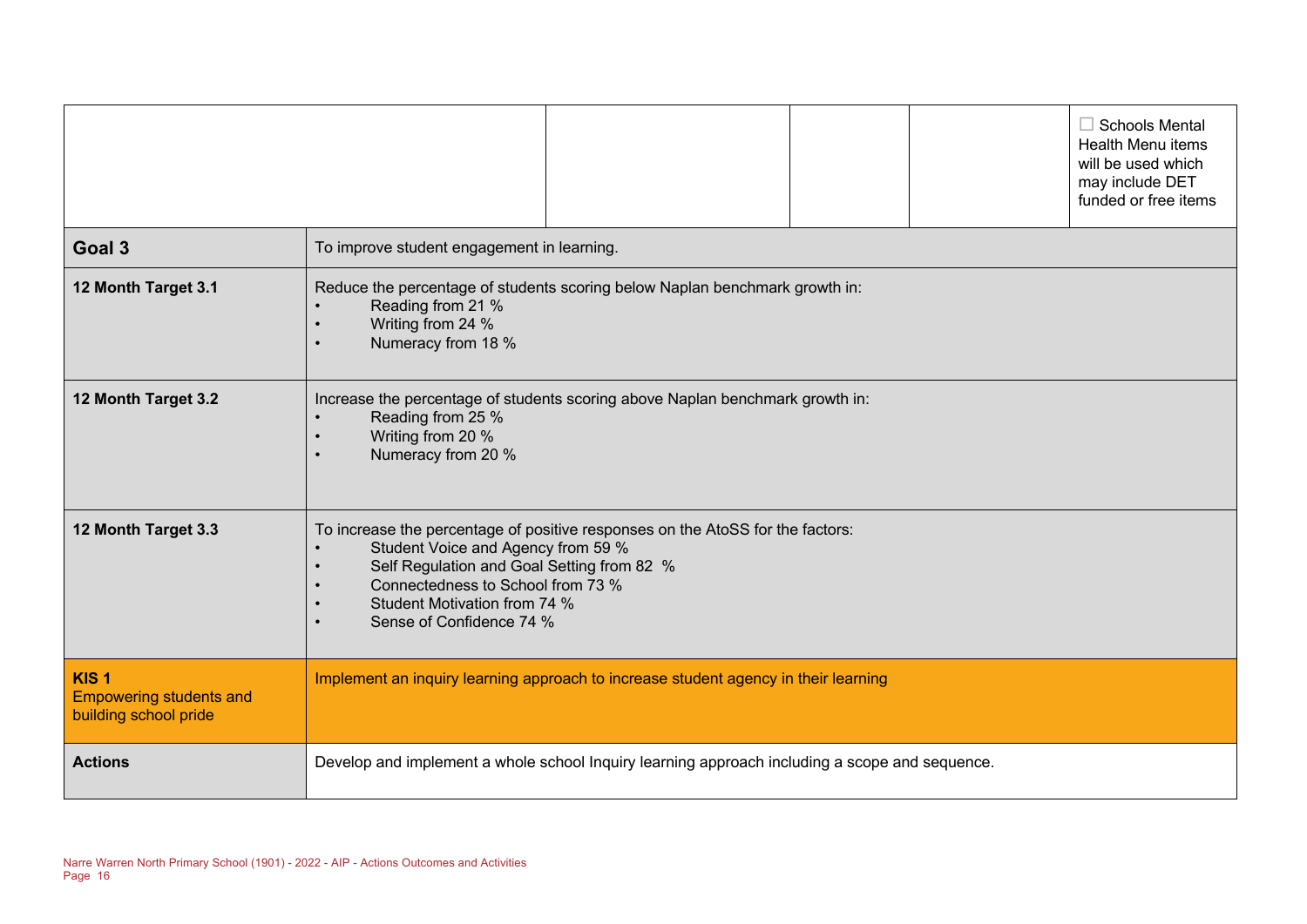|                                                                                                                                                                                                                                                                   | Build teacher knowledge in delivering an Inquiry approach to teaching and learning.                                                                                                                                                                                                                                                                                                                                                                                                                                                                                                                                                                                                                                                |                                                                                                                       |                                 |                                  |                                                     |
|-------------------------------------------------------------------------------------------------------------------------------------------------------------------------------------------------------------------------------------------------------------------|------------------------------------------------------------------------------------------------------------------------------------------------------------------------------------------------------------------------------------------------------------------------------------------------------------------------------------------------------------------------------------------------------------------------------------------------------------------------------------------------------------------------------------------------------------------------------------------------------------------------------------------------------------------------------------------------------------------------------------|-----------------------------------------------------------------------------------------------------------------------|---------------------------------|----------------------------------|-----------------------------------------------------|
| <b>Outcomes</b>                                                                                                                                                                                                                                                   | Leaders will:<br>Increase teacher and student understanding of an Inquiry approach to teaching and learning.<br>Build on what is already occurring within the school.<br>Teachers will:<br>Increase levels of student engagement in their learning.<br>Incorporate Inquiry into all lessons including Specialist program.<br>Give student voice in curriculum.<br>Develop an understanding of what an Inquiry approach to teaching and learning is.<br>Identify and use quality resources that link to the Inquiry topics being taught.<br>Provide students opportunities to give feedback, e.g. responsive teaching.<br>Students will:<br>Have some ownership in what they learn.<br>Give feedback to teachers on their learning. |                                                                                                                       |                                 |                                  |                                                     |
| <b>Success Indicators</b><br><b>Activities and Milestones</b>                                                                                                                                                                                                     | Improvement in SATS data, focusing on improved Connectedness, Student Voice, Student Motivation; and Self Regulation and Goal<br>Setting.<br>Feedback from students - google form/student focus group discussion.<br>Data collected from walkthroughs and student forums.<br>Evidence of opportunities for student voice and agency in teachers' work programs.<br>Students co-designing curriculum with their teachers.<br>Teacher work programs and planning documentation                                                                                                                                                                                                                                                       |                                                                                                                       |                                 |                                  |                                                     |
|                                                                                                                                                                                                                                                                   |                                                                                                                                                                                                                                                                                                                                                                                                                                                                                                                                                                                                                                                                                                                                    | <b>People Responsible</b>                                                                                             | Is this a PL<br><b>Priority</b> | When                             | <b>Funding Streams</b>                              |
| Review Inquiry 2 year cycle implementation and develop a whole<br>school Inquiry scope and sequence.<br>Inquiry to be the starting point in team term planning.<br>Link Inquiry to Maths and English and specialist programs, making<br>connections to the world. |                                                                                                                                                                                                                                                                                                                                                                                                                                                                                                                                                                                                                                                                                                                                    | $\triangleright$ Assistant Principal<br>$\triangleright$ Learning Specialist(s)<br>$\overline{\boxtimes}$ PLC Leaders | $\Box$ PLP<br>Priority          | from:<br>Term 1<br>to:<br>Term 4 | \$5,000.00<br>$\Box$ Equity funding will<br>be used |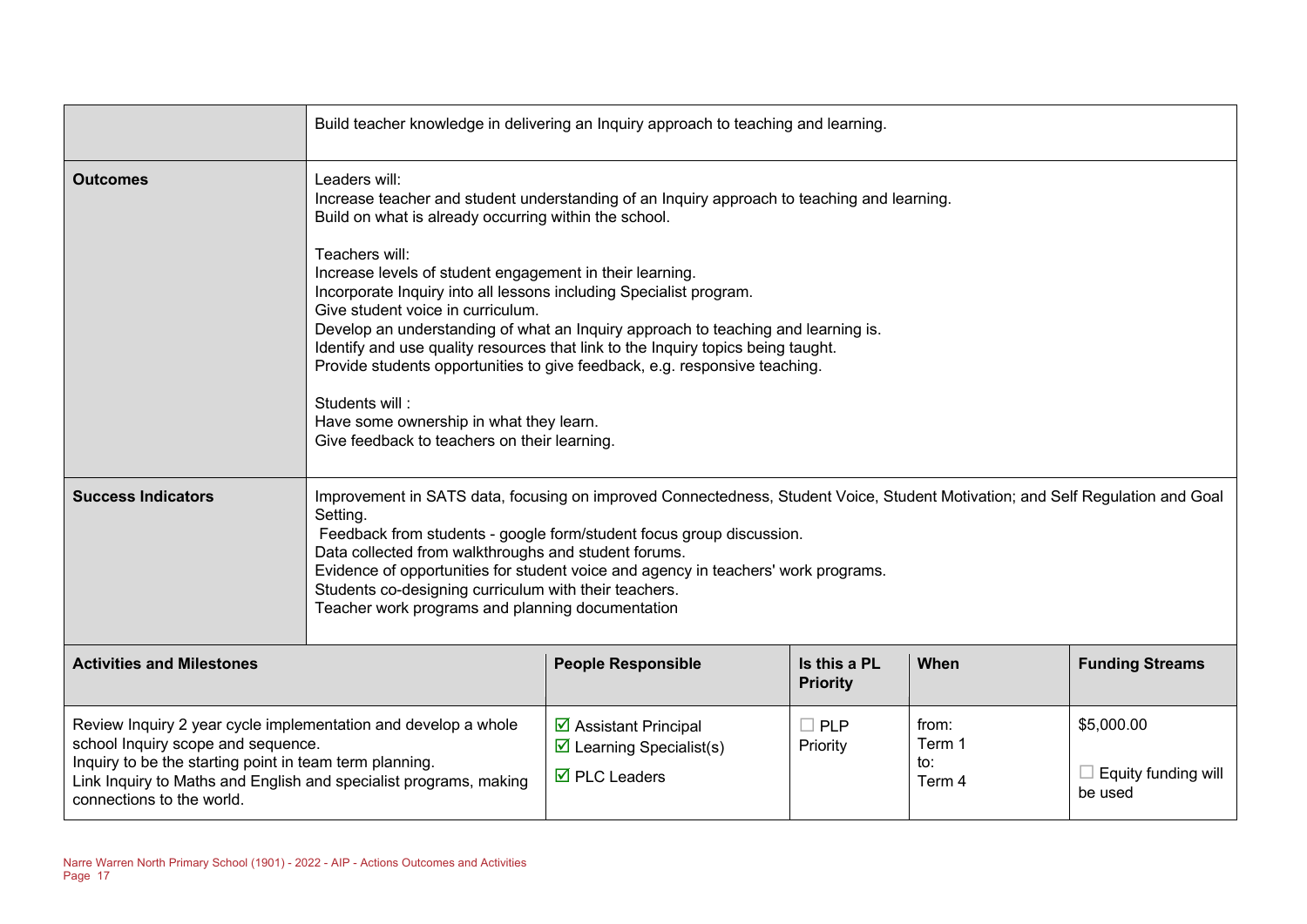|                                                                                               | $\triangledown$ Teacher(s)                                       |                                |                                  | Disability Inclusion<br>Tier 2 Funding will be<br>used<br><b>Schools Mental</b><br>Health Menu items<br>will be used which<br>may include DET<br>funded or free items                                                 |
|-----------------------------------------------------------------------------------------------|------------------------------------------------------------------|--------------------------------|----------------------------------|-----------------------------------------------------------------------------------------------------------------------------------------------------------------------------------------------------------------------|
| Professional learning on what the Inquiry of learning model look<br>like and what Inquiry is. | ☑ Assistant Principal<br>$\overline{\mathbf{y}}$ Leadership Team | $\overline{M}$ PLP<br>Priority | from:<br>Term 2<br>to:<br>Term 3 | \$5,000.00<br>Equity funding will<br>be used<br>Disability Inclusion<br>Tier 2 Funding will be<br>used<br><b>Schools Mental</b><br>Health Menu items<br>will be used which<br>may include DET<br>funded or free items |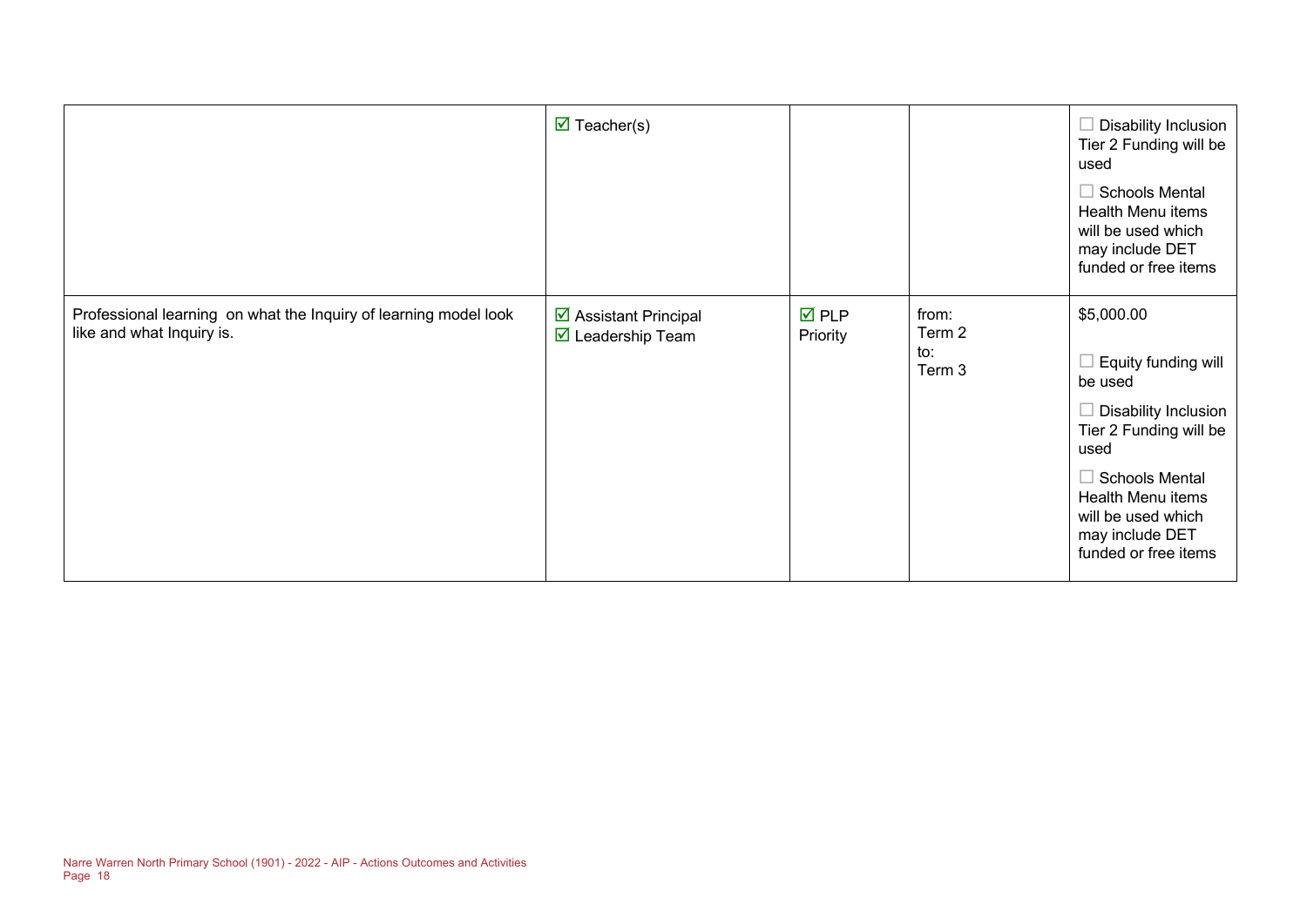# **Funding Planner**

## Summary of Budget and Allocated Funding

| <b>Summary of Budget</b>            | School's total funding (\$) | <b>Funding Allocated in activities (\$)</b> | <b>Still available/shortfall</b> |
|-------------------------------------|-----------------------------|---------------------------------------------|----------------------------------|
| <b>Equity Funding</b>               | \$21,393.00                 | \$21,393.00                                 | \$0.00                           |
| Disability Inclusion Tier 2 Funding | \$0.00                      | \$0.00                                      | \$0.00                           |
| Schools Mental Health Fund and Menu | \$0.00                      | \$0.00                                      | \$0.00                           |
| <b>Total</b>                        | \$21,393.00                 | \$21,393.00                                 | \$0.00                           |

#### Activities and Milestones – Total Budget

| <b>Activities and Milestones</b>                                                                                                                                                                                                                                                           | <b>Budget</b> |
|--------------------------------------------------------------------------------------------------------------------------------------------------------------------------------------------------------------------------------------------------------------------------------------------|---------------|
| Identify students with little or no growth and ensure that<br>intervention strategies are in place to accelerate/improve<br>their growth and close the gap.<br>Implement targeted strategy groups and group/individual<br>conferencing within the classroom in English and<br>Mathematics. | \$21,393.00   |
| Totals                                                                                                                                                                                                                                                                                     | \$21,393.00   |

#### Activities and Milestones - Equity Funding

| <b>Activities and Milestones</b>                                           | <b>When</b>   | Funding allocated $(\$)$ | <b>Category</b>                   |
|----------------------------------------------------------------------------|---------------|--------------------------|-----------------------------------|
| Identify students with little or no<br>growth and ensure that intervention | trom:<br>Term | \$21,393.00              | $\boxtimes$ School-based staffing |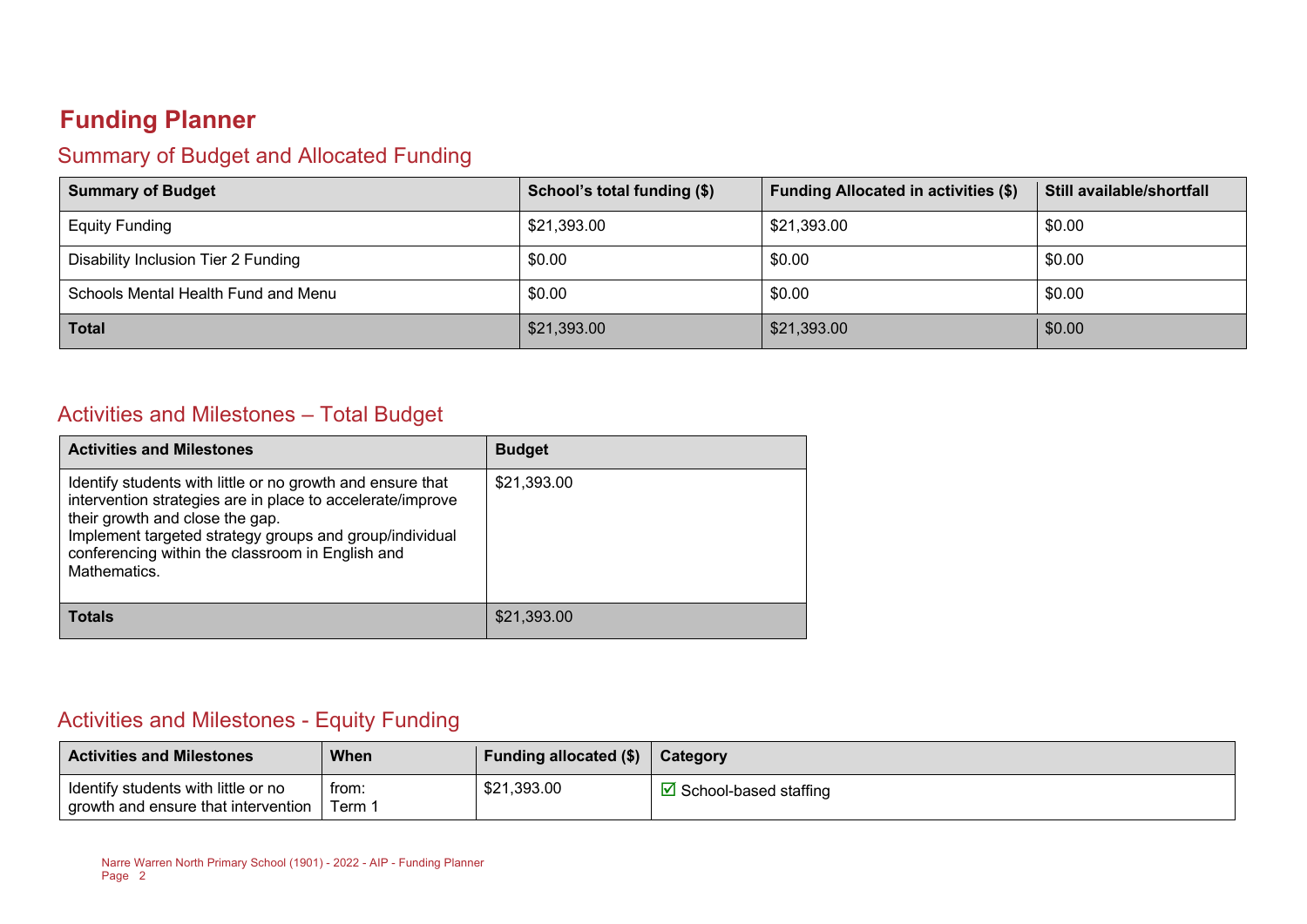| strategies are in place to<br>accelerate/improve their growth<br>and close the gap.<br>Implement targeted strategy groups<br>and group/individual conferencing<br>within the classroom in English and<br>Mathematics. | to:<br>Term 4 |             | $\triangleright$ Teaching and learning programs and resources<br>$\triangledown$ Professional development (excluding CRT costs and new FTE) |
|-----------------------------------------------------------------------------------------------------------------------------------------------------------------------------------------------------------------------|---------------|-------------|---------------------------------------------------------------------------------------------------------------------------------------------|
| <b>Totals</b>                                                                                                                                                                                                         |               | \$21,393.00 |                                                                                                                                             |

## Activities and Milestones - Disability Inclusion Funding

| <b>Activities and Milestones</b> | <b>When</b> | <b>Funding allocated (\$)</b> | <b>Category</b> |
|----------------------------------|-------------|-------------------------------|-----------------|
| <b>Totals</b>                    |             | \$0.00                        |                 |

#### Activities and Milestones - Schools Mental Health Fund and Menu

| <b>Activities and Milestones</b> | <b>When</b> | Funding allocated $(\$)$   Category |  |
|----------------------------------|-------------|-------------------------------------|--|
| <b>Totals</b>                    |             | \$0.00                              |  |

#### Additional Funding Planner – Total Budget

| <b>Activities and Milestones</b> | <b>Budget</b> |
|----------------------------------|---------------|
| Totals                           | \$0.00        |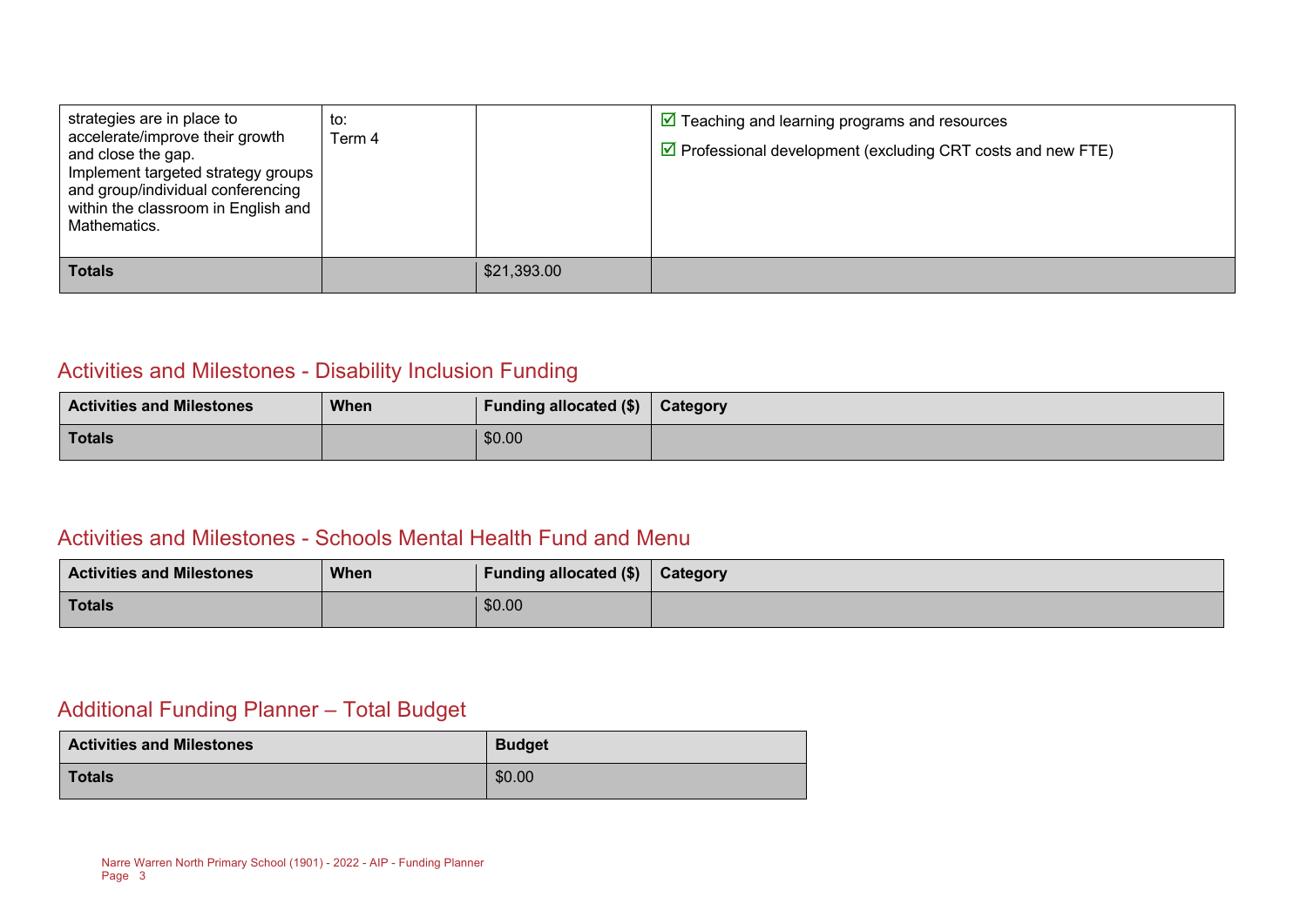## Additional Funding Planner – Equity Funding

| <b>Activities and Milestones</b> | <b>When</b> | <b>Funding allocated (\$)</b> | Category |
|----------------------------------|-------------|-------------------------------|----------|
| <b>Totals</b>                    |             | \$0.00                        |          |

#### Additional Funding Planner – Disability Inclusion Funding

| <b>Activities and Milestones</b> | <b>When</b> | Funding allocated $(\$)$ $\ $ Category |  |
|----------------------------------|-------------|----------------------------------------|--|
| Totals                           |             | \$0.00                                 |  |

#### Additional Funding Planner – Schools Mental Health Fund and Menu

| <b>Activities and Milestones</b> | <b>When</b> | Funding allocated (\$) | <b>Category</b> |
|----------------------------------|-------------|------------------------|-----------------|
| Totals                           |             | \$0.00                 |                 |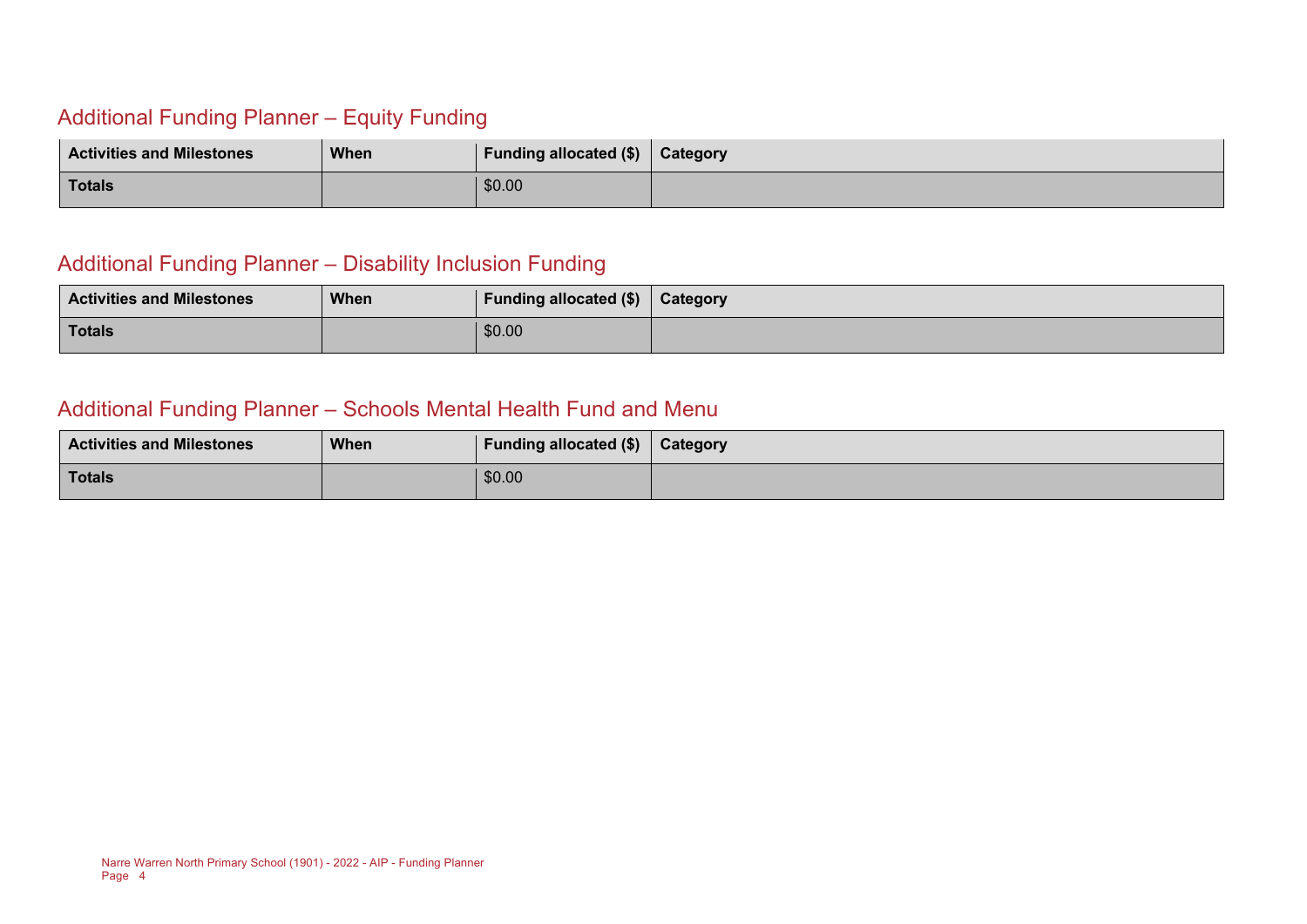# **Professional Learning and Development Plan**

| <b>Professional Learning</b><br><b>Priority</b>                                                                                                                                                                                                                                                           | Who                                                                                                                                 | When                                        | <b>Key Professional Learning</b><br><b>Strategies</b>                                                                                      | <b>Organisational Structure</b>                                                       | <b>Expertise Accessed</b>                                                                                                | <b>Where</b>                              |
|-----------------------------------------------------------------------------------------------------------------------------------------------------------------------------------------------------------------------------------------------------------------------------------------------------------|-------------------------------------------------------------------------------------------------------------------------------------|---------------------------------------------|--------------------------------------------------------------------------------------------------------------------------------------------|---------------------------------------------------------------------------------------|--------------------------------------------------------------------------------------------------------------------------|-------------------------------------------|
| Identify students with little or<br>no growth and ensure that<br>intervention strategies are in<br>place to accelerate/improve<br>their growth and close the<br>gap.<br>Implement targeted strategy<br>groups and group/individual<br>conferencing within the<br>classroom in English and<br>Mathematics. | $\overline{\mathbf{M}}$ Assistant<br>Principal<br>$\overline{\mathbf{y}}$ Literacy<br>Support<br>$\overline{\mathbf{M}}$ Teacher(s) | from:<br>Term 1<br>to:<br>Term 4            | $\overline{\mathbf{z}}$ Planning<br>$\overline{\mathbf{y}}$ Moderated assessment<br>of student learning<br>$\boxtimes$ Formalised PLC/PLTs | ☑ PLC/PLT Meeting                                                                     | $\overline{\mathbf{2}}$ PLC Initiative<br>$\overline{\mathbf{y}}$ Internal staff<br>$\triangleright$ Learning Specialist | $\boxtimes$ On-site                       |
| Implement units 7 and 8 of<br>the Respectful Relationships<br>program<br>Monitor the teaching of<br><b>Respectful Relationships</b><br>program<br>Incorporate The Resilience<br>Project into SEL lessons<br>Explicitly teach social and<br>emotional skills through<br>games (e.g. Play is the Way).      | $\overline{\mathbf{z}}$ Student<br><b>Wellbeing Co-</b><br>ordinator<br>$\triangledown$ Teacher(s)<br>$\boxtimes$ Wellbeing<br>Team | from:<br>Term 1<br>$\mathsf{to}:$<br>Term 4 | $\overline{\mathbf{z}}$ Planning<br>$\overline{\mathbf{M}}$ Preparation<br>$\triangleright$ Curriculum development                         | $\triangledown$ PLC/PLT Meeting                                                       | $\overline{\mathbf{d}}$ Internal staff                                                                                   | $\boxtimes$ On-site                       |
| PLCs:<br><b>Contact Cat Stevens to</b><br>observe PLCs to audit the<br>process-where are we at?<br>Visit lead schools<br>(Beaconsfield/Athol Rd)                                                                                                                                                          | $\triangledown$ Leadership<br>Team<br>$\overline{\mathbf{z}}$ Learning<br>Specialist(s)                                             | from:<br>Term 2<br>to:<br>Term 4            | $\overline{\mathbf{2}}$ Collaborative<br>Inquiry/Action Research<br>team<br>☑ Formalised PLC/PLTs<br>$\boxtimes$ Individualised Reflection | $\overline{\mathbf{2}}$ Timetabled Planning<br>Day<br>$\triangledown$ PLC/PLT Meeting | $\overline{\boxtimes}$ PLC Initiative<br>$\overline{\mathbf{z}}$ Internal staff<br>☑ Learning Specialist                 | $\boxdot$ Off-site<br>PLC Lead<br>schools |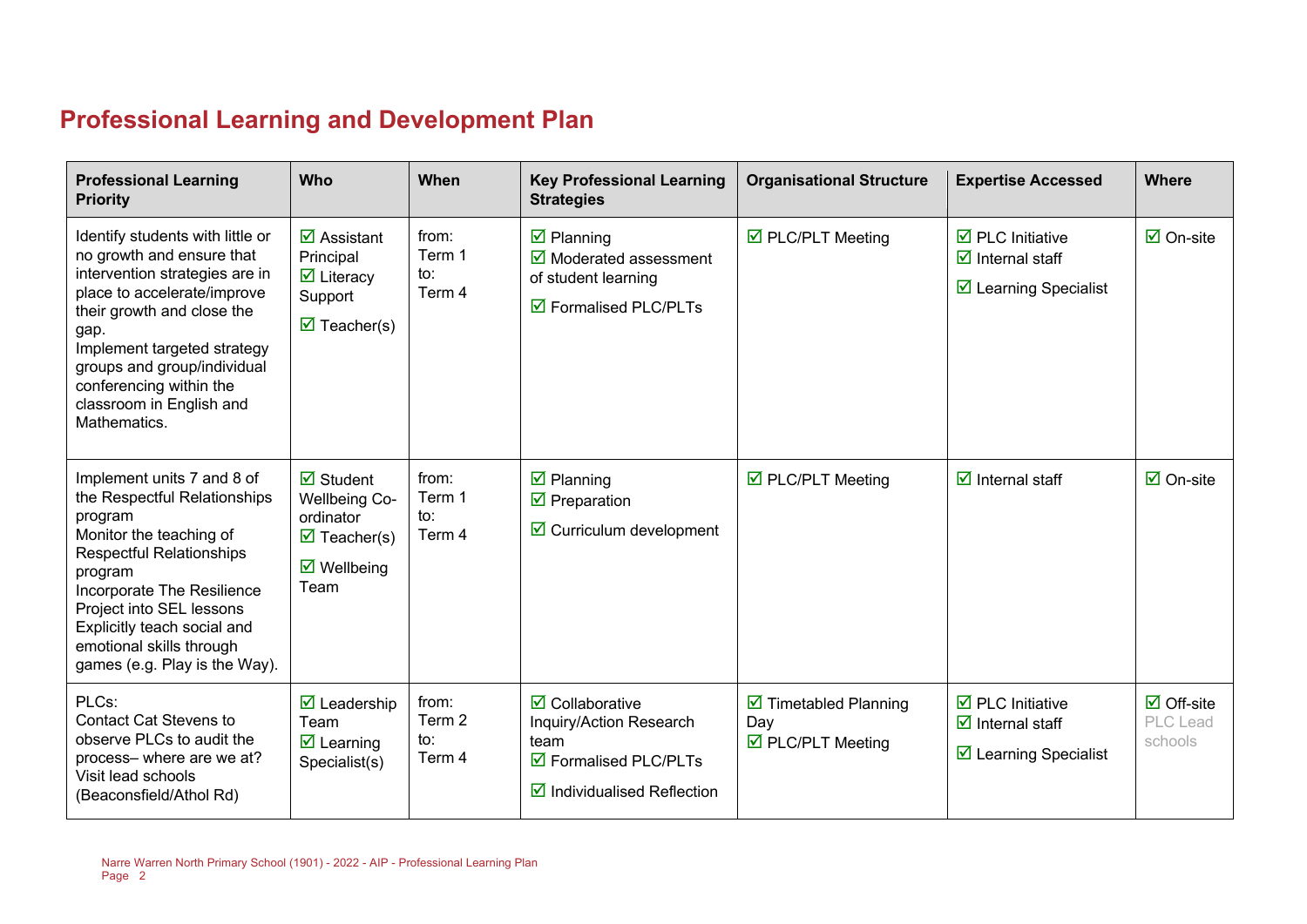| Focus on the what<br>(Curriculum) and how<br>(delivery) of teaching in<br>PLCs.                                                                                                                                                                                                                                                                                                                                                     | <b>☑</b> PLC<br>Leaders                                                                                                                                                                                        |                                             |                                                                                                                                                                       |                                                                                                                                  |                                                                                                                                                                                                                                 |                                 |
|-------------------------------------------------------------------------------------------------------------------------------------------------------------------------------------------------------------------------------------------------------------------------------------------------------------------------------------------------------------------------------------------------------------------------------------|----------------------------------------------------------------------------------------------------------------------------------------------------------------------------------------------------------------|---------------------------------------------|-----------------------------------------------------------------------------------------------------------------------------------------------------------------------|----------------------------------------------------------------------------------------------------------------------------------|---------------------------------------------------------------------------------------------------------------------------------------------------------------------------------------------------------------------------------|---------------------------------|
| Professional learning in<br>Mathematics:<br>Using open ended tasks and<br>investigations/problem<br>solving in the teaching of<br><b>Mathematics</b><br>Use the Booker resource.<br><b>Teaching Primary</b><br>Mathematics, during PLC<br>meetings to enhance the<br>teaching of Mathematics at<br>students' point of need.<br>Implement Maths 300/rich<br>open ended investigation<br>tasks catering for all student<br>abilities. | $\overline{\mathbf{2}}$ Leadership<br>Team<br>$\overline{\mathbf{z}}$ Learning<br>Specialist(s)<br>$\overline{\mathbf{M}}$ Numeracy<br>Leader<br><b>☑</b> PLC<br>Leaders<br>$\overline{\mathbf{M}}$ Teacher(s) | from:<br>Term 2<br>to:<br>Term 4            | $\triangleright$ Curriculum development<br>☑ Formalised PLC/PLTs<br>$\triangleright$ Demonstration lessons                                                            | ☑ Whole School Pupil<br>Free Day<br>☑ Formal School Meeting /<br>Internal Professional<br>Learning Sessions<br>☑ PLC/PLT Meeting | $\triangleright$ Primary Mathematics<br>and Science specialists<br>$\overline{\mathbf{M}}$ School improvement<br>partnerships<br>$\triangleright$ Learning Specialist<br>☑ Pedagogical Model<br>$\triangledown$ Numeracy leader | $\overline{\boxtimes}$ On-site  |
| Professional learning in<br>English:<br><b>Revisit Reading and Writing</b><br>instructional models and<br>embed CAFE practices into<br>teaching and learning -<br>instructional model, strategy<br>groups, F&Ps<br>Implement Jolly Phonics<br>across the school, Prep to<br>Grade 4<br>Professional learning in the 7<br>Steps of Writing.                                                                                          | $\overline{\mathbf{2}}$ Leadership<br>Team<br>$\overline{\mathbf{z}}$ Learning<br>Specialist(s)<br>$\overline{\mathbf{y}}$ Literacy<br>Leader<br><b>☑</b> PLC<br>Leaders<br>$\overline{\mathbf{M}}$ Teacher(s) | from:<br>Term 1<br>$\mathsf{to}:$<br>Term 4 | $\triangleright$ Design of formative<br>assessments<br>$\boxtimes$ Curriculum development<br>$\triangledown$ Peer observation<br>including feedback and<br>reflection | ☑ Whole School Pupil<br>Free Day<br>☑ PLC/PLT Meeting                                                                            | $\overline{\mathbf{M}}$ PLC Initiative<br>$\overline{\mathbf{y}}$ Internal staff                                                                                                                                                | $\overline{\mathsf{M}}$ On-site |